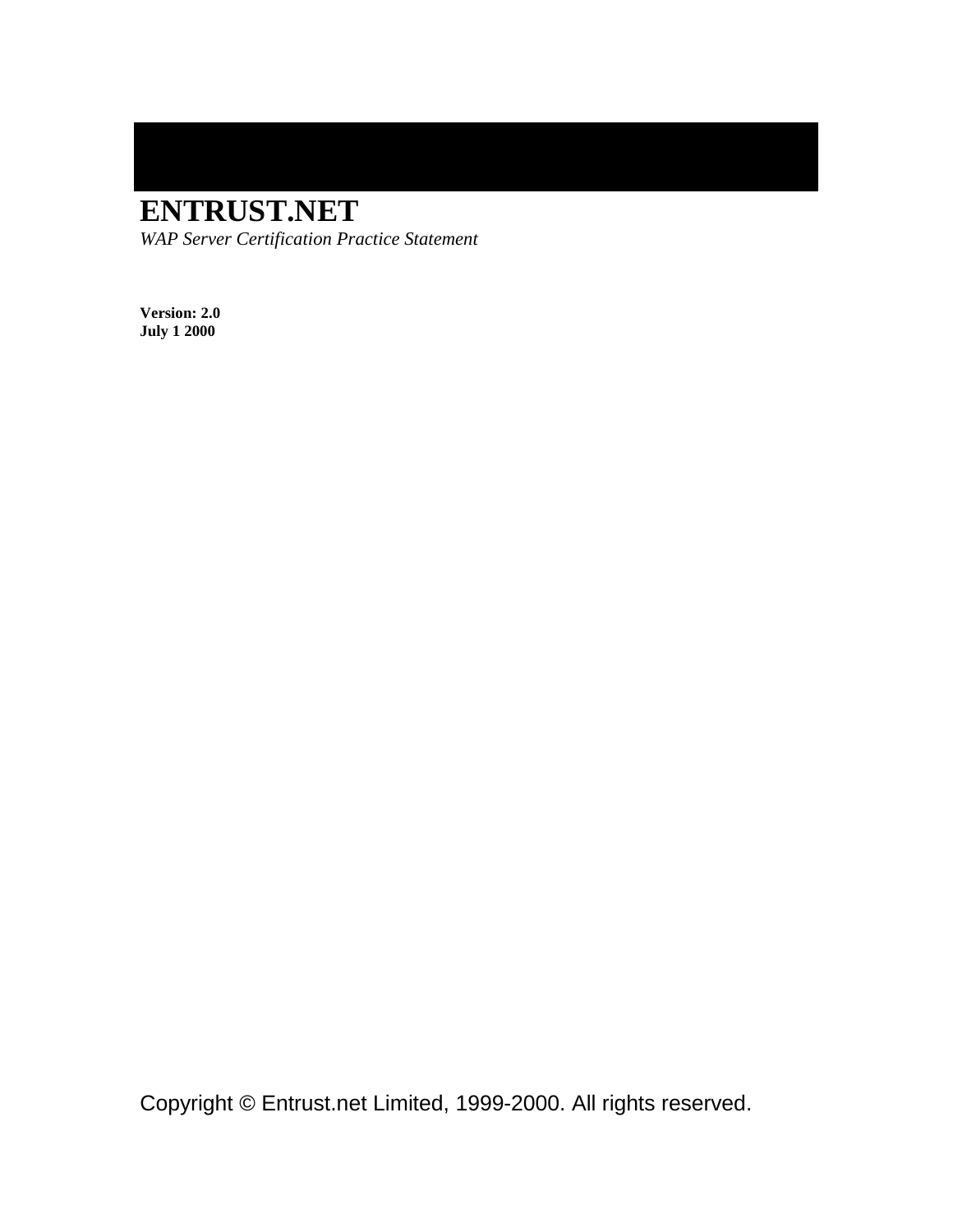## **Revision History**

| Issue | Date              | Changes in this Revision                                                                                                                                                                                                      |
|-------|-------------------|-------------------------------------------------------------------------------------------------------------------------------------------------------------------------------------------------------------------------------|
| 1.0   | December 15, 1999 | Initial version.                                                                                                                                                                                                              |
| 2.0   | July 1, 2000      | Addition of provisions dealing with subordinate<br>entities (such as third party registration<br>authorities) in the Entrust.net WAP Server public<br>key infrastructure. Revision of numerous other<br>terms and conditions. |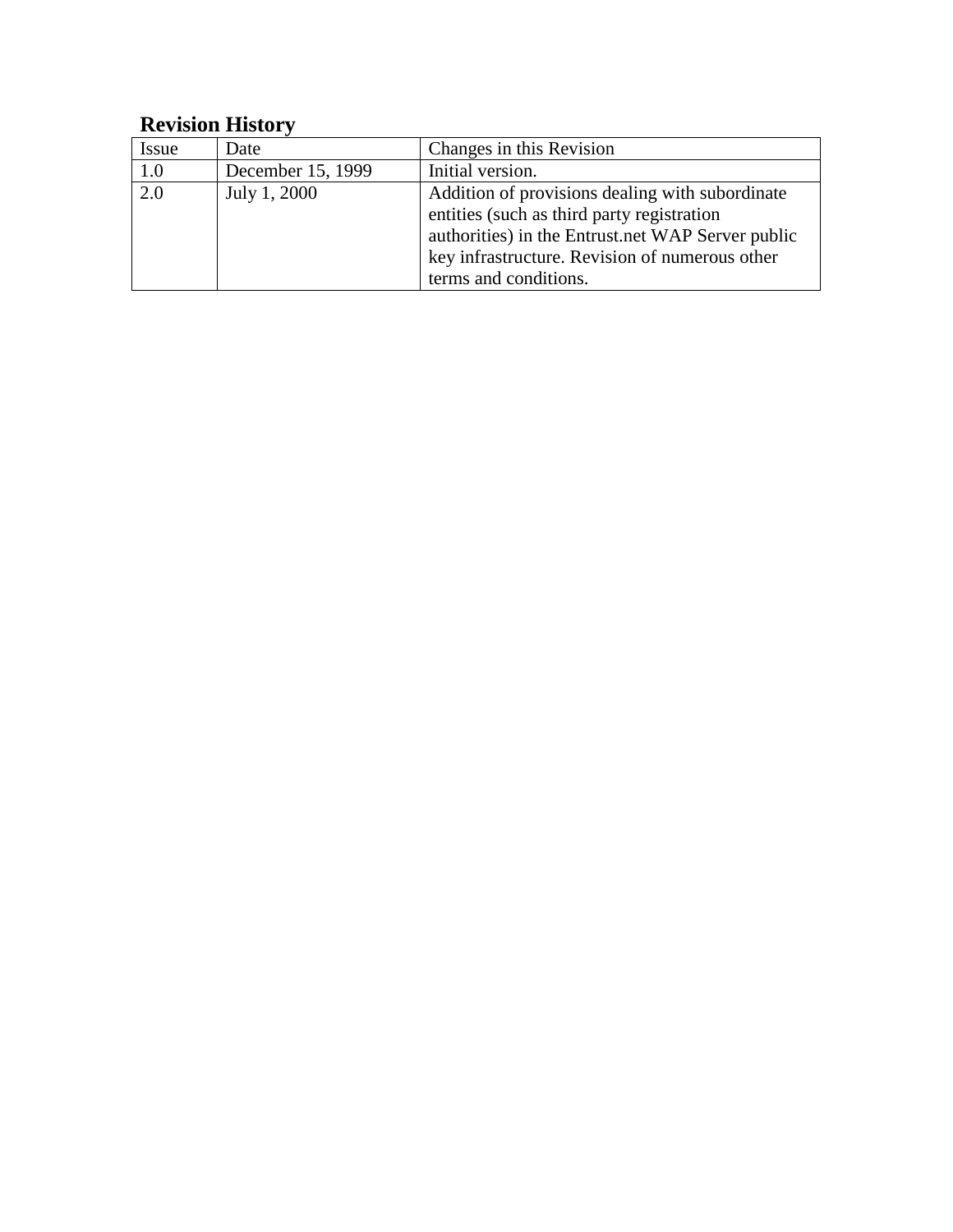## **TABLE OF CONTENTS**

|    | 1.1                 |              |
|----|---------------------|--------------|
|    | 1.2                 |              |
|    | 1.3                 |              |
|    | 1.3.1               |              |
|    | 1.3.2               |              |
|    | 1.3.3               |              |
|    | 1.3.4               |              |
|    | 1.4                 |              |
|    | 1.4.1               |              |
|    | 1.4.2               |              |
| 2. |                     |              |
|    |                     |              |
|    | 2.1                 |              |
|    |                     |              |
|    |                     |              |
|    |                     |              |
|    |                     |              |
|    |                     |              |
|    |                     |              |
|    |                     |              |
|    |                     |              |
|    |                     |              |
|    |                     |              |
|    |                     |              |
|    |                     |              |
|    |                     |              |
|    |                     |              |
|    |                     |              |
|    |                     |              |
|    |                     |              |
|    |                     |              |
|    |                     |              |
|    |                     |              |
|    |                     |              |
|    |                     |              |
|    |                     |              |
|    | 263 Access Controls | $20^{\circ}$ |
|    |                     |              |
|    |                     |              |
|    |                     |              |
|    |                     |              |
|    |                     |              |
|    |                     |              |
|    |                     |              |
|    |                     |              |
|    |                     |              |
|    |                     |              |
|    |                     |              |
|    |                     |              |
|    |                     |              |
|    |                     |              |
|    |                     |              |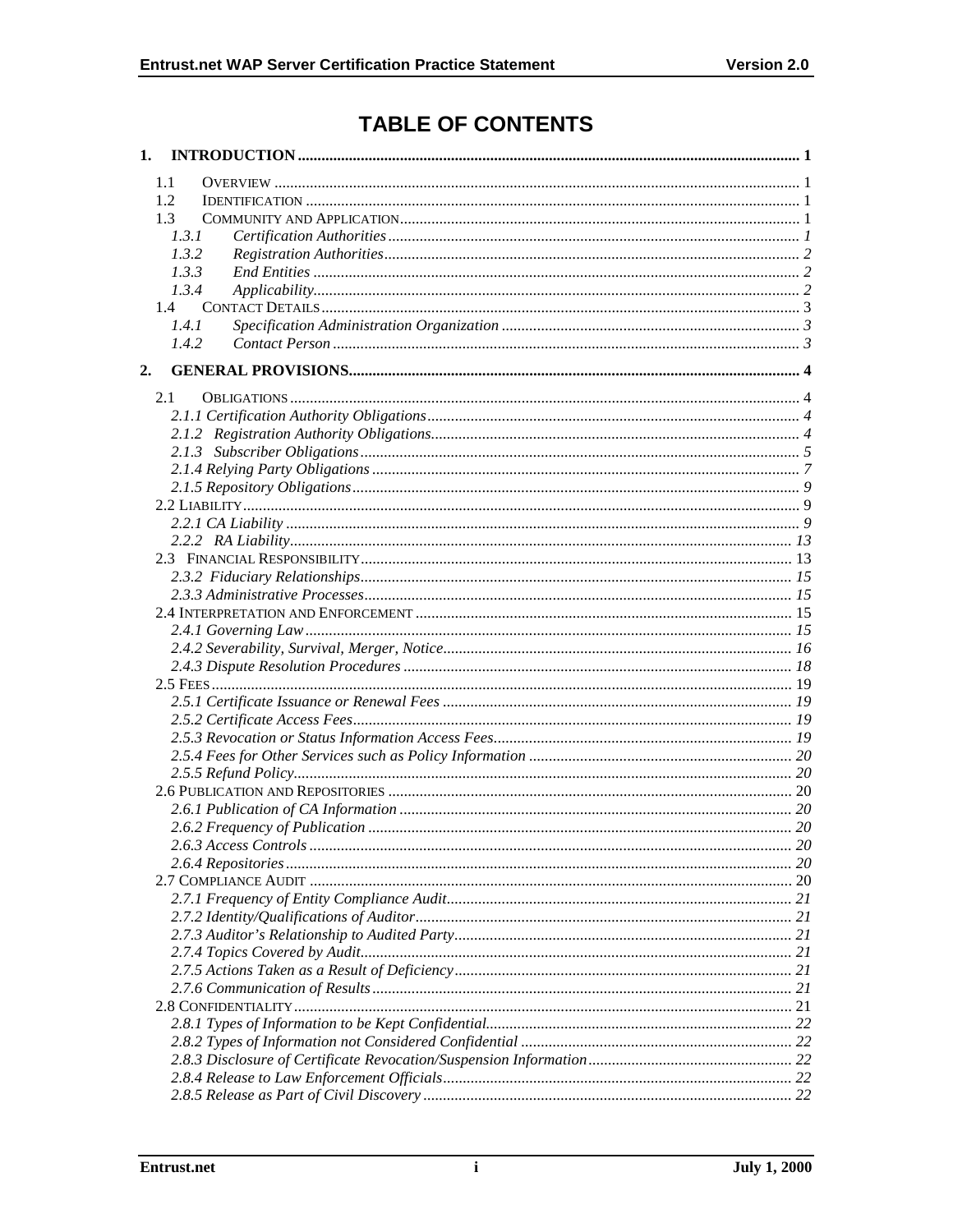| 3.                                                                            |  |
|-------------------------------------------------------------------------------|--|
|                                                                               |  |
|                                                                               |  |
|                                                                               |  |
|                                                                               |  |
|                                                                               |  |
|                                                                               |  |
|                                                                               |  |
|                                                                               |  |
|                                                                               |  |
|                                                                               |  |
|                                                                               |  |
|                                                                               |  |
|                                                                               |  |
|                                                                               |  |
|                                                                               |  |
| 4.                                                                            |  |
|                                                                               |  |
|                                                                               |  |
|                                                                               |  |
|                                                                               |  |
|                                                                               |  |
|                                                                               |  |
|                                                                               |  |
|                                                                               |  |
|                                                                               |  |
|                                                                               |  |
|                                                                               |  |
|                                                                               |  |
|                                                                               |  |
|                                                                               |  |
|                                                                               |  |
|                                                                               |  |
|                                                                               |  |
| 4.4.14 Checking Requirements For Other Forms of Revocation Advertisements  30 |  |
|                                                                               |  |
|                                                                               |  |
|                                                                               |  |
|                                                                               |  |
|                                                                               |  |
|                                                                               |  |
|                                                                               |  |
| PHYSICAL, PROCEDURAL, AND PERSONNEL SECURITY CONTROLS 32<br>5.                |  |
|                                                                               |  |
|                                                                               |  |
|                                                                               |  |
|                                                                               |  |
|                                                                               |  |
|                                                                               |  |
|                                                                               |  |
|                                                                               |  |
|                                                                               |  |
|                                                                               |  |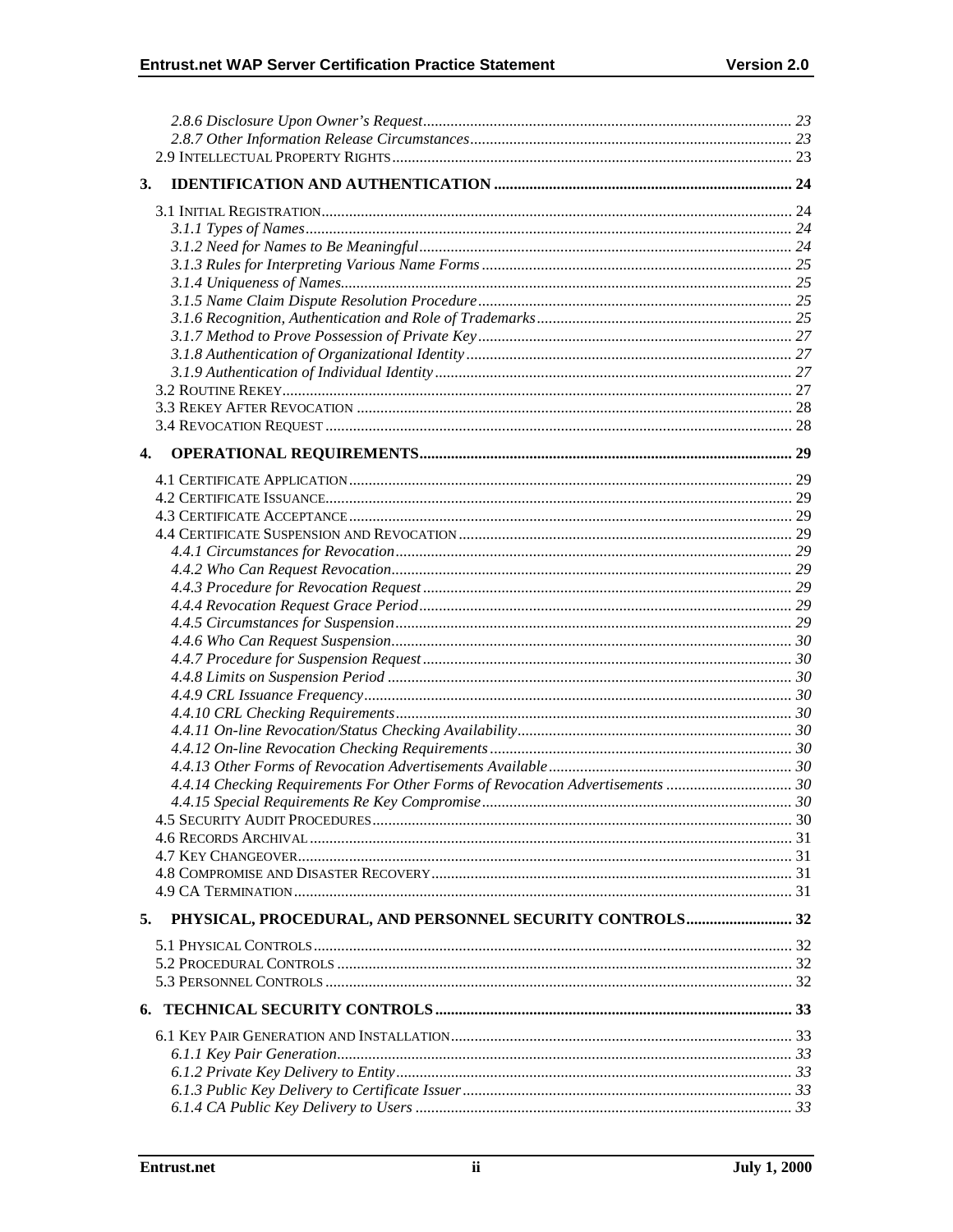| 7.  |  |
|-----|--|
|     |  |
|     |  |
|     |  |
| 8.  |  |
| 8.1 |  |
|     |  |
|     |  |
|     |  |
| 9.  |  |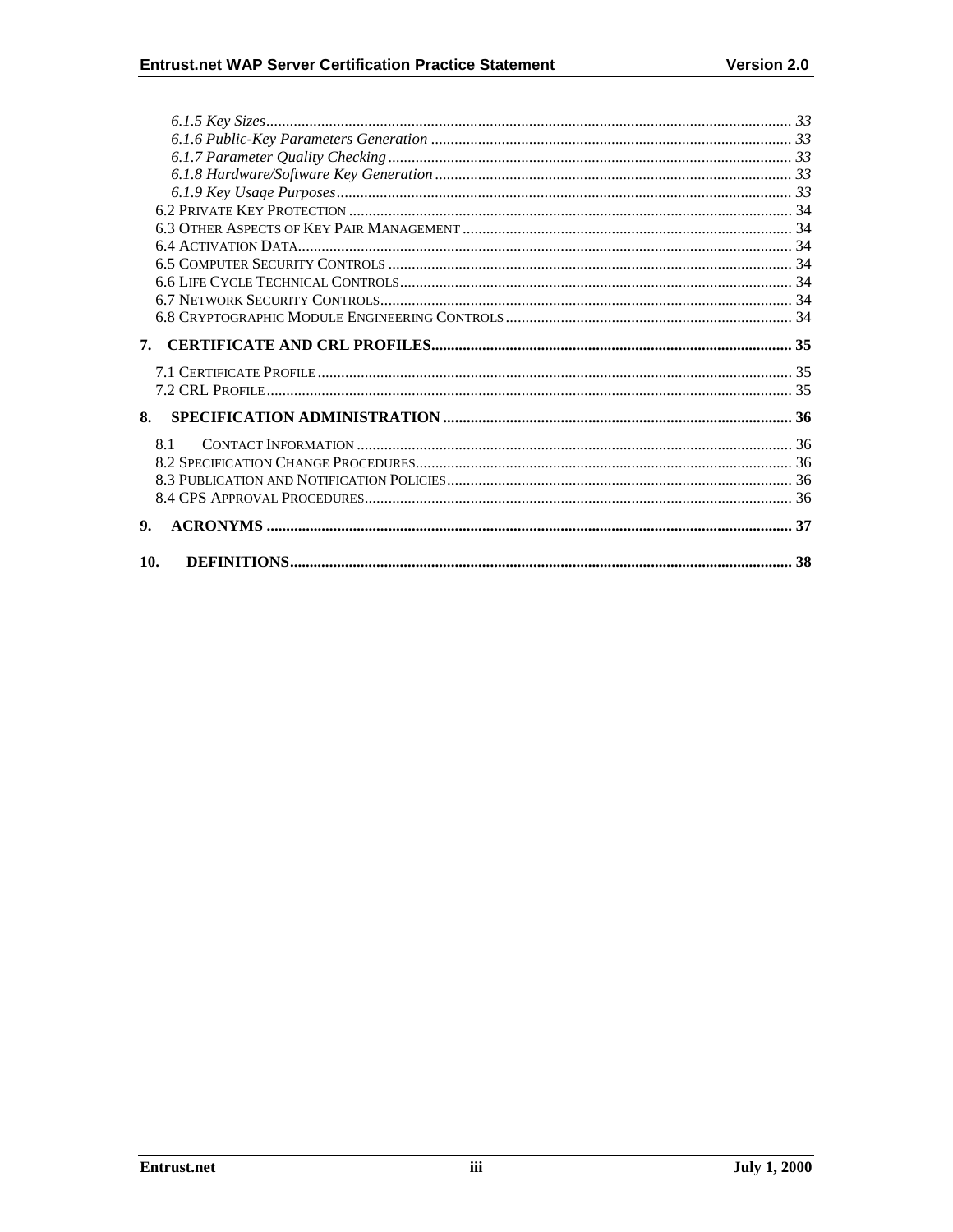## <span id="page-5-0"></span>**1. Introduction**

The Entrust.net WAP Server Certification Authorities issue Entrust.net WAP Server Certificates to support more secure communications between Wireless Application Protocol servers and mobile devices using the Wireless Transport Layer Security protocol. Entrust.net uses Entrust Technologies' award winning Entrust/PKI<sup>™</sup> family of software products to provide standards-compliant digital certificates that enable more secure wireless communications.

## **1.1 Overview**

This Entrust.net WAP Server Certification Practice Statement describes the practices and procedures of (i) the Entrust.net WAP Server Certification Authorities, and (ii) Registration Authorities operating under the Entrust.net WAP Server Certification Authorities. This Entrust.net WAP Server Certification Practice Statement also describes the terms and conditions under which Entrust.net makes Certification Authority and Registration Authority services available in respect to Entrust.net WAP Server Certificates. This Entrust.net WAP Server Certification Practice Statement is applicable to all persons, entities, and organizations, including, without limitation, all Applicants, Subscribers, Relying Parties, Resellers, Comarketers and any other persons, entities, or organizations that have a relationship with (i) Entrust.net in respect to Entrust.net WAP Server Certificates and/or any services provided by Entrust.net in respect to Entrust.net WAP Server Certificates, or (ii) any Registration Authorities operating under an Entrust.net Certification Authority, or any Resellers or Co-marketers providing any services in respect to Entrust.net WAP Server Certificates. This Entrust.net WAP Server Certification Practice Statement is incorporated by reference into all Entrust.net WAP Server Certificates issued by an Entrust.net WAP Server Certification Authorities. This Entrust.net WAP Server Certification Practice Statement provides Applicants, Subscribers, Relying Parties, Resellers, Co-marketers and other persons, entities, and organizations with a statement of the practices and procedures of the Entrust.net WAP Server Certification Authorities and also of the Registration Authorities operating under the Entrust.net WAP Server Certification Authorities. This Entrust.net WAP Server Certification Practice Statement also provides a statement of the rights and obligations of Entrust.net, any third parties that are operating Registration Authorities under the Entrust.net WAP Server Certification Authorities, Applicants, Subscribers, Relying Parties, Resellers, Co-marketers and any other persons, entities, or organizations that may use or rely on Entrust.net WAP Server Certificates or have a relationship with an Entrust.net WAP Server Certification Authority or a Registration Authority operating under an Entrust.net WAP Server Certification Authority in respect to Entrust.net WAP Server Certificates and/or any services in respect to Entrust.net WAP Server Certificates.

## **1.2 Identification**

This document is called the Entrust.net WAP Server Certification Practice Statement.

## **1.3 Community and Application**

Use of Entrust.net WAP Server Certificates is restricted to Wireless Application Protocol servers using the Wireless Transport Layer Security protocol. Any other use of Entrust.net WAP Server Certificates is prohibited.

## **1.3.1 Certification Authorities**

In the Entrust.net WAP server public-key infrastructure, Certification Authorities may accept CSRs and Public Keys from Applicants whose identity has been verified as provided herein by an Entrust.netoperated Registration Authority or by an independent third-party Registration Authority operating under an Entrust.net WAP Server Certification Authority for the issuance of an Entrust.net WAP Server Certificate. If an Entrust.net WAP Server Certificate Application is verified, the verifying Registration Authority will send a request to an Entrust.net WAP Server Certification Authority for the issuance of an Entrust.net WAP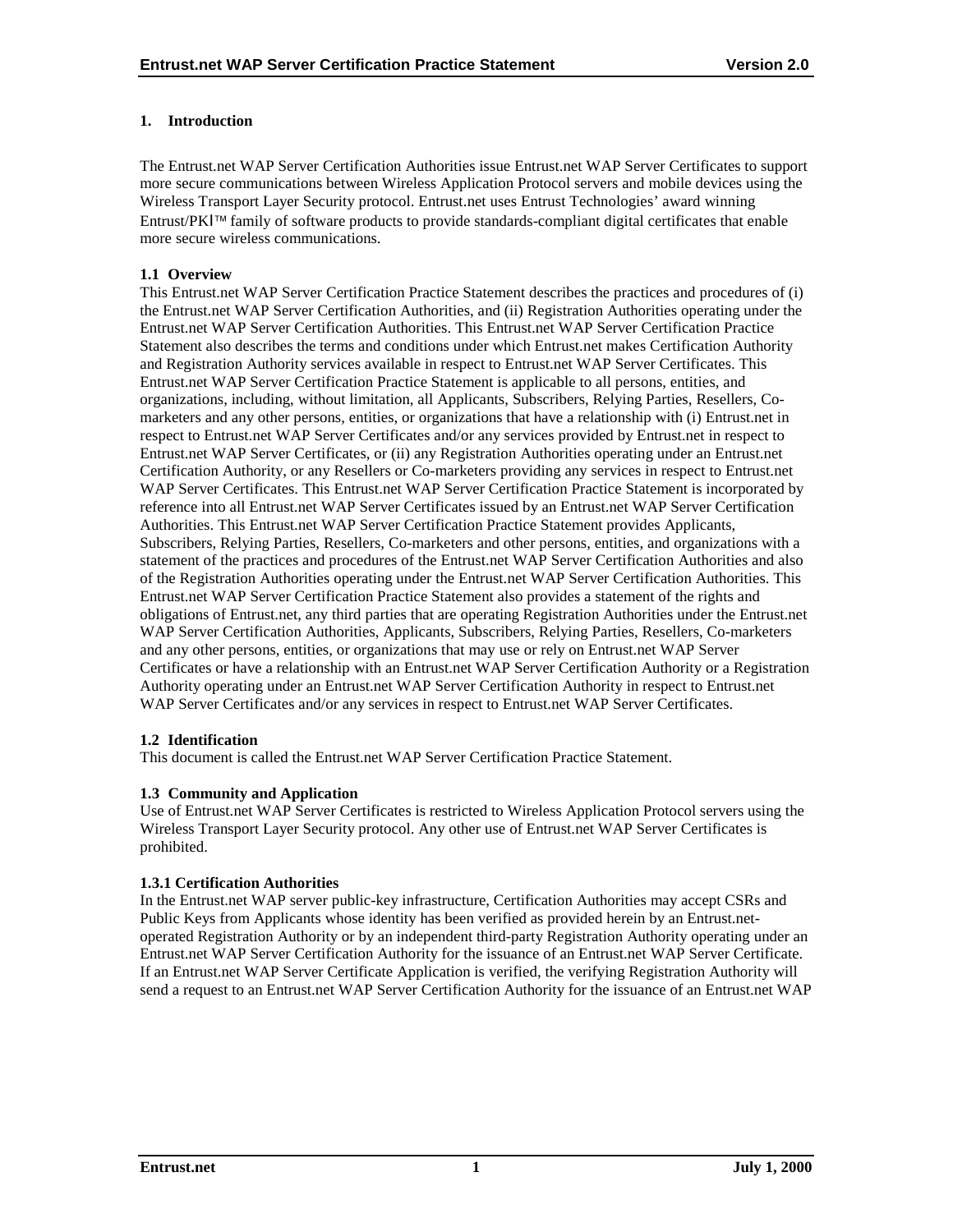<span id="page-6-0"></span>Server Certificate. The Entrust.net WAP Server Certification Authority will create an Entrust.net WAP Server Certificate containing the Public Key and identification information contained in the request sent by the Registration Authority to that Entrust.net WAP Server Certification Authority. The Entrust.net WAP Server Certificate created in response to the request will be digitally signed by the Entrust.net WAP Server Certification Authority.

Only Certification Authorities authorized by Entrust.net are permitted to issue Entrust.net WAP Server Certificates. In the event that more than one Certification Authority is authorized to issue Entrust.net WAP Server Certificates, Entrust.net will post a list of authorized Certification Authorities in the Entrust.net Repository.

#### **1.3.2 Registration Authorities**

In the Entrust.net WAP server public-key infrastructure, Registration Authorities under the Entrust.net WAP Server Certification Authorities may accept Entrust.net WAP Server Certificate Applications from Applicants and perform a limited verification of the information contained in such Entrust.net WAP Server Certificate Applications. If the information provided is verified according to the procedures established by the Entrust.net Policy Authority, a Registration Authority operating under an Entrust.net WAP Server Certification Authority may send a request to such Entrust.net WAP Server Certification Authority to issue an Entrust.net WAP Server Certificate to the Applicant.

Only Registration Authorities authorized by Entrust.net are permitted to submit requests to an Entrust.net WAP Server Certification Authority for the issuance of Entrust.net WAP Server Certificates. In the event that more than one Registration Authority is authorized to perform this function for Entrust.net WAP Server Certificates, Entrust.net will post a list of authorized Registration Authorities in the Entrust.net Repository.

## **1.3.3 End Entities**

End entities for the Entrust.net WAP server public-key infrastructure consist of:

- 1. **Applicants**  An Applicant is a person, entity, or organization that has applied for, but has not yet been issued an Entrust.net WAP Server Certificate.
- 2. **Subscribers**  A Subscriber is a person, entity, or organization that has been issued an Entrust.net WAP Server Certificate.
- 3. **Relying Parties**  A Relying Party is a person, entity, or organization that relies on or uses a Entrust.net WAP Server Certificate and/or any other information provided in an Entrust.net Repository to verify the identity and Public Key of a Subscriber and/or use such Public Key to send or receive encrypted communications to or from a Subscriber.

#### **1.3.4 Applicability**

This Entrust.net WAP Server Certification Practice Statement is applicable to Entrust.net WAP Server Certificates issued by Entrust.net WAP Server Certification Authorities. Entrust.net WAP Server Certificates are issued by Entrust.net WAP Server Certification Authorities for use by Wireless Application Protocol servers providing Wireless Transport Layer Security-based services. Entrust.net WAP Server Certificates conform to Version 1.1 of the WTLS Specification as published by the Wireless Application Protocol Forum Ltd.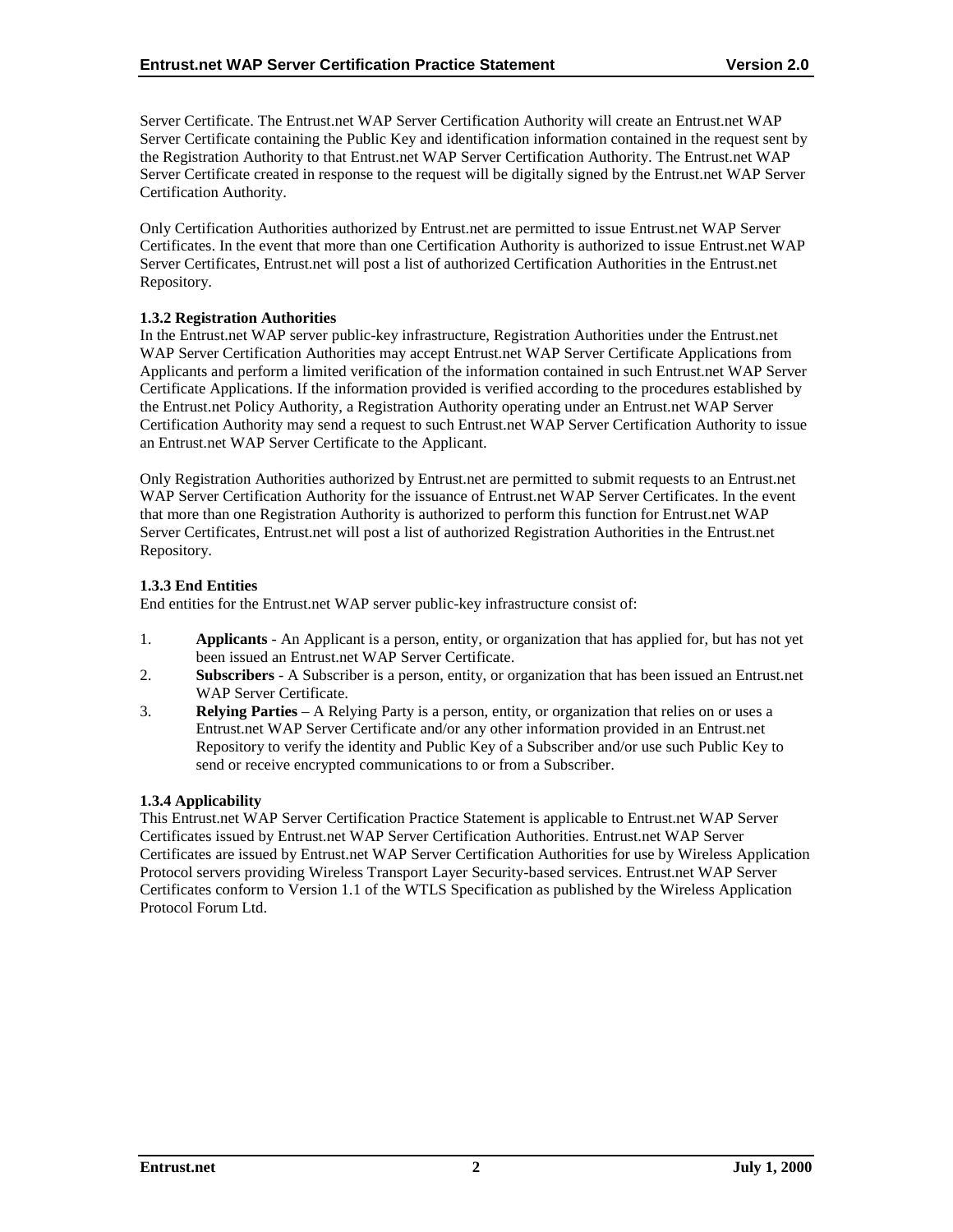## <span id="page-7-0"></span>**1.4 Contact Details**

## **1.4.1 Specification Administration Organization**

The Entrust.net WAP Server Certification Practice Statement is administered by the Entrust.net Operational Authority and is based on the policies established by the Entrust.net Policy Authority.

## **1.4.2 Contact Person**

The contact information for questions about Entrust.net WAP Server Certificates is:

Entrust.net Inquiries 750 Heron Road, Suite E08 Ottawa, Ontario K1V 1A7 Tel: 1-877-368-7483 Fax: 1-877-839-3538 Email: [tsite.entrust@Entrust.net](mailto:tsite.entrust@Entrust.net)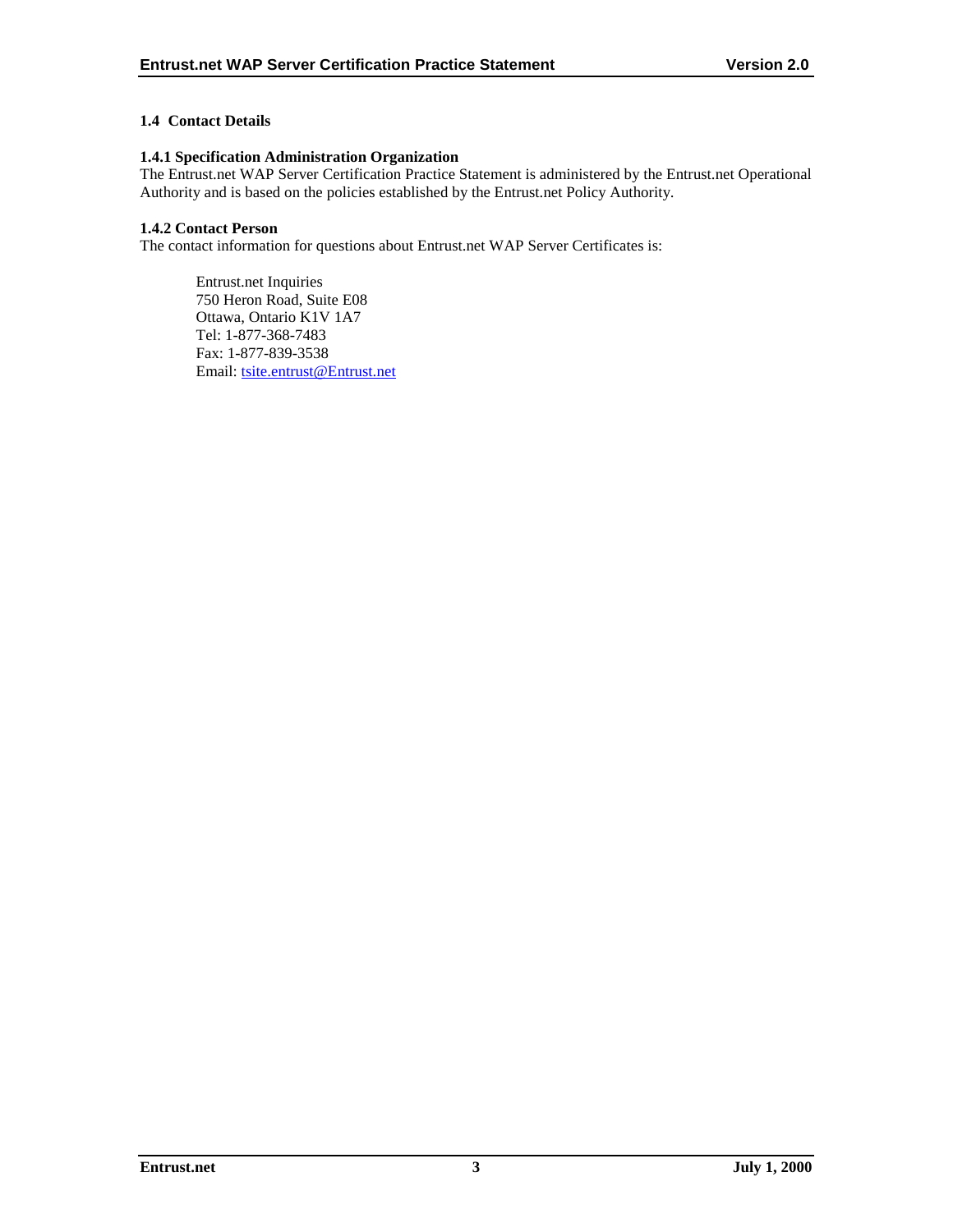## <span id="page-8-0"></span>**2. General Provisions**

## **2.1 Obligations**

#### **2.1.1 Certification Authority Obligations**

An Entrust.net WAP Server Certification Authority shall:

- (i) provide Certification Authority services in accordance with the terms and conditions of the Entrust.net WAP Server Certification Practice Statement; and
- (ii) upon receipt of a request from a Registration Authority operating under such Entrust.net WAP Server Certification Authority, issue an Entrust.net WAP Server Certificate in accordance with the terms and conditions of the Entrust.net WAP Server Certification Practice Statement.

In operating the Entrust.net WAP Server Certification Authorities, Entrust.net may use one or more representatives or agents to perform its obligations under the Entrust.net WAP Server Certification Practice Statement, any Subscription Agreements, or any Relying Party Agreements, provided that Entrust.net shall remain responsible for its performance.

#### **2.1.2 Registration Authority Obligations**

A Registration Authority operating under an Entrust.net WAP Server Certification Authority shall:

- (i) receive Entrust.net WAP Server Certificate Applications in accordance with the terms and conditions of the Entrust.net WAP Server Certification Practice Statement;
- (ii) perform limited verification of information submitted by Applicants when applying for Entrust.net WAP Server Certificates, and if such verification is successful, submit a request to an Entrust.net WAP Server Certification Authority for the issuance of an Entrust.net WAP Server Certificate, all in accordance with the terms and conditions of the Entrust.net WAP Server Certification Practice Statement;
- (iii) notify Subscribers, in accordance with the terms and conditions of the Entrust.net WAP Server Certification Practice Statement, when an Entrust.net WAP Server Certificate has been issued to them; and
- (iv) notify Subscribers, in accordance with the terms and conditions of the Entrust.net WAP Server Certification Practice Statement, that an Entrust.net WAP Server Certificate issued to them will soon expire.

Entrust.net may use one or more representatives or agents to perform its obligations in respect of an Entrust.net-operated Registration Authority under the Entrust.net WAP Server Certification Practice Statement, any Subscription Agreements, or any Relying Party Agreements, provided that Entrust.net shall remain responsible for the performance of such representatives or agents under the Entrust.net WAP Server Certification Practice Statement, any Subscription Agreements, or any Relying Party Agreements. Entrust.net may appoint independent third parties to act as Registration Authorities under an Entrust.net WAP Server Certification Authority. Such independent third-party Registration Authorities shall be responsible for their performance under the Entrust.net WAP Server Certification Practice Statement and any Subscription Agreements. Entrust.net shall not be responsible for the performance of such independent third-party Registration Authorities. Independent third-party Registration Authorities may use one or more representatives or agents to perform their obligations when acting as a Registration Authority under an Entrust.net WAP Server Certification Authority. Independent third-party Registration Authorities shall remain responsible for the performance of such representatives or agents under the Entrust.net WAP Server Certification Practice Statement and any Subscription Agreements. Entrust.net may appoint Resellers and Co-marketers for Entrust.net WAP Server Certificates and services provided in respect to Entrust.net WAP Server Certificates. Such Resellers and Co-marketers shall be responsible for their performance under the Entrust.net WAP Server Certification Practice Statement and any Subscription Agreements. Entrust.net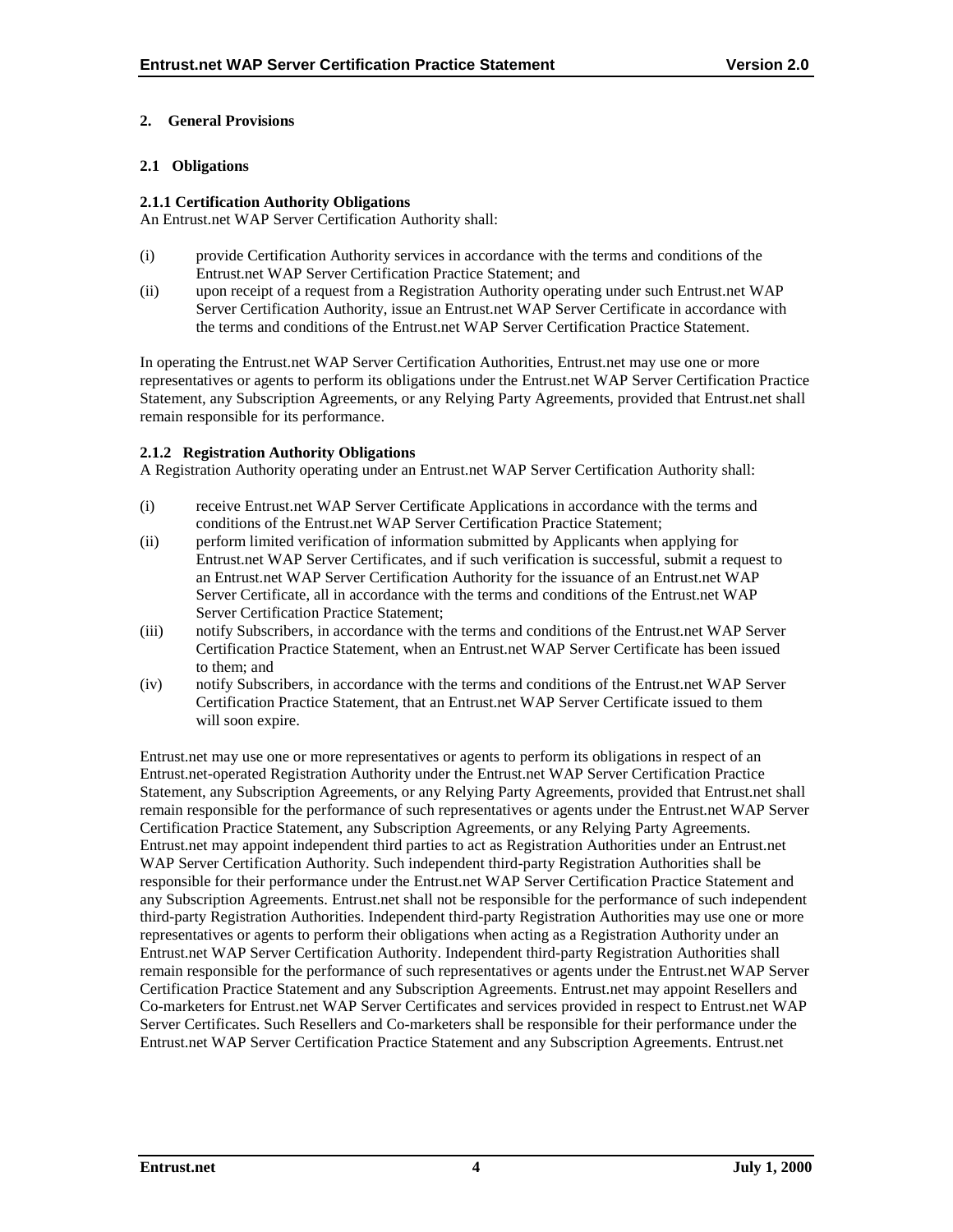<span id="page-9-0"></span>shall not be responsible for the performance of any such Resellers and Co-marketers. Resellers and Comarketers may use one or more representatives or agents to perform their obligations under the Entrust.net WAP Server Certification Practice Statement and any Subscription Agreements. Resellers and Comarketers shall remain responsible for the performance of such representatives or agents under the Entrust.net WAP Server Certification Practice Statement and any Subscription Agreements. Independent third-party Registration Authorities, Resellers, and Co-marketers shall be entitled to receive all of the benefit of all (i) disclaimers of representations, warranties, and conditions, (ii) limitations of liability, (iii) representations and warranties from Applicants, Subscribers, and Relying Parties, and (iv) indemnities from Applicants, Subscribers, and Relying Parties, set forth in this Entrust.net WAP Server Certification Practice Statement or set forth in any Subscription Agreements.

## **2.1.3 Subscriber Obligations**

Subscribers and Applicants shall:

- (i) understand and, if necessary, receive proper education in the use of Public-Key cryptography and Certificates including Entrust.net WAP Server Certificates;
- (ii) provide, in any communications with Entrust.net or an independent third-party Registration Authority, correct information with no errors, misrepresentations, or omissions;
- (iii) generate a new, secure, and cryptographically sound Key Pair to be used in association with the Subscriber's Entrust.net WAP Server Certificate or Applicant's Entrust.net WAP Server Certificate Application;
- (iv) read and agree to all terms and conditions of the Entrust.net WAP Server Certification Practice Statement and Subscription Agreement;
- (v) refrain from modifying the contents of an Entrust.net WAP Server Certificate;
- (vi) use Entrust.net WAP Server Certificates exclusively for legal and authorized purposes in accordance with the terms and conditions of the Entrust.net WAP Server Certification Practice Statement and applicable laws;
- (vii) only use an Entrust.net WAP Server Certificate on behalf of the person, entity, or organization listed as the Subject in such Entrust.net WAP Server Certificate;
- (viii) protect the Subscriber's or Applicant's Private Keys by storing them either on a hardware token or a disk and further by storing that device separately from the Subscriber's or Applicant's computer, when not in use;
- (ix) notify Entrust.net or, if Applicant submitted its Entrust.net WAP Server Certificate Application to an independent third-party Registration Authority, such independent third-party Registration Authority, as soon as reasonably practicable of any change to any information included in the Applicant's Entrust.net WAP Server Certificate Application or any change in any circumstances that would make the information in the Applicant's Entrust.net WAP Server Certificate Application misleading or inaccurate;
- (x) notify Entrust.net or, if Subscriber received its Entrust.net WAP Server Certificate through an independent third-party Registration Authority, such independent third-party Registration Authority, as soon as reasonably practicable of any change to any information included in the Subscriber's Entrust.net WAP Server Certificate or any change in any circumstances that would make the information in the Subscriber's Entrust.net WAP Server Certificate misleading or inaccurate;
- (xi) immediately cease to use an Entrust.net WAP Server Certificate if any information included in the Subscriber's Entrust.net WAP Server Certificate or if any change in any circumstances would make the information in the Subscriber's Entrust.net WAP Server Certificate misleading or inaccurate;
- (xii) notify Entrust.net or, if Subscriber received its Entrust.net WAP Server Certificate from an independent third-party Registration Authority, such independent third-party Registration Authority, immediately of any suspected or actual Compromise of the Subscriber's or Applicant's Private Keys;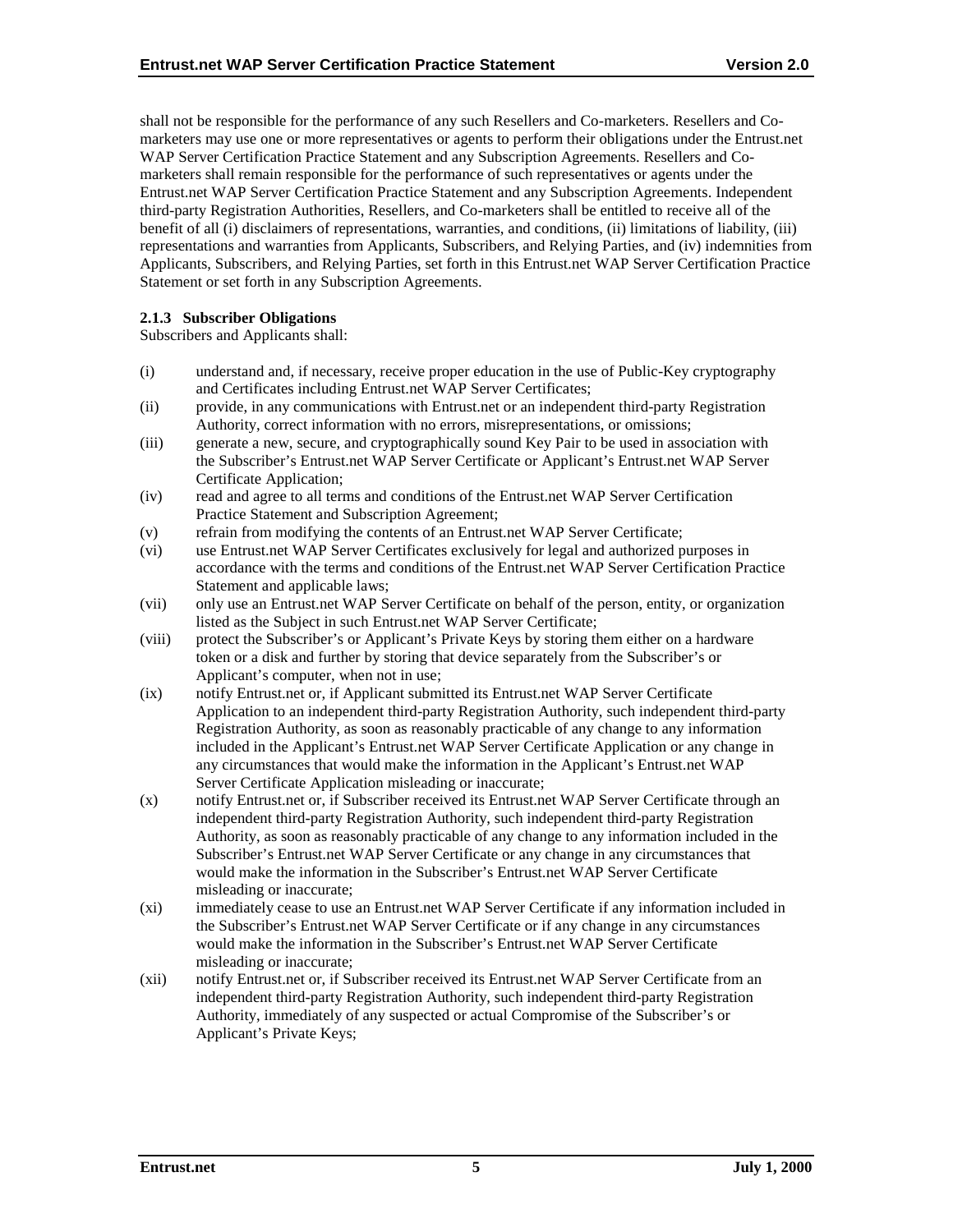- (xiii) immediately cease to use the Subscriber's Entrust.net WAP Server Certificate upon (a) expiration of such Entrust.net WAP Server Certificate, or (b) any suspected or actual Compromise of the Private Key corresponding to the Public Key in such Entrust.net WAP Server Certificate, and remove such Entrust.net WAP Server Certificate from the devices and/or software in which it has been installed;
- (xiv) only use the Subscriber's Entrust.net WAP Server Certificate on one (1) Wireless Application Protocol server at any given time;
- (xv) refrain from using the Subscriber's Private Key corresponding to the Public Key in the Subscriber's Entrust.net WAP Server Certificate to sign other Certificates; and
- (xvi) use the Subscriber's or Applicant's own judgment about whether it is appropriate given the level of security and trust provided by Entrust.net WAP Server Certificates to use an Entrust.net WAP Server Certificate in any given circumstance.

Entrust.net WAP Server Certificates and related information may be subject to export, import, and/or use restrictions. Subscribers shall comply with all laws and regulations applicable to a Subscriber's right to export, import, and/or use Entrust.net WAP Server Certificates or related information. Subscribers shall be responsible for procuring all required licenses and permissions for any export, import, and/or use of Entrust.net WAP Server Certificates or related information. Certain cryptographic techniques, software, hardware, and firmware ("Technology") that may be used in processing or in conjunction with Entrust.net WAP Server Certificates may be subject to export, import, and/or use restrictions. Subscribers shall comply with all laws and regulations applicable to a Subscriber's right to export, import, and/or use such Technology or related information. Subscribers shall be responsible for procuring all required licenses and permissions for any export, import, and/or use of such Technology or related information.

#### **2.1.3.1 Subscriber and Applicant Representations and Warranties**

Subscribers and Applicants represent and warrant to Entrust.net that:

- (i) all information provided by the Subscriber or Applicant to Entrust.net or to any independent third-party Registration Authorities is correct and does not contain any errors, omissions, or misrepresentations;
- (ii) the Private Key corresponding to the Public Key submitted by the Subscriber and/or Applicant in connection with an Entrust.net WAP Server Certificate Application was created using sound cryptographic techniques and has not been Compromised;
- (iii) any information provided to Entrust.net or to any independent third-party Registration Authorities by the Subscriber and/or Applicant in connection with an Entrust.net WAP Server Certificate Application does not infringe, misappropriate, dilute, unfairly compete with, or otherwise violate the intellectual property, or other rights of any person, entity, or organization in any jurisdiction;
- (iv) the Applicant shall notify Entrust.net or, if the Applicant submitted its Entrust.net WAP Server Certificate Application to an independent third-party Registration Authority, such independent third-party Registration Authority, as soon as practicable if any information included in the Applicant's Entrust.net WAP Server Certificate Application changes or if any change in any circumstances would make the information in the Applicant's Entrust.net WAP Server Certificate Application misleading or inaccurate;
- (v) the Subscriber shall immediately cease to use the Subscriber's Entrust.net WAP Server Certificate if any information included in the Subscriber's Entrust.net WAP Server Certificate changes or if any change in any circumstances would make the information in the Subscriber's Entrust.net WAP Server Certificate misleading or inaccurate;
- (vi) the Subscriber shall immediately cease to use the Subscriber's Entrust.net WAP Server Certificate upon (a) expiration of such Entrust.net WAP Server Certificate, or (b) any suspected or actual Compromise of the Private Key corresponding to the Public Key in such Entrust.net WAP Server Certificate, and shall remove such Entrust.net WAP Server Certificate from the devices and/or software in which it has been installed; and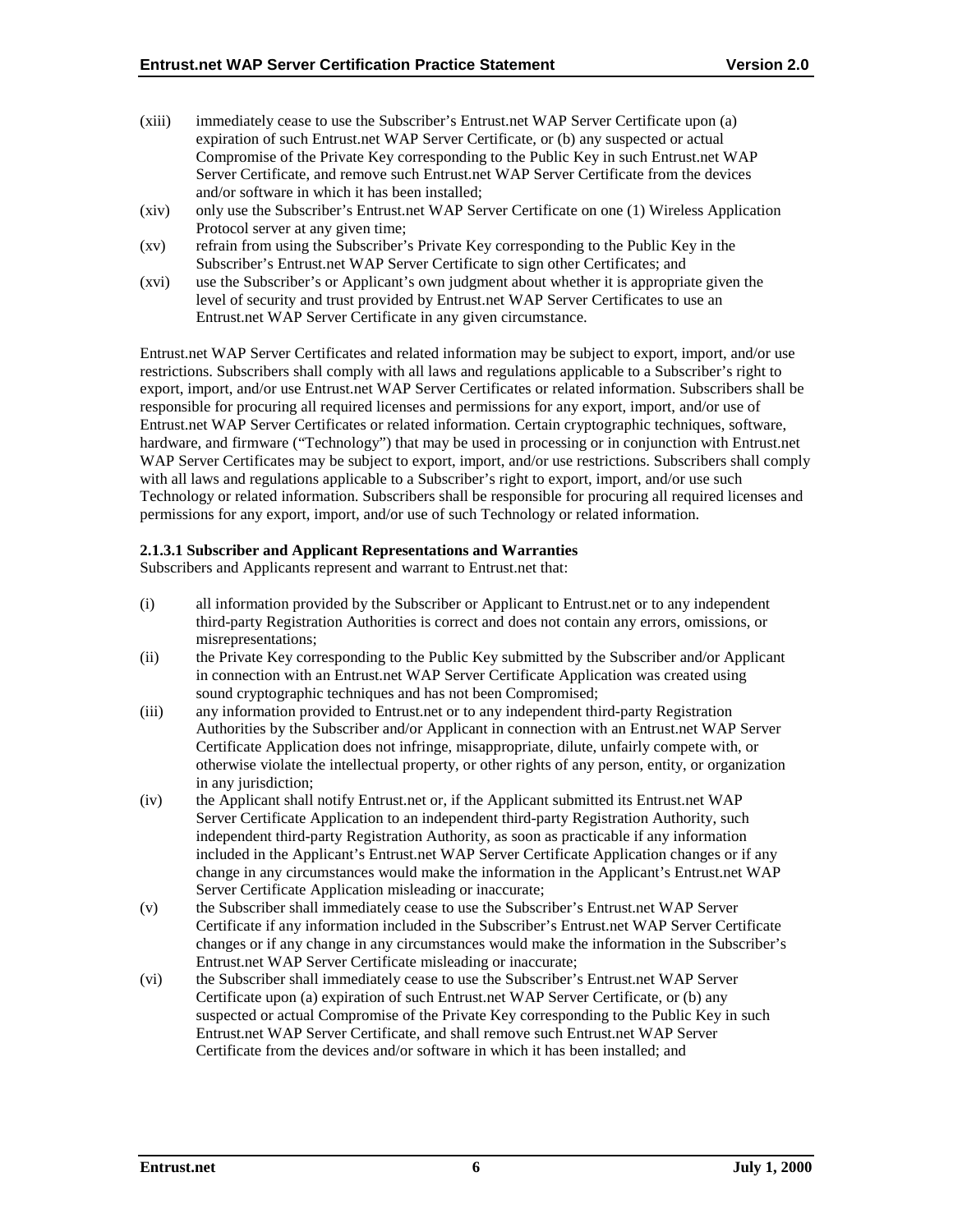<span id="page-11-0"></span>(vii) the Subscriber and/or Applicant will not use Entrust.net WAP Server Certificates for any hazardous or unlawful (including tortious) activities.

**APPLICANTS AND SUBSCRIBERS SPECIFICALLY ACKNOWLEDGE THAT REVOCATION OF CERTIFICATES IS NOT SUPPORTED IN VERSION 1.1 OF THE WTLS SPECIFICATION AS PUBLISHED BY THE WIRELESS APPLICATION PROTOCOL FORUM LTD., AND ACCORDINGLY AN ENTRUST.NET WAP SERVER CERTIFICATE MAY CONTAIN (I) INFORMATION THAT HAS CHANGED OR THAT HAS BEEN DETERMINED SUBSEQUENT TO ISSUANCE TO BE INVALID, OR (II) A PUBLIC KEY THAT CORRESPONDS TO A PRIVATE KEY THAT HAS BEEN COMPROMISED. APPLICANTS AND SUBSCRIBERS ALSO SPECIFICALLY ACKNOWLEDGE THAT THE ENTRUST.NET WAP SERVER CERTIFICATION AUTHORITY WILL NOT BE ABLE TO REVOKE AN ENTRUST.NET WAP SERVER CERTIFICATE IF THERE IS ANY CHANGE IN THE INFORMATION IN SUCH ENTRUST.NET WAP SERVER CERTIFICATE, IF IT IS SUBSEQUENTLY DISCOVERED THAT THE INFORMATION IN SUCH ENTRUST.NET WAP SERVER CERTIFICATE IS INVALID, IF THE PRIVATE KEY CORRESPONDING TO THE PUBLIC KEY IN AN ENTRUST.NET WAP SERVER CERTIFICATE HAS BEEN COMPROMISED, OR IF THE ENTRUST.NET WAP SERVER CERTIFICATION AUTHORITIES' PRIVATE KEY HAS BEEN COMPROMISED. APPLICANTS AND SUBSCRIBERS ACKNOWLEDGE THAT ENTRUST.NET WAP SERVER CERTIFICATION AUTHORITIES WILL BE UNABLE TO REVOKE AN ENTRUST.NET WAP SERVER CERTIFICATE EVEN IF THE ENTRUST.NET WAP SERVER CERTIFICATION AUTHORITIES ARE AWARE OF ANY SUCH CHANGE, INVALIDITY, OR COMPROMISE. APPLICANTS AND SUBSCRIBERS ACKNOWLEDGE THAT AN APPLICANT'S DECISION TO APPLY FOR AN ENTRUST.NET WAP SERVER CERTIFICATE AND A SUBSCRIBER'S DECISION TO USE AN ENTRUST.NET WAP SERVER CERTIFICATE SHALL HAVE BEEN MADE HAVING TAKEN INTO CONSIDERATION SUCH LIMITATIONS WITH RESPECT TO REVOCATION AND CHANGED OR INVALID INFORMATION OR POSSIBLE COMPROMISE.** 

#### **2.1.3.2 Subscriber Notice Requirements**

Subscriber shall display the following notice in a prominent location on Subscriber's WAP server that may be viewed by Relying Parties (for example, in the "legal" or "disclaimers" section of Subscriber's WAP server):

"Reliance on Entrust.net WAP Server Certificates ("WAP Cert(s)") is governed by the terms of the Entrust.net WAP Server Certification Practice Statement (the "WAP CPS") (www.entrust.net/WAPCPS) and the Relying Party Agreement (www.entrust.net/customer/waprelyingparty.htm). Reliance on a WAP Cert shall constitute acceptance of such terms."

## **2.1.4 Relying Party Obligations**

Relying Parties shall:

- (i) understand and, if necessary, receive proper education in the use of Public-Key cryptography and Certificates including Entrust.net WAP Server Certificates;
- (ii) read and agree to all terms and conditions of the Entrust.net WAP Server Certification Practice Statement and the Relying Party Agreement;
- (iii) trust and make use of an Entrust.net WAP Server Certificate only if the Entrust.net WAP Server Certificate has not expired and if a proper chain of trust can be established to a trustworthy root; and
- (iv) make their own judgment and rely on an Entrust.net WAP Server Certificate only if such reliance is reasonable in the circumstances, including determining whether such reliance is reasonable given the nature of the security and trust provided by an Entrust.net WAP Server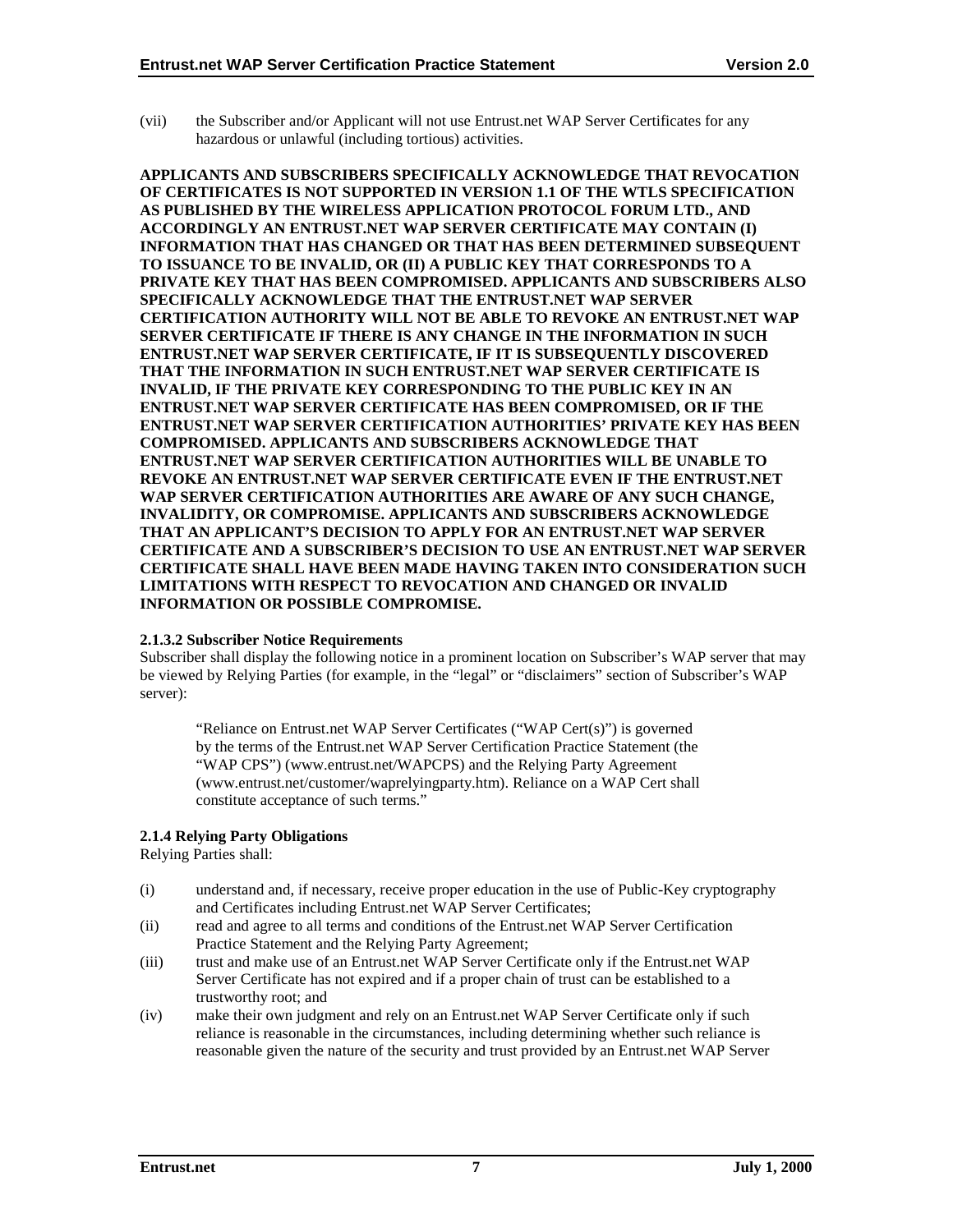Certificate and the value of any transaction that may involve the use of an Entrust.net WAP Server Certificate.

**RELYING PARTIES SPECIFICALLY ACKNOWLEDGE THAT REVOCATION OF CERTIFICATES IS NOT SUPPORTED IN VERSION 1.1 OF THE WTLS SPECIFICATION AS PUBLISHED BY THE WIRELESS APPLICATION PROTOCOL FORUM LTD., AND ACCORDINGLY AN ENTRUST.NET WAP SERVER CERTIFICATE MAY CONTAIN (I) INFORMATION THAT HAS CHANGED OR THAT HAS BEEN DETERMINED SUBSEQUENT TO ISSUANCE TO BE INVALID, OR (II) A PUBLIC KEY THAT CORRESPONDS TO A PRIVATE KEY THAT HAS BEEN COMPROMISED. RELYING PARTIES ALSO SPECIFICALLY ACKNOWLEDGE THAT THE ENTRUST.NET WAP SERVER CERTIFICATION AUTHORITY WILL NOT BE ABLE TO REVOKE AN ENTRUST.NET WAP SERVER CERTIFICATE IF THERE IS ANY CHANGE IN THE INFORMATION IN SUCH ENTRUST.NET WAP SERVER CERTIFICATE, IF IT IS SUBSEQUENTLY DISCOVERED THAT THE INFORMATION IN SUCH ENTRUST.NET WAP SERVER CERTIFICATE IS INVALID, IF THE PRIVATE KEY CORRESPONDING TO THE PUBLIC KEY IN AN ENTRUST.NET WAP SERVER CERTIFICATE HAS BEEN COMPROMISED, OR IF THE ENTRUST.NET WAP SERVER CERTIFICATION AUTHORITIES' PRIVATE KEY HAS BEEN COMPROMISED. RELYING PARTIES ACKNOWLEDGE THAT THE ENTRUST.NET WAP SERVER CERTIFICATION AUTHORITIES WILL BE UNABLE TO REVOKE SUCH ENTRUST.NET WAP SERVER CERTIFICATE EVEN IF THE ENTRUST.NET WAP SERVER CERTIFICATION AUTHORITIES ARE AWARE OF SUCH CHANGE, INVALIDITY, OR COMPROMISE. RELYING PARTIES ACKNOWLEDGE THAT A RELYING PARTY'S DECISION TO USE AN ENTRUST.NET WAP SERVER CERTIFICATE SHALL HAVE BEEN MADE HAVING TAKEN INTO CONSIDERATION SUCH LIMITATIONS WITH RESPECT TO REVOCATION AND CHANGED OR INVALID INFORMATION OR POSSIBLE COMPROMISE.** 

Entrust.net WAP Server Certificates and related information may be subject to export, import, and/or use restrictions. Relying Parties shall comply with all laws and regulations applicable to a Relying Party's right to use Entrust.net WAP Server Certificates and/or related information. Relying Parties shall be responsible for procuring all required licenses and permissions for any export, import, or use of Entrust.net WAP Server Certificates and/or related information. Certain cryptographic techniques, software, hardware, and firmware ("Technology") that may be used in processing or in conjunction with Entrust.net WAP Server Certificates may be subject to export, import, and/or use restrictions. Relying Parties shall comply with all laws and regulations applicable to a Relying Party's right to export, import, and/or use such Technology or related information. Relying Parties shall be responsible for procuring all required licenses and permissions for any export, import, and/or use of such Technology or related information.

## **2.1.4.1 Relying Party Representations and Warranties**

Relying Parties represent and warrant to Entrust.net that:

- (i) the Relying Party shall properly validate an Entrust.net WAP Server Certificate before making a determination about whether to rely on such Entrust.net WAP Server Certificate, including confirmation that the Entrust.net WAP Server Certificate has not expired and that a proper chain of trust can be established to a trustworthy root;
- (ii) the Relying Party shall not rely on an expired Entrust.net WAP Server Certificate;
- (iii) the Relying Party shall not rely on an Entrust.net WAP Server Certificate that cannot be validated back to a trustworthy root;
- (iv) the Relying Party shall exercise its own judgment in determining whether it is reasonable under the circumstances to rely on an Entrust.net WAP Server Certificate, including determining whether such reliance is reasonable given the nature of the security and trust provided by an Entrust.net WAP Server Certificate and the value of any transaction that may involve the use of an Entrust.net WAP Server Certificate; and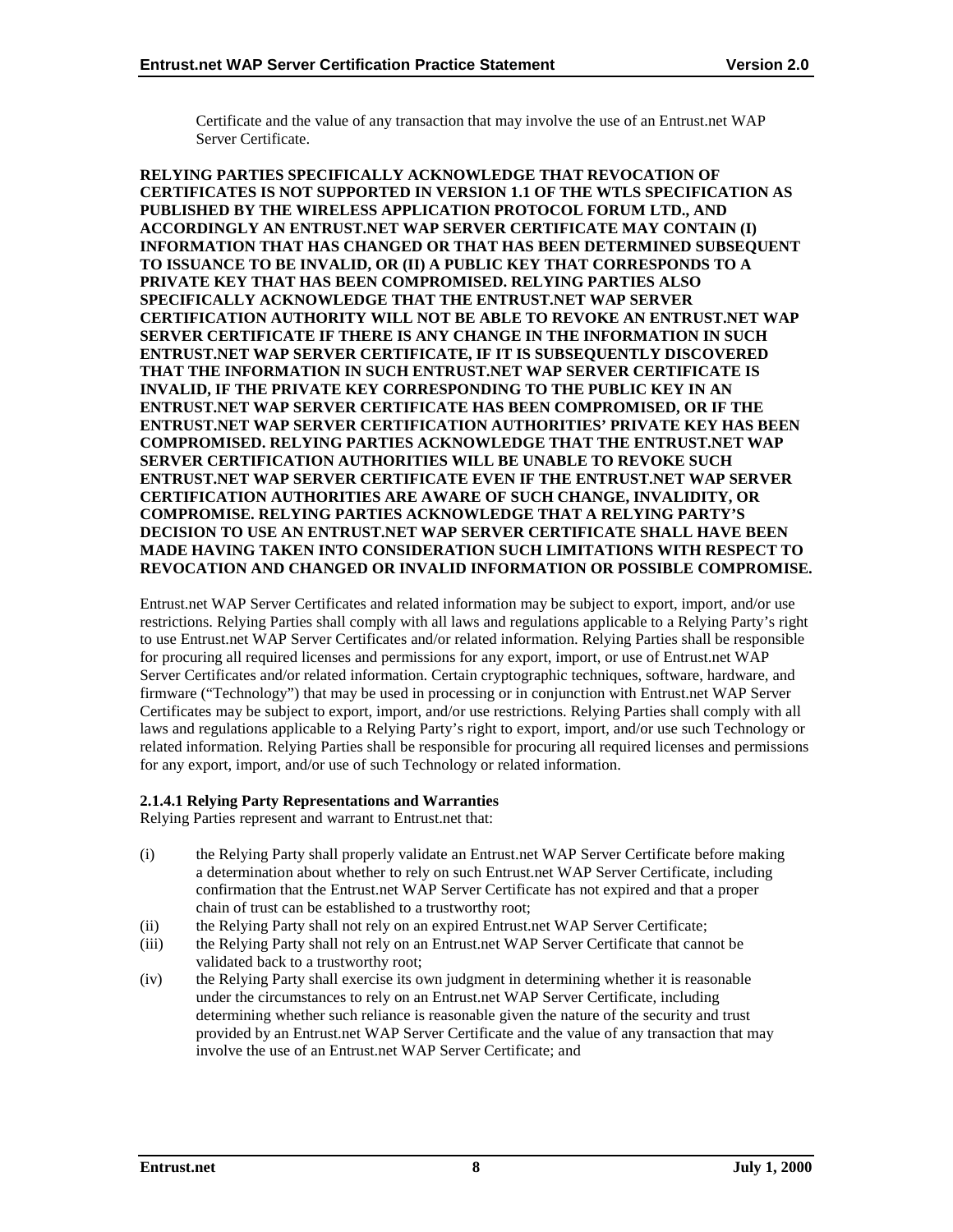<span id="page-13-0"></span>(v) the Relying Party shall not use an Entrust.net WAP Server Certificate for any hazardous or unlawful (including tortious) activities.

## **2.1.5 Repository Obligations**

An Entrust.net Repository shall make available a copy of the Entrust.net WAP Server Certification Practice Statement and other information related to the products and services provided by Entrust.net WAP Server Certification Authorities and any Registration Authorities operating under the Entrust.net WAP Server Certification Authorities.

## **2.2 Liability**

**THE MAXIMUM CUMULATIVE LIABILITY OF ENTRUST.NET, ANY INDEPENDENT THIRD-PARTY REGISTRATION AUTHORITIES OPERATING UNDER AN ENTRUST.NET WAP SERVER CERTIFICATION AUTHORITY, RESELLERS, CO-MARKETERS OR ANY SUBCONTRACTORS, DISTRIBUTORS, AGENTS, SUPPLIERS, EMPLOYEES OR DIRECTORS OF ANY OF THE FOREGOING TO ANY APPLICANTS, SUBSCRIBERS, RELYING PARTIES OR ANY OTHER PERSONS, ENTITIES, OR ORGANIZATIONS FOR ANY LOSSES, COSTS, EXPENSES, LIBILITIES, DAMAGES, CLAIMS, OR SETTLEMENT AMOUNTS ARISING OUT OF OR RELATING TO USE OF AN ENTRUST.NET WAP SERVER CERTIFICATE OR ANY SERVICES PROVIDED IN RESPECT TO ANY ENTRUST.NET WAP SERVER CERTIFICATES IS LIMITED BY THIS ENTRUST.NET WAP SERVER CERTIFICATION PRACTICE STATEMENT. THIS ENTRUST.NET WAP SERVER CERTIFICATION PRACTICE STATEMENT ALSO CONTAINS LIMITED WARRANTIES, LIMITATIONS ON LIABILITY, AND DISCLAIMERS OF REPRESENTATIONS, WARRANTIES AND CONDITIONS.** 

## **2.2.1 CA Liability**

## **2.2.1.1 Warranties and Limitations on Warranties**

Entrust.net makes the following limited warranties to Subscribers with respect to the operation of Entrust net WAP Server Certification Authorities:

- (i) Entrust.net WAP Server Certification Authorities shall provide Repository services consistent with the practices and procedures set forth in this Entrust.net WAP Server Certification Practice Statement;
- (ii) Entrust.net WAP Server Certification Authorities shall perform Entrust.net WAP Server Certificate issuance consistent with the procedures set forth in this Entrust.net WAP Server Certification Practice Statement.

Notwithstanding the foregoing, in no event does Entrust.net, any independent third-party Registration Authority operating under an Entrust.net WAP Server Certification Authority, or any Resellers, Comarketers, or any subcontractors, distributors, agents, suppliers, employees, or directors of any of the foregoing make any representations, or provide any warranties, or conditions to any Applicants, Subscribers, Relying Parties, or any other persons, entities, or organizations with respect to (i) the techniques used in the generation and storage of the Private Key corresponding to the Public Key in an Entrust.net WAP Server Certificate, including, whether such Private Key has been Compromised or was generated using sound cryptographic techniques, (ii) the reliability of any cryptographic techniques or methods used in conducting any act, transaction, or process involving or utilizing an Entrust.net WAP Server Certificate, (iii) any software whatsoever, or (iv) non-repudiation of any Entrust.net WAP Server Certificate or any transaction facilitated through the use of an Entrust.net WAP Server Certificate, since such determination is a matter of applicable law.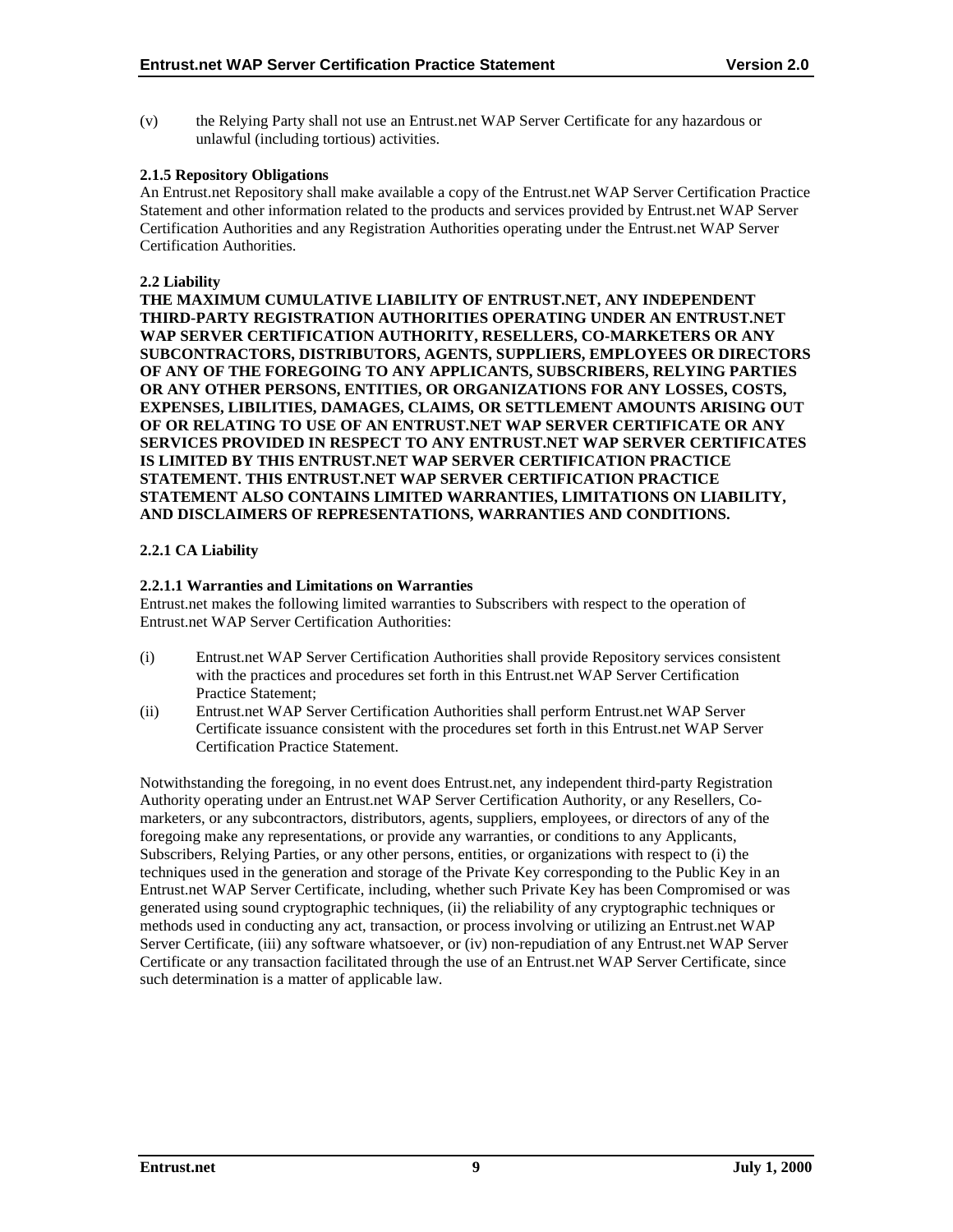Applicants, Subscribers, and Relying Parties acknowledge and agree that operations in relation to Entrust.net WAP Server Certificates and Entrust.net WAP Server Certificate Applications are dependent on the transmission of information over communication infrastructures such as, without limitation, the Internet, telephone and telecommunications lines and networks, servers, firewalls, proxies, routers, switches, and bridges ("Telecommunication Equipment") and that this Telecommunication Equipment is not under the control of Entrust.net or any independent third-party Registration Authority operating under an Entrust.net WAP Server Certification Authority, or any Resellers, Co-marketers, or any subcontractors, distributors, agents, suppliers, employees, or directors of any of the foregoing. Neither Entrust.net nor any independent third-party Registration Authority operating under an Entrust.net WAP Server Certification Authority, or any Resellers, Co-marketers, or any subcontractors, distributors, agents, suppliers, employees, or directors of any of the foregoing shall be liable for any error, failure, delay, interruption, defect, or corruption in relation to an Entrust.net WAP Server Certificate or an Entrust.net WAP Server Certificate Application to the extent that such error, failure, delay, interruption, defect, or corruption is caused by such Telecommunication Equipment.

#### **2.2.1.2 Disclaimers**

**EXCEPT AS SPECIFICALLY PROVIDED IN SECTION 2.2.1.1, NEITHER ENTRUST.NET NOR ANY INDEPENDENT THIRD-PARTY REGISTRATION AUTHORITY OPERATING UNDER AN ENTRUST.NET WAP SERVER CERTIFICATION AUTHORITY, OR ANY RESELLERS, CO-MARKETERS, OR ANY SUBCONTRACTORS, DISTRIBUTORS, AGENTS, SUPPLIERS, EMPLOYEES, OR DIRECTORS OF ANY OF THE FOREGOING MAKE ANY REPRESENTATIONS OR GIVE ANY WARRANTIES OR CONDITIONS, WHETHER EXPRESS, IMPLIED, STATUTORY, BY USAGE OF TRADE, OR OTHERWISE, AND ENTRUST.NET AND ALL INDEPENDENT THIRD-PARTY REGISTRATION AUTHORITIES OPERATING UNDER AN ENTRUST.NET WAP SERVER CERTIFICATION AUTHORITY, AND ALL RESELLERS, CO-MARKETERS, AND ALL SUBCONTRACTORS, DISTRIBUTORS, AGENTS, SUPPLIERS, EMPLOYEES, AND DIRECTORS OF ANY OF THE FOREGOING SPECIFICALLY DISCLAIM ANY AND ALL REPRESENTATIONS, WARRANTIES, AND CONDITIONS OF MERCHANTABILITY, NON-INFRINGEMENT, TITLE, SATISFACTORY QUALITY, AND/OR FITNESS FOR A PARTICULAR PURPOSE.** 

#### **2.2.1.3 Loss Limitations**

**IN NO EVENT SHALL THE TOTAL CUMULATIVE LIABILITY OF ENTRUST.NET, ANY INDEPENDENT THIRD-PARTY REGISTRATION AUTHORITY OPERATING UNDER AN ENTRUST.NET WAP SERVER CERTIFICATION AUTHORITY, ANY RESELLERS, OR CO-MARKETERS, AND ANY SUBCONTRACTORS, DISTRIBUTORS, AGENTS, SUPPLIERS, EMPLOYEES, OR DIRECTORS OF ANY OF THE FOREGOING TO ANY APPLICANT, SUBSCRIBER, RELYING PARTY OR ANY OTHER PERSON, ENTITY, OR ORGANIZATION ARISING OUT OF OR RELATING TO ANY ENTRUST.NET WAP SERVER CERTIFICATE OR ANY SERVICES PROVIDED IN RESPECT TO ENTRUST.NET WAP SERVER CERTIFICATES, INCLUDING ANY USE OR RELIANCE ON ANY ENTRUST.NET WAP SERVER CERTIFICATE, EXCEED ONE THOUSAND UNITED STATES DOLLARS (\$1000.00 U.S.) ("CUMULATIVE DAMAGE CAP"). THIS LIMITATION SHALL APPLY ON A PER ENTRUST.NET WAP SERVER CERTIFICATE BASIS REGARDLESS OF THE NUMBER OF TRANSACTIONS OR CAUSES OF ACTION ARISING OUT OF OR RELATED TO SUCH ENTRUST.NET WAP SERVER CERTIFICATE OR ANY SERVICES PROVIDED IN RESPECT TO SUCH ENTRUST.NET WAP SERVER CERTIFICATE. THE FOREGOING LIMITATIONS SHALL APPLY TO ANY LIABILITY WHETHER BASED IN CONTRACT (INCLUDING FUNDAMENTAL BREACH), TORT (INCLUDING NEGLIGENCE), LEGISLATION OR ANY OTHER THEORY OF LIABILITY, INCLUDING ANY DIRECT, INDIRECT, SPECIAL,**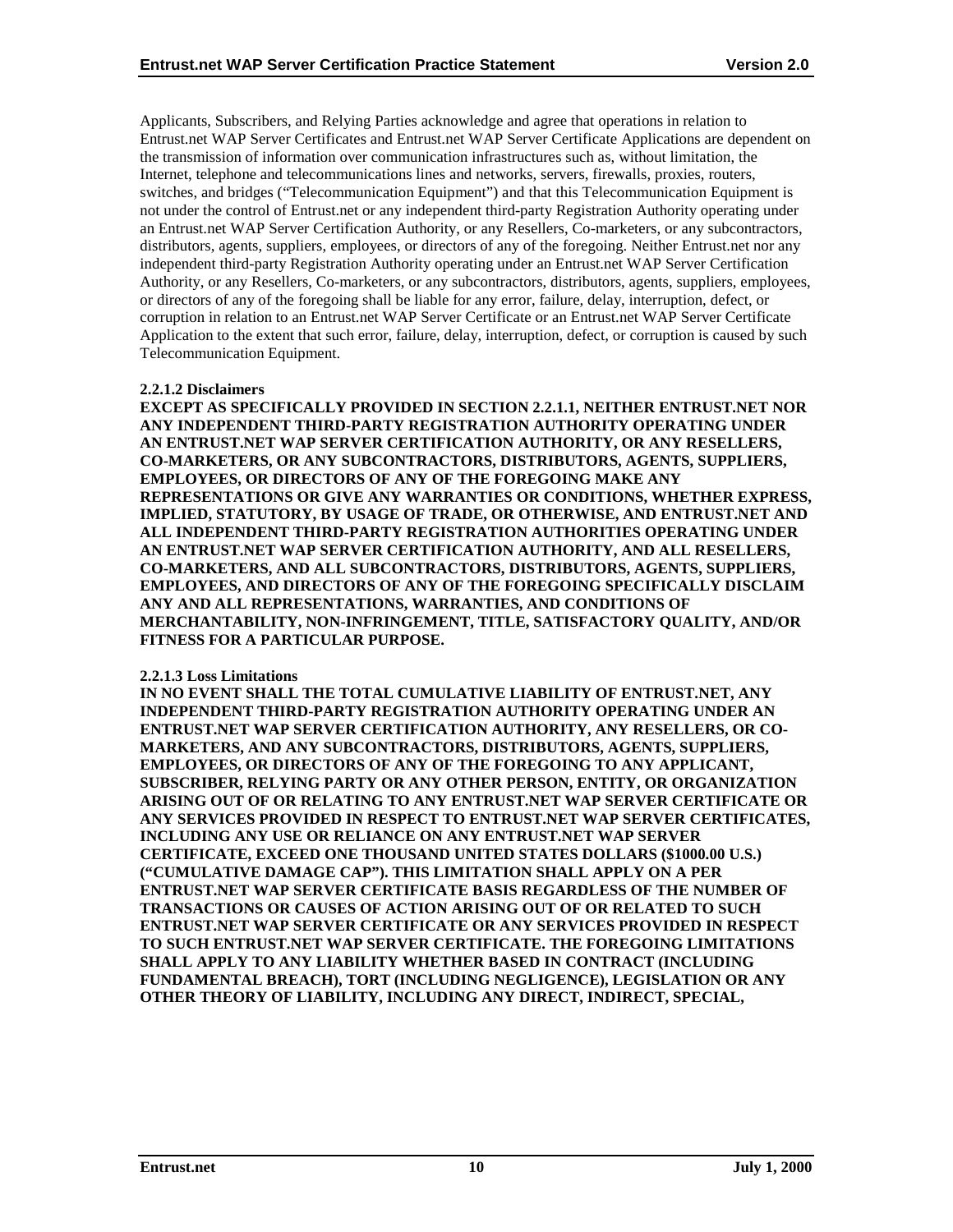**STATUTORY, PUNITIVE, EXEMPLARY, CONSEQUENTIAL, RELIANCE, OR INCIDENTAL DAMAGES.** 

**IN THE EVENT THAT LIABILITY ARISING OUT OF OR RELATING TO AN ENTRUST.NET WAP SERVER CERTIFICATE OR ANY SERVICES PROVIDED IN RESPECT TO AN ENTRUST.NET WAP SERVER CERTIFICATE EXCEEDS THE CUMULATIVE DAMAGE CAP SET FORTH IN THIS SECTION ABOVE, THE AMOUNTS AVAILABLE UNDER THE CUMULATIVE DAMAGE CAP SHALL BE APPORTIONED FIRST TO THE EARLIEST CLAIMS TO ACHIEVE FINAL DISPUTE RESOLUTION UNLESS OTHERWISE ORDERED BY A COURT OF COMPETENT JURISDICTION. IN NO EVENT SHALL ENTRUST.NET OR ANY INDEPENDENT THIRD-PARTY REGISTRATION AUTHORITY OPERATING UNDER AN ENTRUST.NET WAP SERVER CERTIFICATION AUTHORITY, OR ANY RESELLERS, CO-MARKETERS, OR ANY SUBCONTRACTORS, DISTRIBUTORS, AGENTS, SUPPLIERS, EMPLOYEES, OR DIRECTORS OF ANY OF THE FOREGOING BE OBLIGATED TO PAY MORE THAN THE CUMULATIVE DAMAGE CAP FOR ANY ENTRUST.NET WAP SERVER CERTIFICATE OR ANY SERVICES PROVIDED IN RESEPCT TO AN ENTRUST.NET WAP SERVER CERTIFICATE REGARDLESS OF APPORTIONMENT AMONG CLAIMANTS.** 

**IN NO EVENT SHALL ENTRUST.NET OR ANY INDEPENDENT THIRD-PARTY REGISTRATION AUTHORITY OPERATING UNDER AN ENTRUST.NET WAP SERVER CERTIFICATION AUTHORITY, OR ANY RESELLERS, CO-MARKETERS, OR ANY SUBCONTRACTORS, DISTRIBUTORS, AGENTS, SUPPLIERS, EMPLOYEES, OR DIRECTORS OF ANY OF THE FOREGOING BE LIABLE FOR ANY INCIDENTAL, SPECIAL, STATUTORY, PUNITIVE, EXEMPLARY, INDIRECT, RELIANCE, OR CONSEQUENTIAL DAMAGES (INCLUDING, WITHOUT LIMITATION, DAMAGES FOR LOSS OF BUSINESS, LOSS OF BUSINESS OPPORTUNITIES, LOSS OF GOODWILL, LOSS OF PROFITS, BUSINESS INTERRUPTION, LOSS OF DATA, LOST SAVINGS OR OTHER SIMILAR PECUNIARY LOSS) WHETHER ARISING FROM CONTRACT (INCLUDING FUNDAMENTAL BREACH), TORT (INCLUDING NEGLIGENCE), LEGISLATION OR ANY OTHER THEORY OF LIABILITY.** 

**THE FOREGOING LIMITATIONS SHALL APPLY NOTWITHSTANDING THE FAILURE OF ESSENTIAL PURPOSE OF ANY LIMITED REMEDY STATED HEREIN AND EVEN IF ENTRUST.NET OR ANY INDEPENDENT THIRD-PARTY REGISTRATION AUTHORITY OPERATING UNDER AN ENTRUST.NET WAP SERVER CERTIFICATION AUTHORITY, OR ANY RESELLERS, CO-MARKETERS, OR ANY SUBCONTRACTORS, DISTRIBUTORS, AGENTS, SUPPLIERS, EMPLOYEES, OR DIRECTORS OF ANY OF THE FOREGOING HAVE BEEN ADVISED OF THE POSSIBILITY OF THOSE DAMAGES.** 

**SOME JURISDICTIONS DO NOT ALLOW THE EXCLUSION OR LIMITATION OF LIABILITY FOR CONSEQUENTIAL OR INCIDENTAL DAMAGES, SO THESE LIMITATIONS SET FORTH ABOVE MAY NOT APPLY TO CERTAIN APPLICANTS, SUBSCRIBERS, RELYING PARTIES, OR OTHER PERSONS, ENTITIES, OR ORGANIZATIONS. THE DISCLAIMERS OF REPRESENTATIONS, WARRANTIES, AND CONDITIONS AND THE LIMITATIONS OF LIABILITY IN THIS ENTRUST.NET WAP SERVER CERTIFICATION PRACTICE STATEMENT CONSTITUTE AN ESSENTIAL PART OF THE ENTRUST.NET WAP SERVER CERTIFICATION PRACTICE STATEMENT, ANY SUBSCRIPTION AGREEMENTS, AND ANY RELYING PARTY AGREEMENTS. ALL APPLICANTS, SUBSCRIBERS, RELYING PARTIES, AND OTHER PERSONS, ENTITIES, AND ORGANIZATIONS ACKNOWLEDGE THAT BUT FOR THESE DISCLAIMERS OF REPRESENTATIONS, WARRANTIES, AND CONDITIONS AND LIMITATIONS OF LIABILITY, ENTRUST.NET WOULD NOT ISSUE ENTRUST.NET WAP SERVER CERTIFICATES TO SUBSCRIBERS AND NEITHER ENTRUST.NET NOR ANY ANY INDEPENDENT THIRD-PARTY REGISTRATION AUTHORITIES OPERATING UNDER AN ENTRUST.NET WAP SERVER CERTIFICATION AUTHORITY, NOR ANY RESELLERS, CO-MARKETERS, OR ANY SUBCONTRACTORS, DISTRIBUTORS, AGENTS, SUPPLIERS, EMPLOYEES, OR DIRECTORS OF ANY OF THE**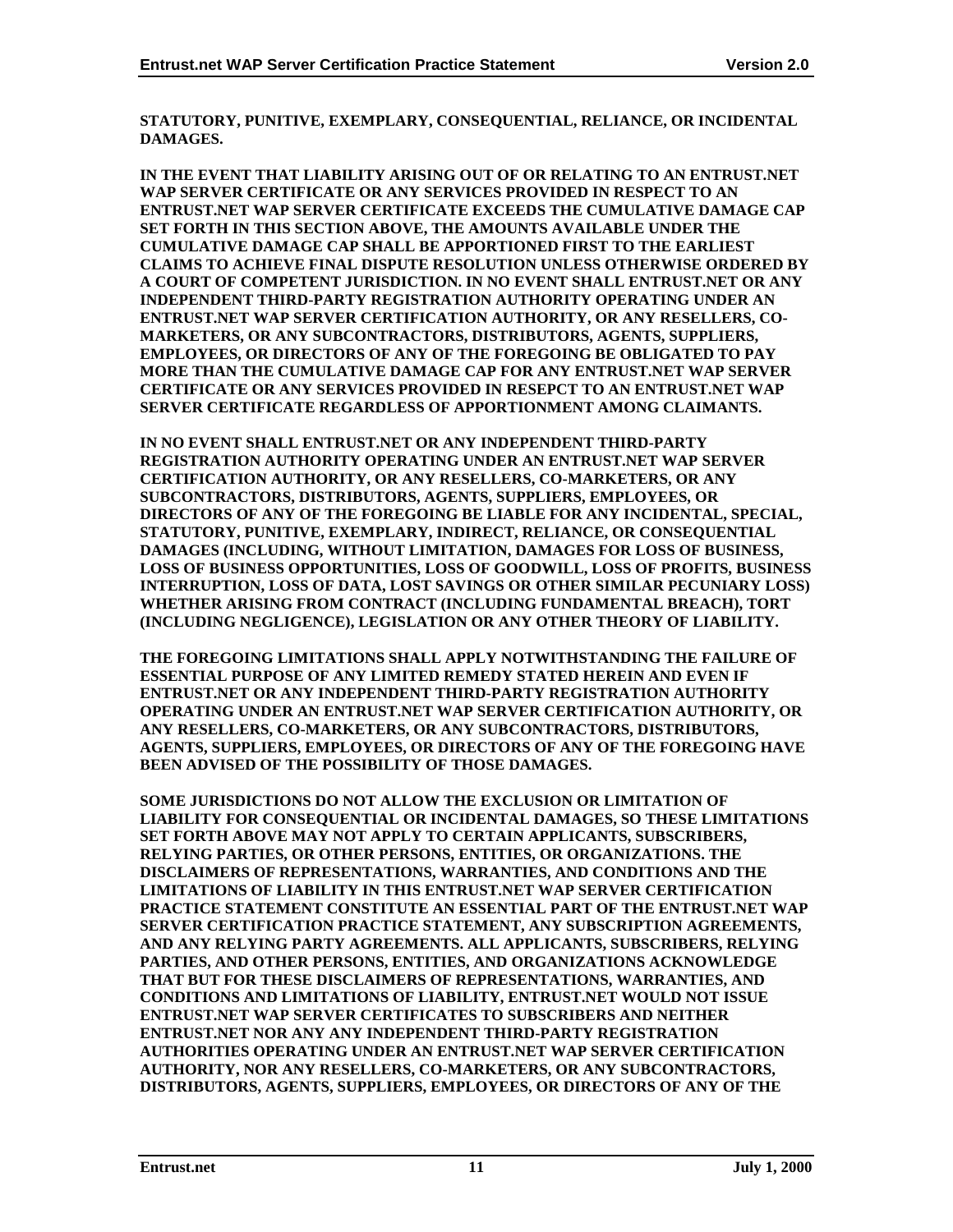#### **FOREGOING WOULD PROVIDE SERVICES IN RESPECT TO ENTRUST.NET WAP SERVER CERTIFICATES AND THAT THESE PROVISIONS PROVIDE FOR A REASONABLE ALLOCATION OF RISK.**

#### **2.2.1.4 Other Exclusions**

Without limitation, neither Entrust.net nor any independent third-party Registration Authorities operating under an Entrust.net WAP Server Certification Authority, nor any Resellers or Co-marketers, or any subcontractors, distributors, agents, suppliers, employees, or directors of any of the foregoing shall be liable to any Applicants, Subscribers, Relying Parties or any other person, entity, or organization for any losses, costs, expenses, liabilities, damages, claims, or settlement amounts arising out of or relating to use of an Entrust.net WAP Server Certificate or any services provided in respect to an Entrust.net WAP Server Certificate if:

- (i) the Entrust.net WAP Server Certificate was issued as a result of errors, misrepresentations, or other acts or omissions of a Subscriber or of any other person, entity, or organization;
- (ii) the Entrust.net WAP Server Certificate has expired;
- (iii) the Entrust.net WAP Server Certificate has been modified or otherwise altered;
- (iv) the Subscriber failed to stop using an Entrust.net WAP Server Certificate after the information contain in such Entrust.net WAP Server Certificate changed or after circumstances changed so that the information contained in such Entrust.net WAP Server Certificate became misleading or inaccurate;
- (v) a Subscriber breached the Entrust.net WAP Server Certification Practice Statement or the Subscriber's Subscription Agreement, or a Relying Party breached the Entrust.net WAP Server Certification Practice Statement or the Relying Party's Relying Party Agreement;
- (vi) the Private Key associated with the Entrust.net WAP Server Certificate has been Compromised; or
- (vii) the Entrust.net WAP Server Certificate is used other than as permitted by the Entrust.net WAP Server Certification Practice Statement or is used in contravention of applicable law.

In no event shall Entrust.net or any independent third-party Registration Authority operating under an Entrust.net WAP Server Certification Authority, or any Resellers, Co-marketers, or any subcontractors, distributors, agents, suppliers, employees, or directors of any of the foregoing be liable to any Applicant, Subscriber, or any other person, entity, or organization for any losses, costs, liabilities, expenses, damages, claims, or settlement amounts arising out of or relating to the refusal by Entrust.net or any independent third-party Registration Authority operating under an Entrust.net WAP Server Certification Authority, or any Resellers, Co-marketers, or any subcontractors, distributors, agents, suppliers, employees, or directors of any of the foregoing to issue or request the issuance of an Entrust.net WAP Server Certificate. In no event shall Entrust.net or any independent third-party Registration Authority operating under an Entrust.net WAP Server Certification Authority, or any Resellers, Co-marketers, or any subcontractors, distributors, agents, suppliers, employees, or directors of any of the foregoing be liable to any Applicant, Subscriber, or any other person, entity, or organization for any losses, costs, liabilities, expenses, damages, claims, or settlement amounts arising out of or relating to any delay by Entrust.net or any independent third-party Registration Authority operating under an Entrust.net WAP Server Certification Authority, or any Resellers, Co-marketers, or any subcontractors, distributors, agents, suppliers, employees, or directors of any of the foregoing, in issuing or in requesting the issuance of an Entrust.net WAP Server Certificate.

In no event shall Entrust.net or any independent third-party Registration Authority operating under an Entrust.net WAP Server Certification Authority, or any Resellers, Co-marketers, or any subcontractors, distributors, agents, suppliers, employees, or directors of any of the foregoing be liable to any Subscriber, Relying Party, or any other person, entity, or organization for any losses, costs, expenses, liabilities, damages, claims, or settlement amounts arising out of or relating to any proceeding or allegation that an Entrust.net WAP Server Certificate or any information contained in an Entrust.net WAP Server Certificate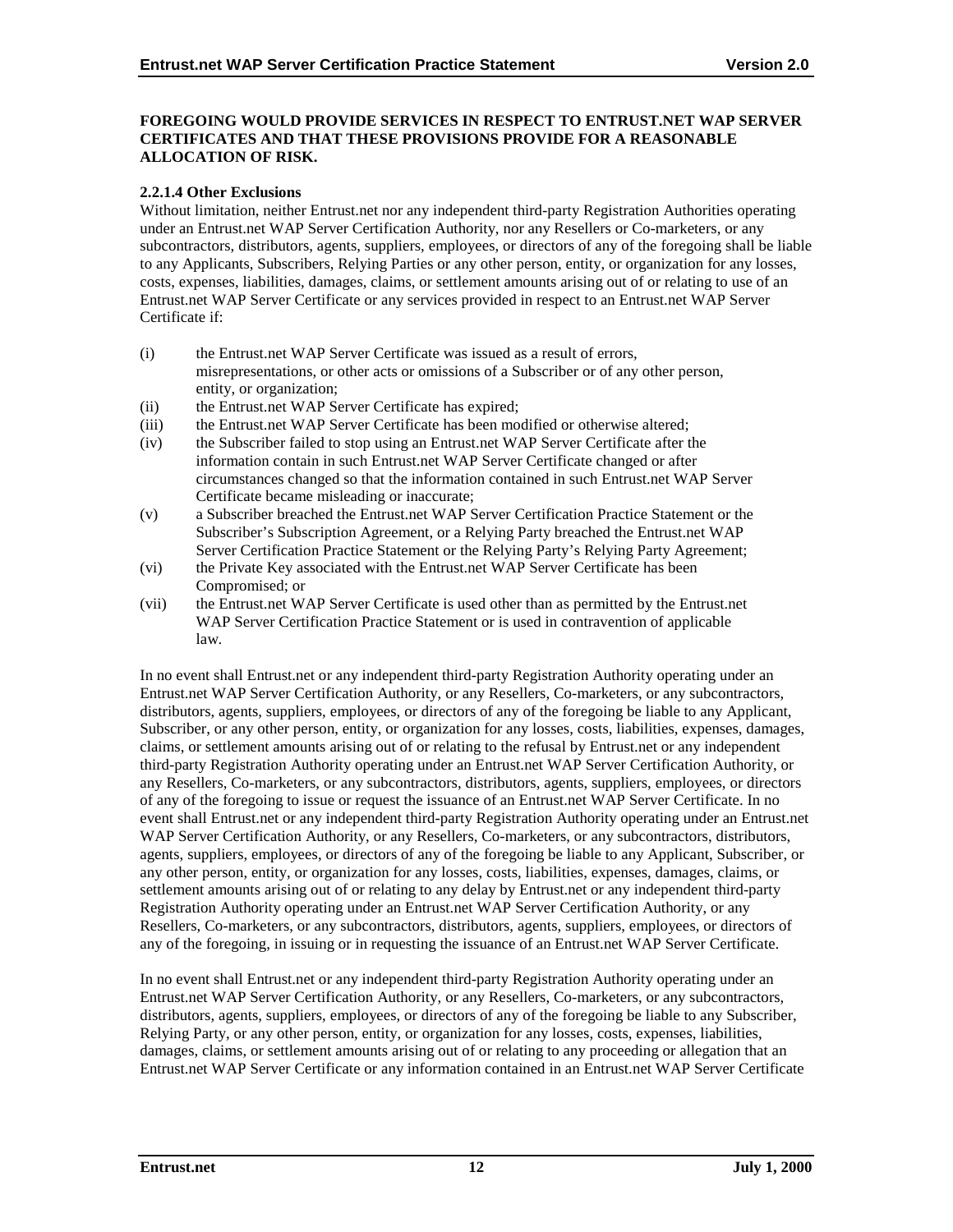<span id="page-17-0"></span>infringes, misappropriates, dilutes, unfairly competes with, or otherwise violates any patent, trademark, copyright, trade secret, or any other intellectual property right or other right of any person, entity, or organization in any jurisdiction.

#### **2.2.1.5 Hazardous Activities**

Entrust.net WAP Server Certificates and the services provided by Entrust.net in respect to Entrust.net WAP Server Certificates are not designed, manufactured, or intended for use in or in conjunction with hazardous activities or uses requiring fail-safe performance, including the operation of nuclear facilities, aircraft navigation or communications systems, air traffic control, medical devices or direct life support machines. Entrust.net and any independent third-party Registration Authority operating under an Entrust.net WAP Server Certification Authority, and any Resellers, Co-marketers, and any subcontractors, distributors, agents, suppliers, employees, or directors of any of the foregoing specifically disclaim any and all representations, warranties, and conditions with respect to such uses, whether express, implied, statutory, by usage of trade, or otherwise.

#### **2.2.2 RA Liability**

The same liability provisions that apply in Section 2.2.1 with respect to Entrust.net WAP Server Certification Authorities shall apply with respect to Entrust.net-operated Registration Authorities and independent third-party Registration Authorities operating under Entrust.net WAP Server Certification Authorities and all Resellers, Co-marketers and all subcontractors, distributors, agents, suppliers, employees, and directors of any of the foregoing.

#### **2.3 Financial Responsibility**

Subscribers and Relying Parties shall be responsible for the financial consequences to such Subscribers, Relying Parties, and to any other persons, entities, or organizations for any transactions in which such Subscribers or Relying Parties participate and which use Entrust.net WAP Server Certificates or any services provided in respect to Entrust.net WAP Server Certificates. Entrust.net makes no representations and gives no warranties or conditions regarding the financial efficacy of any transaction completed utilizing an Entrust.net WAP Server Certificate or any services provided in respect to Entrust.net WAP Server Certificates and neither Entrust.net nor any independent third-party Registration Authority operating under an Entrust.net WAP Server Certification Authority, nor any Resellers, Co-marketers, nor any subcontractors, distributors, agents, suppliers, employees, or directors of any of the foregoing shall have any liability except as explicitly set forth herein in respect to the use of or reliance on an Entrust.net WAP Server Certificate or any services provided in respect to Entrust.net WAP Server Certificates.

#### **2.3.1 Indemnification by Relying Parties**

RELYING PARTIES SHALL INDEMNIFY AND HOLD ENTRUST.NET AND ALL INDEPENDENT THIRD-PARTY REGISTRATION AUTHORITIES OPERATING UNDER AN ENTRUST.NET WAP SERVER CERTIFICATION AUTHORITY, AND ALL RESELLERS, CO-MARKETERS, AND ALL SUBCONTRACTORS, DISTRIBUTORS, AGENTS, SUPPLIERS, EMPLOYEES, AND DIRECTORS OF ANY OF THE FOREGOING (COLLECTIVELY, THE "INDEMNIFIED PARTIES") HARMLESS FROM AND AGAINST ANY AND ALL LIABILITIES, LOSSES, COSTS, EXPENSES, DAMAGES, CLAIMS, AND SETTLEMENT AMOUNTS (INCLUDING REASONABLE ATTORNEY'S FEES, COURT COSTS, AND EXPERT'S FEES) ARISING OUT OF OR RELATING TO ANY USE OR RELIANCE BY A RELYING PARTY ON ANY ENTRUST.NET WAP SERVER CERTIFICATE OR ANY SERVICE PROVIDED IN RESPECT TO ENTRUST.NET WAP SERVER CERTIFICATES, INCLUDING (I) LACK OF PROPER VALIDATION OF AN ENTRUST.NET WAP SERVER CERTIFICATE BY A RELYING PARTY, (II) RELIANCE BY THE RELYING PARTY ON AN EXPIRED ENTRUST.NET WAP SERVER CERTIFICATE, (III) USE OF AN ENTRUST.NET WAP SERVER CERTIFICATE OTHER THAN AS PERMITTED BY THE ENTRUST.NET WAP SERVER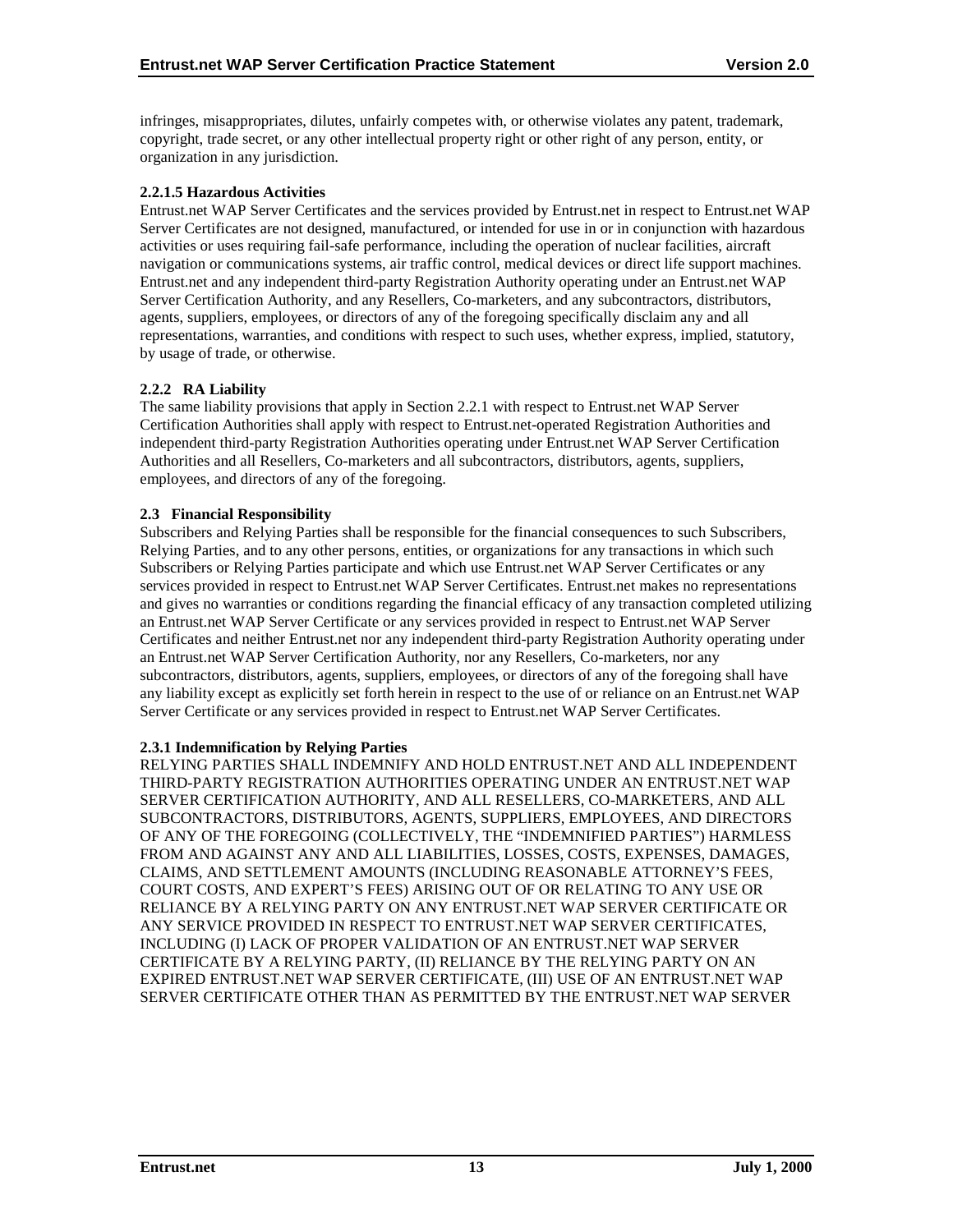CERTIFICATION PRACTICE STATEMENT, THE SUBSCRIPTION AGREEMENT, ANY RELYING PARTY AGREEMENT, AND APPLICABLE LAW, (IV) FAILURE BY A RELYING PARTY TO EXERCISE REASONABLE JUDGMENT IN THE CIRCUMSTANCES IN RELYING ON AN ENTRUST.NET WAP SERVER CERTIFICATE, OR (V) ANY CLAIM OR ALLEGATION THAT THE RELIANCE BY A RELYING PARTY ON AN ENTRUST.NET WAP SERVER CERTIFICATE OR THE INFORMATION CONTAINED IN AN ENTRUST.NET WAP SERVER CERTIFICATE INFRINGES, MISAPPROPRIATES, DILUTES, UNFAIRLY COMPETES WITH, OR OTHERWISE VIOLATES THE RIGHTS INCLUDING INTELLECTUAL PROPERTY RIGHTS OR ANY OTHER RIGHTS OF ANYONE IN ANY JURISDICTION. NOTWITHSTANDING THE FOREGOING, RELYING PARTIES SHALL NOT BE OBLIGATED TO PROVIDE ANY INDEMNIFICATION TO AN INDEMNIFIED PARTY IN RESPECT TO ANY LIABILITIES, LOSSES, COSTS, EXPENSES, DAMAGES, CLAIMS, AND SETTLEMENT AMOUNTS (INCLUDING REASONABLE ATTORNEY'S FEES, COURT COSTS AND EXPERT'S FEES) TO THE EXTENT THAT SUCH LIABILITIES, LOSSES, COSTS, EXPENSES, DAMAGES, CLAIMS, AND SETTLEMENT AMOUNTS (INCLUDING REASONABLE ATTORNEY'S FEES, COURT COSTS, AND EXPERT'S FEES) ARISE OUT OF OR RELATE TO ANY WILLFUL MISCONDUCT BY SUCH INDEMNIFIED PARTY.

#### **2.3.1.1 Indemnification by Subscribers**

SUBSCRIBERS SHALL INDEMNIFY AND HOLD ENTRUST.NET AND ALL INDEPENDENT THIRD-PARTY REGISTRATION AUTHORITIES OPERATING UNDER AN ENTRUST.NET WAP SERVER CERTIFICATION AUTHORITY, AND ALL RESELLERS, CO-MARKETERS, AND ALL SUBCONTRACTORS, DISTRIBUTORS, AGENTS, SUPPLIERS,EMPLOYEES, OR DIRECTORS OF ANY OF THE FOREGOING (COLLECTIVELY, THE "INDEMNIFIED PARTIES") HARMLESS FROM AND AGAINST ANY AND ALL LIABILITIES, LOSSES, COSTS, EXPENSES, DAMAGES, CLAIMS, AND SETTLEMENT AMOUNTS (INCLUDING REASONABLE ATTORNEY'S FEES, COURT COSTS, AND EXPERT'S FEES) ARISING OUT OF OR RELATING TO ANY RELIANCE BY A RELYING PARTY ON ANY ENTRUST.NET WAP SERVER CERTIFICATE OR ANY SERVICE PROVIDED IN RESPECT TO ENTRUST.NET WAP SERVER CERTIFICATES, INCLUDING ANY (I) ERROR, MISREPRESENTATION OR OMISSION MADE BY A SUBSCRIBER IN USING OR APPLYING FOR AN ENTRUST.NET WAP SERVER CERTIFICATE, (II) MODIFICATION MADE BY A SUBSCRIBER TO THE INFORMATION CONTAINED IN AN ENTRUST.NET WAP SERVER CERTIFICATE, (III) USE OF AN ENTRUST.NET WAP SERVER CERTIFICATE OTHER THAN AS PERMITTED BY THE ENTRUST.NET WAP SERVER CERTIFICATION PRACTICE STATEMENT, THE SUBSCRIPTION AGREEMENT, ANY RELYING PARTY AGREEMENT, AND APPLICABLE LAW, (IV) FAILURE BY A SUBSCRIBER TO TAKE THE NECESSARY PRECAUTIONS TO PREVENT LOSS, DISCLOSURE, COMPROMISE OR UNAUTHORIZED USE OF THE PRIVATE KEY CORRESPONDING TO THE PUBLIC KEY IN SUCH SUBSCRIBER'S ENTRUST.NET WAP SERVER CERTIFICATE, OR (V) ALLEGATION THAT THE USE OF A SUBSCRIBER'S ENTRUST.NET WAP SERVER CERTIFICATE OR THE INFORMATION CONTAINED IN A SUBSCRIBER'S ENTRUST.NET WAP SERVER CERTIFICATE INFRINGES, MISAPPROPRIATES, DILUTES, UNFAIRLY COMPETES WITH, OR OTHERWISE VIOLATES THE RIGHTS INCLUDING INTELLECTUAL PROPERTY RIGHTS OR ANY OTHER RIGHTS OF ANYONE IN ANY JURISDICTION. NOTWITHSTANDING THE FOREGOING, A SUBSCRIBER SHALL NOT BE OBLIGATED TO PROVIDE ANY INDEMNIFICATION TO AN INDEMNIFIED PARTY IN RESPECT TO ANY LIABILITIES, LOSSES, COSTS, EXPENSES, DAMAGES, CLAIMS, AND SETTLEMENT AMOUNTS (INCLUDING REASONABLE ATTORNEY'S FEES, COURT COSTS AND EXPERTS FEES) TO THE EXTENT THAT SUCH LIABILITIES, LOSSES, COSTS, EXPENSES, DAMAGES, CLAIMS, AND SETTLEMENT AMOUNTS (INCLUDING REASONABLE ATTORNEY'S FEES, COURT COSTS, AND EXPERT'S FEES) ARISE OUT OF OR RELATE TO ANY WILLFUL MISCONDUCT BY SUCH INDEMNIFIED PARTY.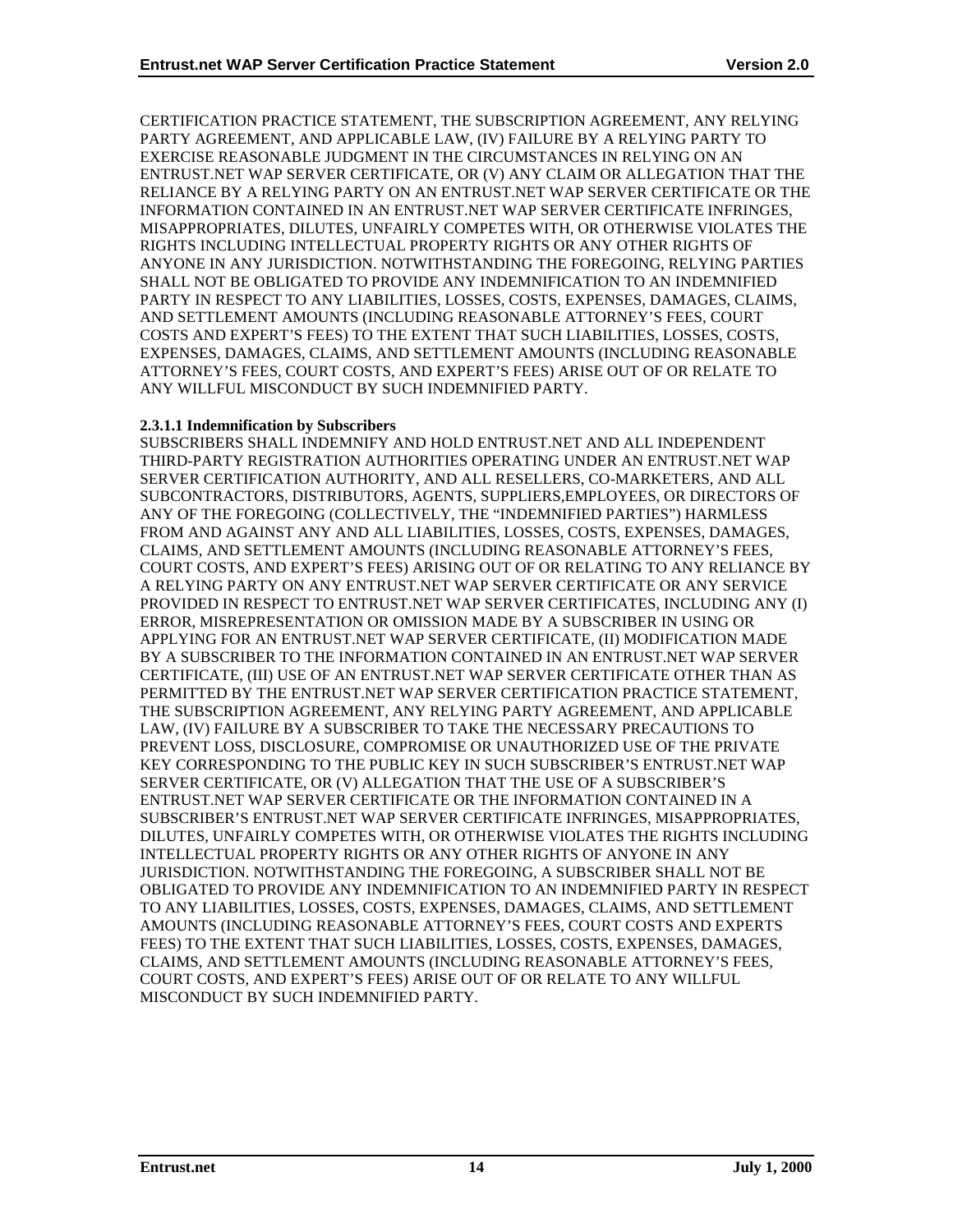## <span id="page-19-0"></span>**2.3.2 Fiduciary Relationships**

Nothing contained in this Entrust.net WAP Server Certification Practice Statement, or in any Subscription Agreement, or any Relying Party Agreement shall be deemed to constitute either Entrust.net or any independent third-party Registration Authority operating under an Entrust.net WAP Server Certification Authority, or any Resellers, Co-marketers, or any subcontractors, distributors, agents, suppliers, employees, or directors of any of the foregoing the fiduciary, partner, agent, trustee, or legal representative of any Applicant, Subscriber, Relying Party or any other person, entity, or organization or to create any fiduciary relationship between either Entrust.net or any independent third-party Registration Authority operating under an Entrust.net WAP Server Certification Authority, or any Resellers, Co-marketers, or any subcontractors, distributors, agents, suppliers, employees, or directors of any of the foregoing and any Subscriber, Applicant, Relying Party or any other person, entity, or organization, for any purpose whatsoever. Nothing in the Entrust.net WAP Server Certification Practice Statement, or in any Subscription Agreement or any Relying Party Agreement shall confer on any Subscriber, Applicant, Relying Party, or any other third party, any authority to act for, bind, or create or assume any obligation or responsibility, or make any representation on behalf of Entrust.net or any independent third-party Registration Authority operating under an Entrust.net WAP Server Certification Authority, or any Resellers, Co-marketers, or any subcontractors, distributors, agents, suppliers, employees, or directors of any of the foregoing.

#### **2.3.3 Administrative Processes**

No Stipulation.

#### **2.4 Interpretation and Enforcement**

#### **2.4.1 Governing Law**

The laws of the Province of Ontario, Canada, excluding its conflict of laws rules, shall govern the construction, validity, interpretation, enforceability and performance of the Entrust.net WAP Server Certification Practice Statement, all Subscription Agreements and all Relying Party Agreements. The application of the United Nations Convention on Contracts for the International Sale of Goods to the Entrust.net WAP Server Certification Practice Statement, any Subscription Agreements, and any Relying Party Agreements is expressly excluded. Any dispute arising out of or in respect to the Entrust.net WAP Server Certification Practice Statement, any Subscription Agreement, any Relying Party Agreement, or in respect to any Entrust.net WAP Server Certificates or any services provided in respect to any Entrust.net WAP Server Certificates that is not resolved by alternative dispute resolution, shall be brought in the provincial or federal courts sitting in Ottawa, Ontario, and each person, entity, or organization hereby agrees that such courts shall have personal and exclusive jurisdiction over such disputes. In the event that any matter is brought in a provincial or federal court, Applicants, Subscribers, and Relying Parties waive any right that such Applicants, Subscribers, and Relying Parties may have to a jury trial.

## **2.4.1.1 Force Majeure**

Neither Entrust.net nor any independent third-party Registration Authority operating under an Entrust.net WAP Server Certification Authority, nor any Resellers, Co-marketers, nor any subcontractors, distributors, agents, suppliers, employees, or directors of any of the foregoing shall be in default hereunder or liable for any losses, costs, expenses, liabilities, damages, claims, or settlement amounts arising out of or related to delays in performance or from failure to perform or comply with the terms of the Entrust.net WAP Server Certification Practice Statement, any Subscription Agreement, or any Relying Party Agreement due to any causes beyond its reasonable control, which causes include acts of God or the public enemy, riots and insurrections, war, accidents, fire, strikes and other labor difficulties (whether or not Entrust.net is in a position to concede to such demands), embargoes, judicial action, failure or default of any superior certification authority, lack of or inability to obtain export permits or approvals, necessary labor, materials, energy, utilities, components or machinery, acts of civil or military authorities.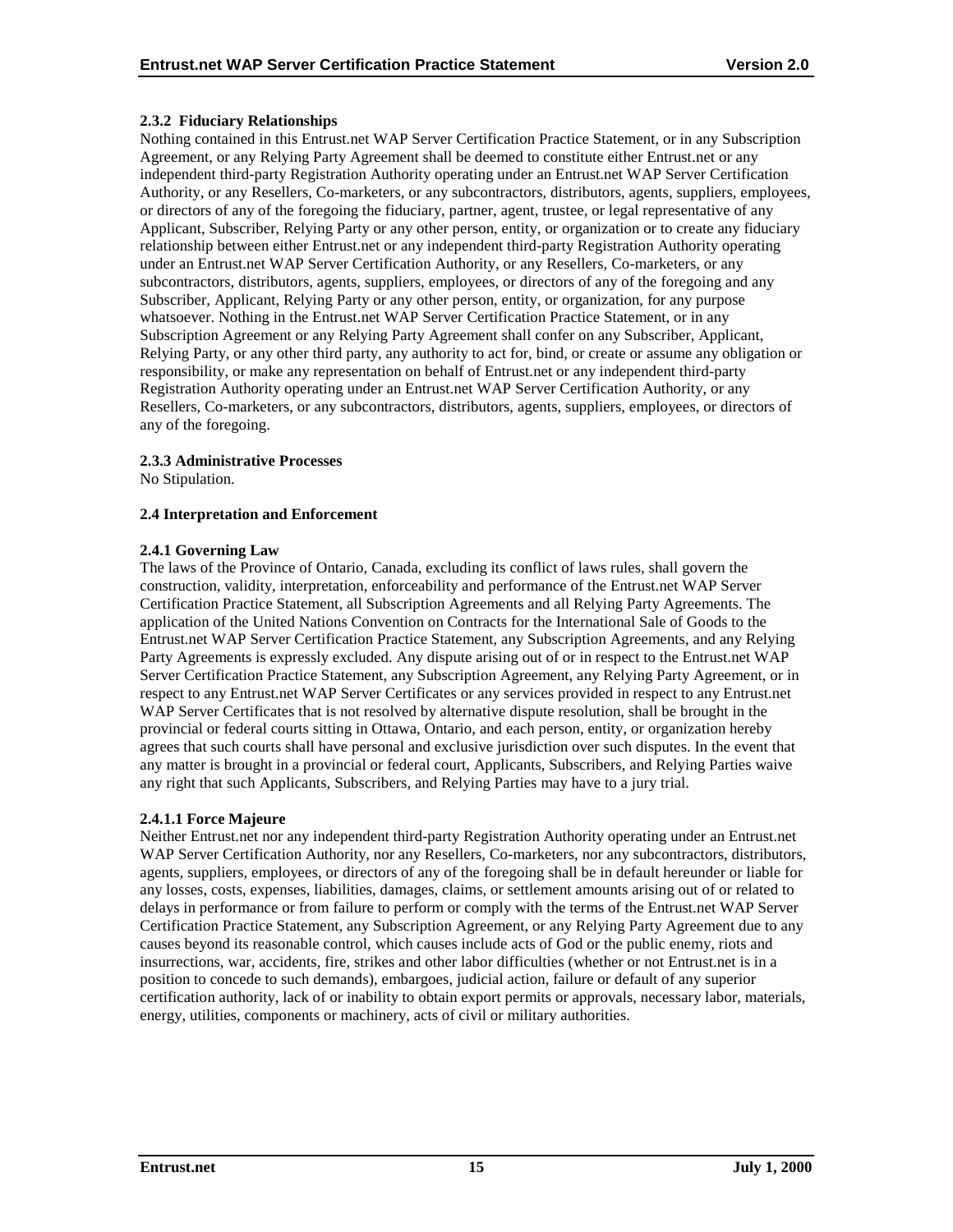## <span id="page-20-0"></span>**2.4.1.2 Interpretation**

All references in this Entrust.net WAP Server Certification Practice Statement to "Sections" refer to the sections of this Entrust.net WAP Server Certification Practice Statement. As used in this Entrust.net WAP Server Certification Practice Statement, neutral pronouns and any variations thereof shall be deemed to include the feminine and masculine and all terms used in the singular shall be deemed to include the plural, and vice versa, as the context may require. The words "hereof", "herein", and "hereunder" and other words of similar import refer to this Entrust.net WAP Server Certification Practice Statement as a whole, as the same may from time to time be amended or supplemented, and not to any subdivision contained in this Entrust.net WAP Server Certification Practice Statement. The word "including" when used herein is not intended to be exclusive and means "including, without limitation."

## **2.4.2 Severability, Survival, Merger, Notice**

#### **2.4.2.1 Severability**

Whenever possible, each provision of the Entrust.net WAP Server Certification Practice Statement, any Subscription Agreements, and any Relying Party Agreements shall be interpreted in such a manner as to be effective and valid under applicable law. If the application of any provision of the Entrust.net WAP Server Certification Practice Statement, any Subscription Agreements, or any Relying Party Agreements or any portion thereof to any particular facts or circumstances shall be held to be invalid or unenforceable by an arbitrator or court of competent jurisdiction, then (i) the validity and enforceability of such provision as applied to any other particular facts or circumstances and the validity of other provisions of the Entrust.net WAP Server Certification Practice Statement, any Subscription Agreements, or any Relying Party Agreements shall not in any way be affected or impaired thereby, and (ii) such provision shall be enforced to the maximum extent possible so as to effect its intent and it shall be reformed without further action to the extent necessary to make such provision valid and enforceable.

**FOR GREATER CERTAINTY, IT IS EXPRESSLY UNDERSTOOD AND AGREED THAT EVERY PROVISION OF THE ENTRUST.NET WAP SERVER CERTIFICATION PRACTICE STATEMENT, ANY SUBSCRIPTION AGREEMENTS, OR ANY RELYING PARTY AGREEMENTS THAT DEAL WITH (I) LIMITATION OF LIABILITY OR DAMAGES, (II) DISCLAIMERS OF REPRESENTATIONS, WARRANTIES, CONDITIONS, OR LIABILITIES, OR (III) INDEMNIFICATION, IS EXPRESSLY INTENDED TO BE SEVERABLE FROM ANY OTHER PROVISIONS OF THE ENTRUST.NET WAP SERVER CERTIFICATION PRACTICE STATEMENT, ANY SUBSCRIPTION AGREEMENTS, OR ANY RELYING PARTY AGREEMENTS AND SHALL BE SO INTERPRETED AND ENFORCED.** 

## **2.4.2.2 Survival**

The provisions of the section entitled "Definitions" and sections 2.1.3.1, 2.1.4.1, 2.2, 2.3, 2.4, 2.8, 2.9, 3.1.5, 3.1.6, 4.6 and 8.2 shall survive termination or expiration of the Entrust.net WAP Server Certification Practice Statement, any Subscription Agreements, and any Relying Party Agreements. All references to sections that survive termination of the Entrust.net WAP Server Certification Practice Statement, any Subscription Agreements, and any Relying Party Agreements, shall include all sub-sections of such sections. All payment obligations shall survive any termination or expiration of the Entrust.net WAP Server Certification Practice Statement, any Subscription Agreements, and any Relying Party Agreements.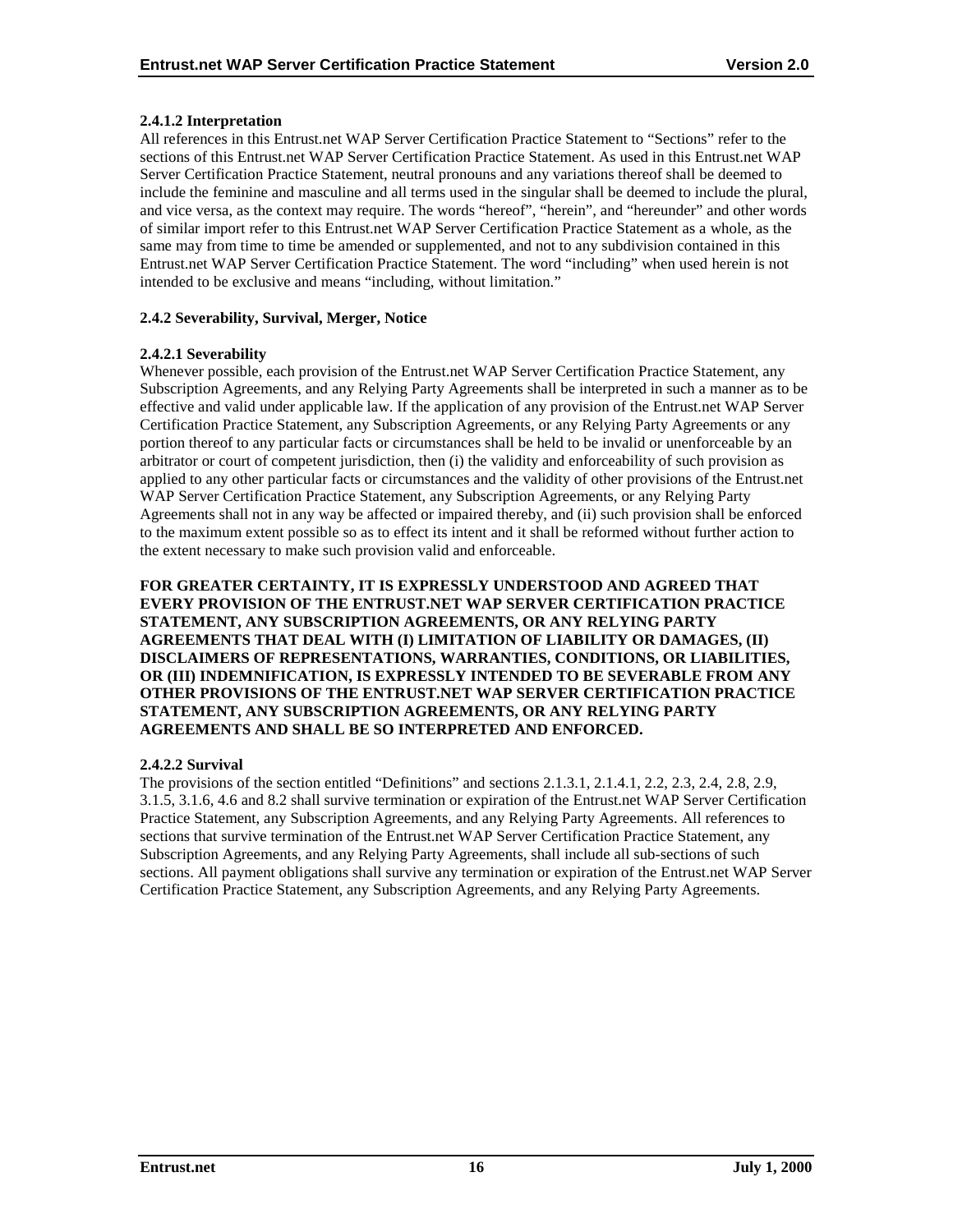## **2.4.2.3 Merger**

The Entrust.net WAP Server Certification Practice Statement, the Subscription Agreements, and the Relying Party Agreements state all of the rights and obligations of Entrust.net, any independent third-party Registration Authorities operating under an Entrust.net WAP Server Certification Authority, any Resellers, Co-marketers, and any subcontractors, distributors, agents, suppliers, employees, or directors of any of the foregoing, and any Applicant, Subscriber, or Relying Party and any other persons, entities, or organizations in respect to the subject matter hereof and thereof and such rights and obligations shall not be augmented or derogated by any prior agreements, communications, or understandings of any nature whatsoever whether oral or written. The rights and obligations of Entrust.net, any independent third-party Registration Authorities operating under an Entrust.net WAP Server Certification Authority, any Resellers, Comarketers, and any subcontractors, distributors, agents, suppliers, employees, and directors of any of the foregoing may not be modified or waived orally and may be modified only in a writing signed or authenticated by a duly authorized representative of Entrust.net.

#### **2.4.2.4 Conflict of Provisions**

In the event of a conflict between the provisions of the Entrust.net WAP Server Certification Practice Statement and any express written agreement between Entrust.net or an independent third-party Registration Authority operating under an Entrust.net WAP Server Certification Authority and a Subscriber or Relying Party, with respect to Entrust.net WAP Server Certificates or any services provided in respect to Entrust.net WAP Server Certificates, such other express written agreement shall take precedence. In the event of any inconsistency between the provisions of this Entrust.net WAP Server Certification Practice Statement and the provisions of any Subscription Agreement or any Relying Party Agreement, the terms and conditions of this Entrust.net WAP Server Certification Practice Statement shall govern.

#### **2.4.2.5 Waiver**

The failure of Entrust.net to enforce, at any time, any of the provisions of this Entrust.net WAP Server Certification Practice Statement, a Subscription Agreement with Entrust.net, or a Relying Party Agreement with Entrust.net or the failure of Entrust.net to require, at any time, performance by any Applicant, Subscriber, Relying Party or any other person, entity, or organization of any of the provisions of this Entrust.net WAP Server Certification Practice Statement, a Subscription Agreement with Entrust.net, or a Relying Party Agreement with Entrust.net, shall in no way be construed to be a present or future waiver of such provisions, nor in any way affect the ability of Entrust.net to enforce each and every such provision thereafter. The express waiver by Entrust.net of any provision, condition, or requirement of this Entrust.net WAP Server Certification Practice Statement, a Subscription Agreement with Entrust.net, or a Relying Party Agreement with Entrust.net shall not constitute a waiver of any future obligation to comply with such provision, condition, or requirement. The failure of an independent third-party Registration Authority or Reseller operating under an Entrust.net WAP Server Certification Authority ("Registration Authority") to enforce, at any time, any of the provisions of a this Entrust.net WAP Server Certification Practice Statement, any Subscription Agreement with such Registration Authority, or any Relying Party Agreement with such Registration Authority or the failure to require by such Registration Authority, at any time, performance by any Applicant, Subscriber, Relying Party or any other person, entity, or organization of this Entrust.net WAP Server Certification Practice Statement, any Subscription Agreement with such Registration Authority, or any Relying Party Agreement with such Registration Authority shall in no way be construed to be a present or future waiver of such provisions, nor in any way affect the ability of such Registration Authority to enforce each and every such provision thereafter. The express waiver by a Registration Authority of any provision, condition, or requirement of a Subscription Agreement with such Registration Authority or a Relying Party Agreement with such Registration Authority shall not constitute a waiver of any future obligation to comply with such provision, condition, or requirement.

## **2.4.2.6 Notice**

Any notice to be given by a Subscriber, Applicant, or Relying Party to Entrust.net under this Entrust.net WAP Server Certification Practice Statement, a Subscription Agreement, or a Relying Party Agreement shall be given in writing to the address specified below by prepaid receipted mail, facsimile, or overnight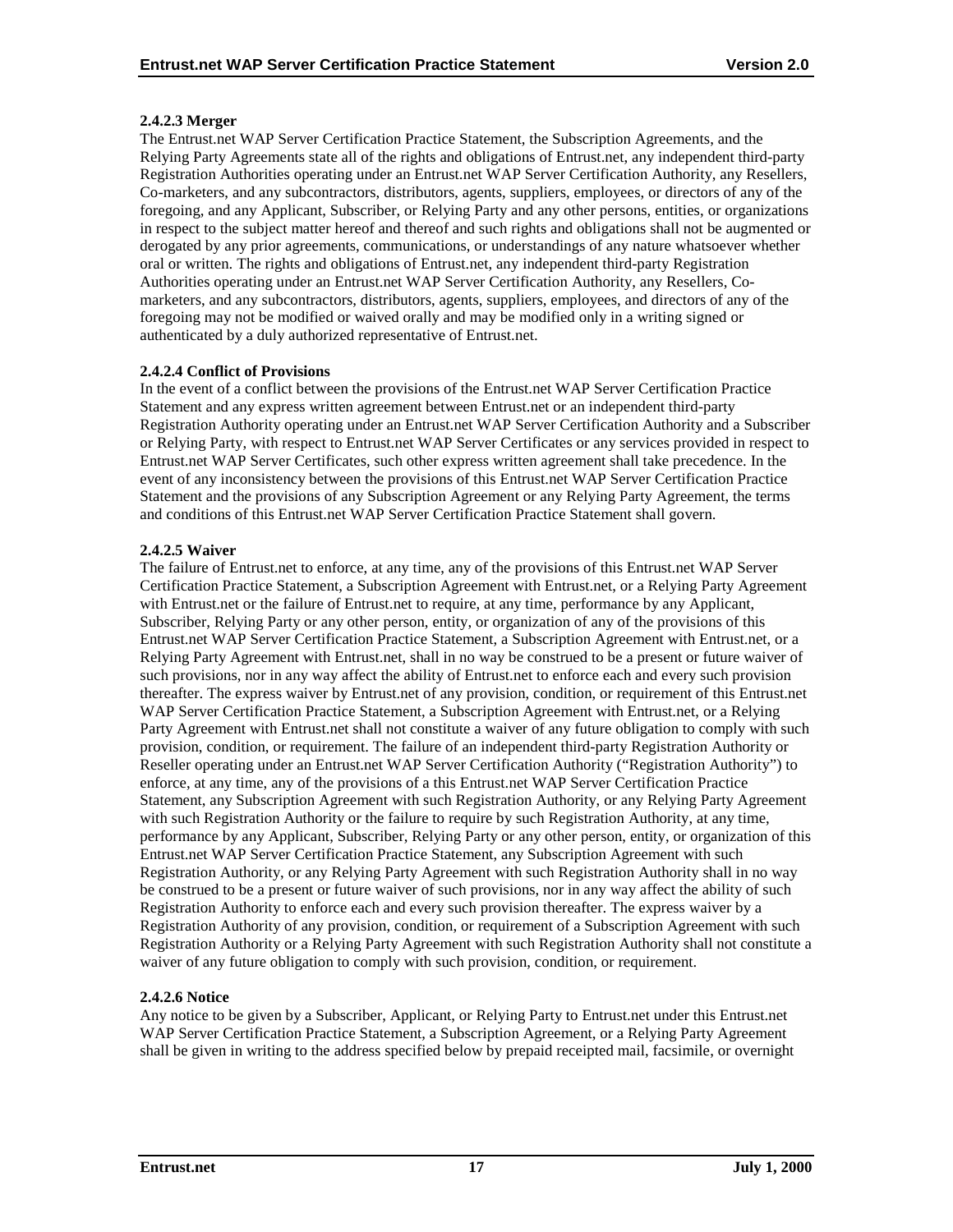<span id="page-22-0"></span>courier, and shall be effective as follows (i) in the case of facsimile or courier, on the next Business Day, and (ii) in the case of receipted mail, five (5) Business Days following the date of deposit in the mail. Any notice to be given by Entrust.net under the Entrust.net WAP Server Certification Practice Statement, any Subscription Agreement, or any Relying Party Agreement shall be given by email or by facsimile or courier to the last address, email address or facsimile number for the Subscriber on file with Entrust.net. In the event of notice by email, the notice shall become effective on the next Business Day. In the event of notice by prepaid receipted mail, facsimile, or overnight courier, notice shall become effective as specified in (i) or (ii), depending on the means of notice utilized.

Notice address for Entrust.net: Entrust.net Limited:

750 Heron Road, Suite E08 Ottawa, Ontario Canada, K1V 1A7 Attention: Director Operations, Entrust.net Fax: 1-877-839-3538

#### **2.4.2.7 Assignment**

Entrust.net WAP Server Certificates and the rights granted under the Entrust.net WAP Server Certification Practice Statement, any Subscription Agreement, or any Relying Party Agreement are personal to the Applicant, Subscriber, or Relying Party that entered into the Subscription Agreement or Relying Party Agreement and cannot be assigned, sold, transferred, or otherwise disposed of, whether voluntarily, involuntarily, by operation of law, or otherwise, without the prior written consent of Entrust.net or the Registration Authority under an Entrust.net WAP Server Certification Authority with which such Applicant, Subscriber, or Relying Party has contracted. Any attempted assignment or transfer without such consent shall be void and shall automatically terminate such Applicant's, Subscriber's or Relying Party's rights under the Entrust.net WAP Server Certification Practice Statement, any Subscription Agreement, or any Relying Party Agreement. Entrust.net may assign, sell, transfer, or otherwise dispose of the Entrust.net WAP Server Certification Practice Statement, any Subscription Agreements, or any Relying Party Agreements together with all of its rights and obligations under the Entrust.net WAP Server Certification Practice Statement, any Subscription Agreements, and any Relying Party Agreements (i) to an Affiliate, or (ii) as part of a sale, merger, or other transfer of all or substantially all the assets or stock of the business of Entrust.net to which the Entrust.net WAP Server Certification Practice Statement, the Subscription Agreements, and Relying Party Agreements relate. Subject to the foregoing limits, this Agreement shall be binding upon and shall inure to the benefit of permitted successors and assigns of Entrust.net, any thirdparty Registration Authorities operating under the Entrust.net Certification Authorities, Applicants, Subscribers, and Relying Parties, as the case may be.

#### **2.4.3 Dispute Resolution Procedures**

Any disputes between a Subscriber or an Applicant and Entrust.net or any third-party Registration Authorities operating under the Entrust.net Certification Authorities, or a Relying Party and Entrust.net or any third-party Registration Authorities operating under the Entrust.net Certification Authorities, shall be submitted to mediation in accordance with the Commercial Mediation Rules of the American Arbitration Association which shall take place in English in Ottawa, Ontario. In the event that a resolution to such dispute cannot be achieved through mediation within thirty (30) days, the dispute shall be submitted to binding arbitration. The arbitrator shall have the right to decide all questions of arbitrability. The dispute shall be finally settled by arbitration in accordance with the rules of the American Arbitration Association, as modified by this provision. Such arbitration shall take place in English in Ottawa, Ontario, before a sole arbitrator appointed by the American Arbitration Association (AAA) who shall be appointed by the AAA from its Technology Panel and shall be reasonably knowledgeable in electronic commerce disputes. The arbitrator shall apply the laws of the Province of Ontario, without regard to its conflict of laws provisions, and shall render a written decision within thirty (30) days from the date of close of the arbitration hearing,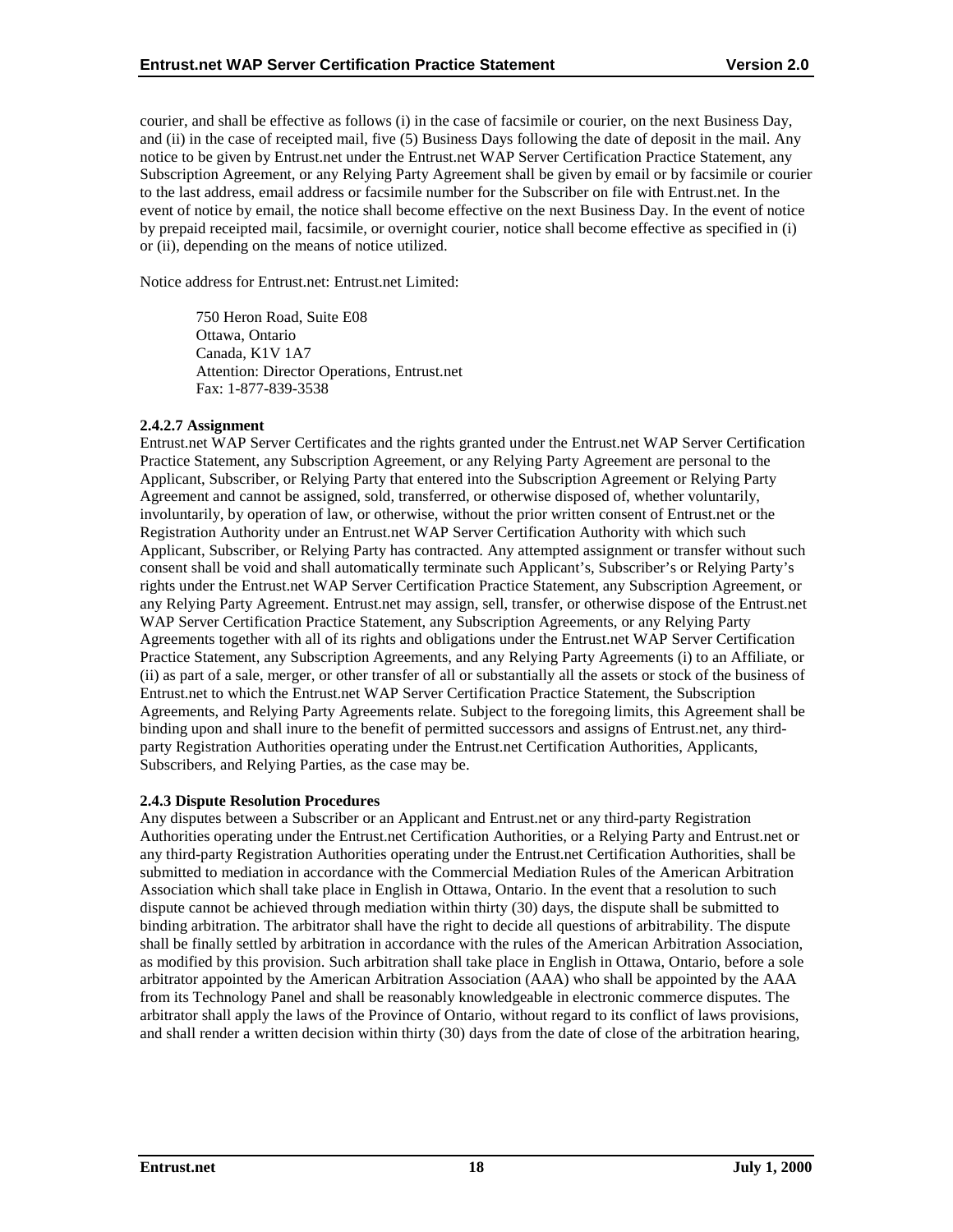<span id="page-23-0"></span>but no more than one (1) year from the date that the matter was submitted for arbitration. The decision of the arbitrator shall be binding and conclusive and may be entered in any court of competent jurisdiction. In each arbitration, the prevailing party shall be entitled to an award of all or a portion of its costs in such arbitration, including reasonable attorney's fees actually incurred. Nothing in the Entrust.net WAP Server Certification Practice Statement, or in any Subscription Agreement, or any Relying Party Agreement shall preclude Entrust.net or any third-party Registration Authorities operating under the Entrust.net Certification Authorities from applying to any court of competent jurisdiction for temporary or permanent injunctive relief, without breach of this Section 2.4.3 and without any abridgment of the powers of the arbitrator, with respect to any (i) alleged Compromise that affects the integrity of an Entrust.net WAP Server Certificate, or (ii) alleged breach of the terms and conditions of the Entrust.net WAP Server Certification Practice Statement, any Subscription Agreement, or any Relying Party Agreement. The institution of any arbitration or any action shall not relieve an Applicant, Subscriber or Relying Party of its obligations under the Entrust.net WAP Server Certification Practice Statement, any Subscription Agreement, or any Relying Party Agreement.

## **2.4.3.1 Limitation Period on Arbitrations and Actions**

Any and all arbitrations or legal actions in respect to a dispute that is related to an Entrust.net WAP Server Certificate or any services provided in respect to an Entrust.net WAP Server Certificate shall be commenced prior to the end of one (1) year after (i) the expiration of the Entrust.net WAP Server Certificate in dispute, or (ii) the date of provision of the disputed service or services in respect to the Entrust.net WAP Server Certificate in dispute, whichever is sooner. If any arbitration or action in respect to a dispute that is related to an Entrust.net WAP Server Certificate or any service or services provided in respect to an Entrust.net WAP Server Certificate is not commenced prior to such time, any party seeking to institute such an arbitration or action shall be barred from commencing or proceeding with such arbitration or action.

## **2.5 Fees**

The fees for services provided by Entrust.net in respect to Entrust.net WAP Server Certificates are set forth in the Entrust.net Repository. These fees are subject to change, and any such changes shall become effective immediately after posting in the Entrust.net Repository. The fees for services provided by independent third-party Registration Authorities, Resellers and Co-marketers in respect to Entrust.net WAP Server Certificates are set forth on the web sites operated by such Registration Authorities, Resellers and Co-marketers. These fees are subject to change, and any such changes shall become effective immediately after posting in such web sites.

## **2.5.1 Certificate Issuance or Renewal Fees**

See the Entrust.net Repository for the fees charged by Entrust.net. See the web sites operated by Registration Authorities operating under the Entrust.net Certification Authorities, Resellers, and Comarketers for the fees charged by such Registration Authorities, Resellers, and Co-marketers.

## **2.5.2 Certificate Access Fees**

See the Entrust.net Repository for the fees charged by Entrust.net. See the web sites operated by Registration Authorities operating under the Entrust.net Certification Authorities, Resellers, and Comarketers for the fees charged by such Registration Authorities, Resellers, and Co-marketers.

## **2.5.3 Revocation or Status Information Access Fees**

No stipulation. Revocation of Certificates is not supported in Version 1.1 of the WTLS Specification as published by the Wireless Application Protocol Forum Ltd.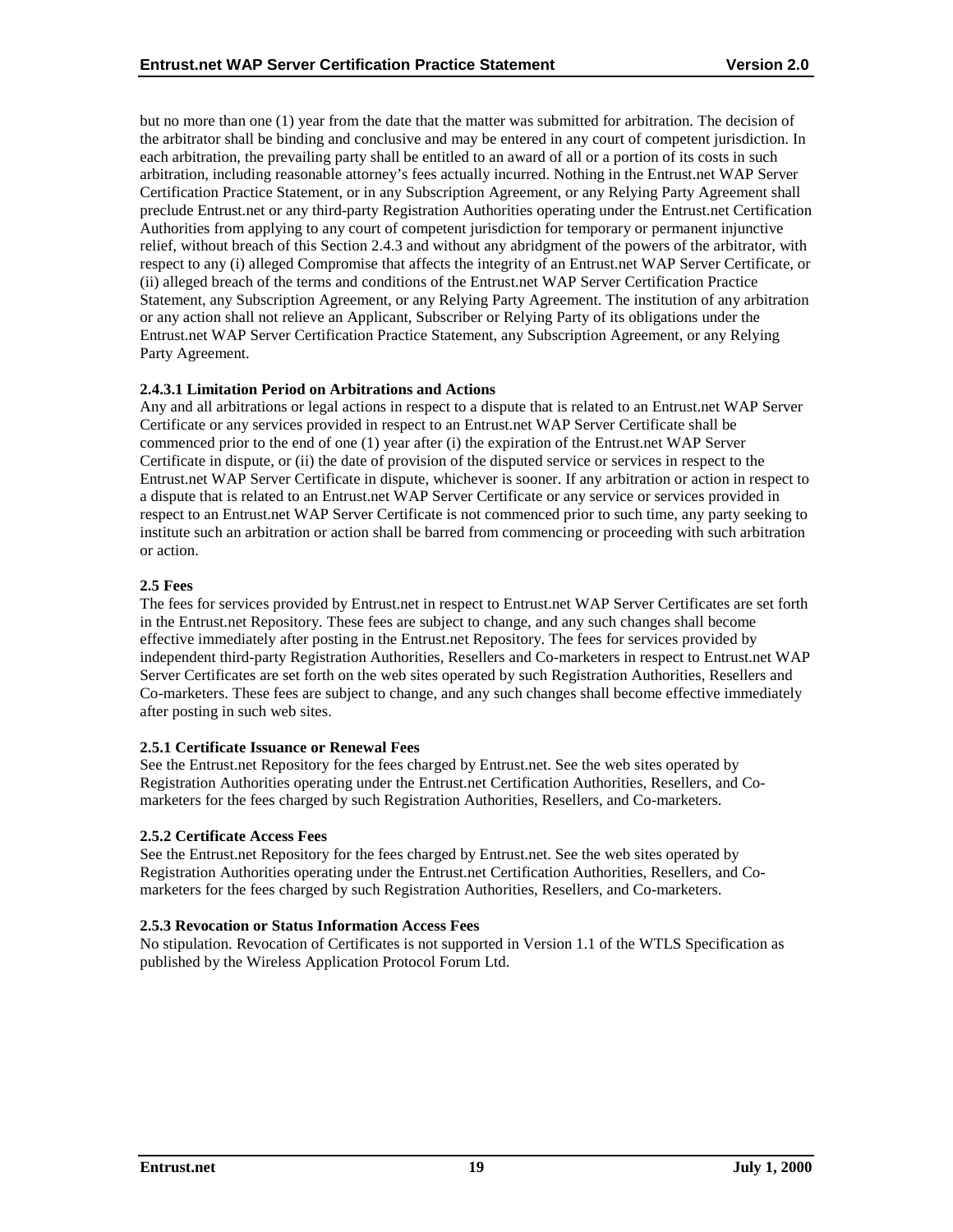## <span id="page-24-0"></span>**2.5.4 Fees for Other Services such as Policy Information**

See the Entrust.net Repository for the fees charged by Entrust.net. See the web sites operated by Registration Authorities operating under the Entrust.net Certification Authorities, Resellers, and Comarketers for the fees charged by such Registration Authorities, Resellers, and Co-marketers.

#### **2.5.5 Refund Policy**

Neither Entrust.net nor any Registration Authorities operating under the Entrust.net Certification Authorities nor any Resellers or Co-Marketers provide any refunds for Entrust.net WAP Server Certificates or services provided in respect to Entrust.net WAP Server Certificates.

#### **2.6 Publication and Repositories**

Entrust.net maintains the Entrust.net Repository to store various information related to Entrust.net WAP Server Certificates and the operation of Entrust.net WAP Server Certification Authorities, Entrust.net Registration Authorities, and third-party Registration Authorities operating under the Entrust.net WAP Server Certification Authorities. The Entrust.net WAP Server Certification Practice Statement and various other related information is published in the Entrust.net Repository. The Entrust.net WAP Server Certification Practice Statement is also available from Entrust.net in hard copy upon request.

#### **2.6.1 Publication of CA Information**

The following Entrust.net WAP Server Certificate information is published in the Entrust.net Repository:

- (i) the Entrust.net WAP Server Certification Practice Statement; and
- (ii) information and agreements regarding the subscription for and reliance on Entrust.net WAP Server Certificates.

The data formats used for Entrust.net WAP Server Certificates is in accordance with Version 1.1 of the WTLS Specification as published by the Wireless Application Protocol Forum Ltd.

#### **2.6.2 Frequency of Publication**

The Entrust.net WAP Server Certification Practice Statement may be re-issued and published in accordance with the policy set forth in Section 8 of this Entrust.net WAP Server Certification Practice Statement.

#### **2.6.3 Access Controls**

The Entrust.net WAP Server Certification Practice Statement is published in the Entrust.net Repository. The Entrust.net WAP Server Certification Practice Statement will be available to all Applicants, Subscribers and Relying Parties, but may only be modified by the Entrust.net Policy Authority.

#### **2.6.4 Repositories**

The Entrust.net WAP Server Certification Authorities maintain the Entrust.net Repositories to allow access to Entrust.net WAP Server Certificate-related information. The information in the Entrust.net Repositories is accessible through a web interface and is periodically updated as set forth in this Entrust.net WAP Server Certification Practice Statement. The Entrust.net Repositories are the only approved source for information about Entrust.net WAP Server Certificates.

#### **2.7 Compliance Audit**

Entrust.net WAP Server Certification Authorities, Entrust.net-operated Registration Authorities, and independent third-party Registration Authorities operating under the Entrust.net WAP Server Certification Authorities shall be audited for compliance against the practices and procedures set forth in the Entrust.net WAP Server Certification Practice Statement.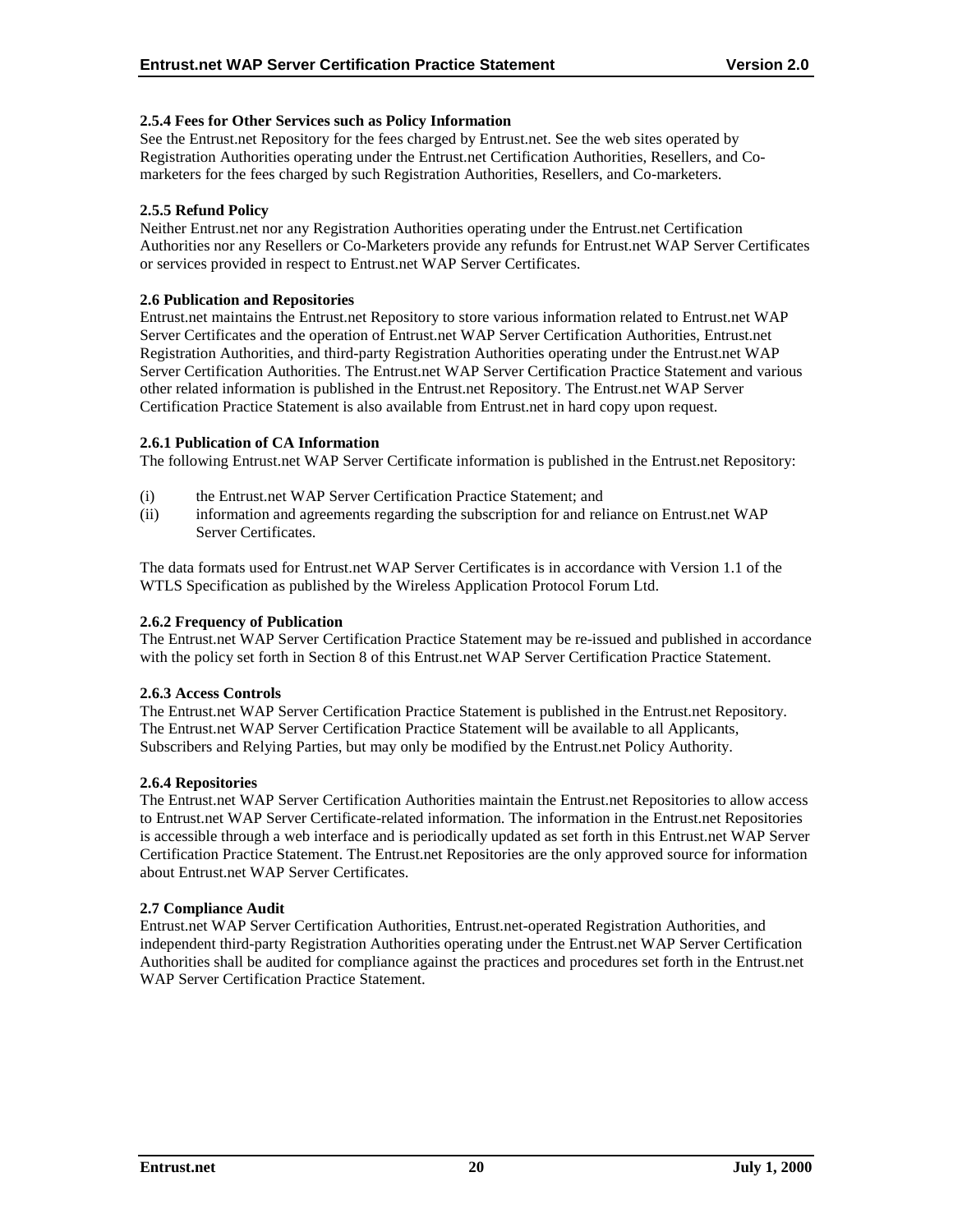## <span id="page-25-0"></span>**2.7.1 Frequency of Entity Compliance Audit**

Entrust.net WAP Server Certification Authorities, Entrust.net-operated Registration Authorities, and independent third-party Registration Authorities operating under the Entrust.net WAP Server Certification Authorities shall be audited once per calendar year for compliance with the practices and procedures set forth in the Entrust.net WAP Server Certification Practice Statement. If the results of an audit report recommend remedial action, Entrust.net or the applicable independent third-party Registration Authority shall initiate corrective action within thirty (30) days of receipt of such audit report.

#### **2.7.2 Identity/Qualifications of Auditor**

The compliance audit shall be performed by a certified public accounting firm with a demonstrated competency in the evaluation of Certification Authorities and Registration Authorities. Deloitte & Touche LLP has been selected as the auditor for the Entrust.net Certification Authorities and for the Entrust.netoperated Registration Authorities.

#### **2.7.3 Auditor's Relationship to Audited Party**

The certified public accounting firm selected to perform the compliance audit for the Entrust.net WAP Server Certification Authorities, Entrust.net-operated Registration Authorities, or independent third-party operated Registration Authorities under the Entrust.net Certification Authorities shall be independent from the entity being audited.

#### **2.7.4 Topics Covered by Audit**

The compliance audit shall test compliance of Entrust.net WAP Server Certification Authorities, Entrust.net-operated Registration Authorities, or independent third-party operated Registration Authorities under the Entrust.net Certification Authorities against the policies and procedures set forth in this Entrust.net WAP Server Certification Practice Statement.

#### **2.7.5 Actions Taken as a Result of Deficiency**

Upon receipt of a compliance audit that identifies any deficiencies, the audited Entrust.net WAP Server Certification Authority, Entrust.net-operated Registration Authority, or independent third-party operated Registration Authority under an Entrust.net WAP Server Certification Authority shall use commercially reasonable efforts to correct any such deficiencies in an expeditious manner.

#### **2.7.6 Communication of Results**

The results of all compliance audits shall be communicated, in the case of Entrust.net WAP Server Certification Authorities, to the Entrust.net Operational Authority, and, in the case of any Entrust.netoperated Registration Authorities under an Entrust.net WAP Server Certification Authorities, to the Entrust.net Operation Authority, and in the case of third-party Registration Authorities operating under an Entrust.net WAP Server Certification Authority, to the operational authority for such Registration Authority.

#### **2.8 Confidentiality**

Neither Entrust.net nor any independent third-party Registration Authorities operating under the Entrust.net Certification Authorities, nor any Resellers or Co-Marketers shall disclose or sell Applicant or Subscriber names (or other information submitted by an Applicant or Subscriber when applying for an Entrust.net WAP Server Certificate), except in accordance with this Entrust.net WAP Server Certification Practice Statement, a Subscription Agreement, or a Relying Party Agreement. Entrust.net and all independent thirdparty Registration Authorities operating under the Entrust.net Certification Authorities, and all Resellers and Co-Marketers shall use a commercially reasonable degree of care to prevent such information from being used or disclosed for purposes other than those set forth in the Entrust.net WAP Server Certification Practice Statement, a Subscription Agreement, or a Relying Party Agreement. Notwithstanding the foregoing, Applicants and Subscribers acknowledge that some of the information supplied with an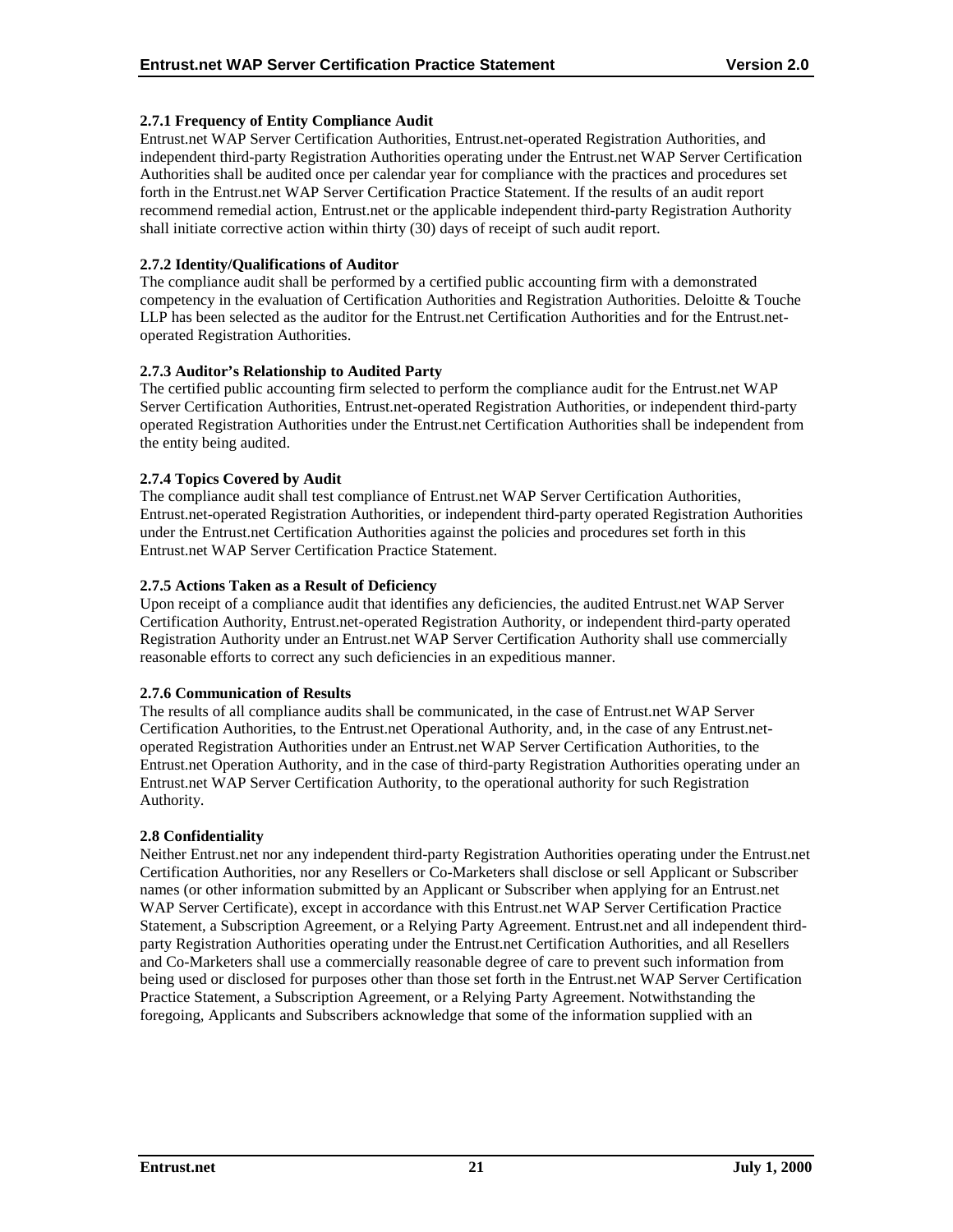<span id="page-26-0"></span>Entrust.net WAP Server Certificate Application is incorporated into Entrust.net WAP Server Certificates and that Entrust.net and all independent third-party Registration Authorities operating under the Entrust.net Certification Authorities, and all Resellers and Co-Marketers shall be entitled to make such information publicly available.

#### **2.8.1 Types of Information to be Kept Confidential**

Information that is supplied by Applicants, Subscribers, or Relying Parties for the subscription for, use of, or reliance upon an Entrust.net WAP Server Certificate, and which is not included in the information described in Section 2.8.2 below, shall be considered to be confidential. Entrust.net and independent thirdparty Registration Authorities under the Entrust.net Certification Authorities shall be entitled to disclose such information to any subcontractors or agents that are assisting Entrust.net in the verification of information supplied in Entrust.net WAP Server Certificate Applications or that are assisting Entrust.net in the operation of the Entrust.net WAP Server Certification Authorities or Entrust.net-operated Registration Authorities. Information considered to be confidential shall not be disclosed unless compelled pursuant to legal, judicial, or administrative proceedings, or otherwise required by law. Entrust.net and independent third-party Registration Authorities under the Entrust.net Certification Authorities shall be entitled to disclose information that is considered to be confidential to legal and financial advisors assisting in connection with any such legal, judicial, administrative, or other proceedings required by law, and to potential acquirors, legal counsel, accountants, banks and financing sources and their advisors in connection with mergers, acquisitions, or reorganizations.

#### **2.8.2 Types of Information not Considered Confidential**

Information that is included in an Entrust.net WAP Server Certificate shall not be considered confidential. Information contained in the Entrust.net WAP Server Certification Practice Statement shall not be considered confidential. Without limiting the foregoing, information that (i) was or becomes known through no fault of Entrust.net, an independent third-party Registration Authority under an Entrust.net WAP Server Certification Authority, a Reseller, or a Co-marketer, (ii) was rightfully known or becomes rightfully known to Entrust.net, an independent third-party Registration Authority under the Entrust.net WAP Server Certification Authority, a Reseller, or a Co-marketer without confidential or proprietary restriction from a source other than the Subscriber, (iii) is independently developed by Entrust.net, an independent third-party Registration Authority under an Entrust.net WAP Server Certification Authority, a Reseller, or a Co-marketer, or (iv) is approved by a Subscriber for disclosure, shall not be considered confidential.

#### **2.8.3 Disclosure of Certificate Revocation/Suspension Information**

No stipulation. Revocation of Certificates is not supported by Version 1.1 of the WTLS Specification as published by the Wireless Application Protocol Forum Ltd.

## **2.8.4 Release to Law Enforcement Officials**

Entrust.net, independent third-party Registration Authorities under an Entrust.net WAP Server Certification Authority, Resellers, and Co-marketers shall have the right to release information that is considered to be confidential to law enforcement officials in compliance with applicable law.

#### **2.8.5 Release as Part of Civil Discovery**

Entrust.net, independent third-party Registration Authorities under an Entrust.net WAP Server Certification Authority, Resellers, and Co-marketers may disclose information that is considered confidential during the course of any arbitration, litigation, or any other legal, judicial, or administrative proceeding relating to such information. Any such disclosures shall be permissible provided that Entrust.net, the independent third-party Registration Authority, Reseller, or Co-marketer uses commercially reasonable efforts to obtain a court-entered protective order restricting the use and disclosure of any such information to the extent reasonably required for the purposes of such arbitration, litigation, or any other legal, judicial, or administrative proceeding.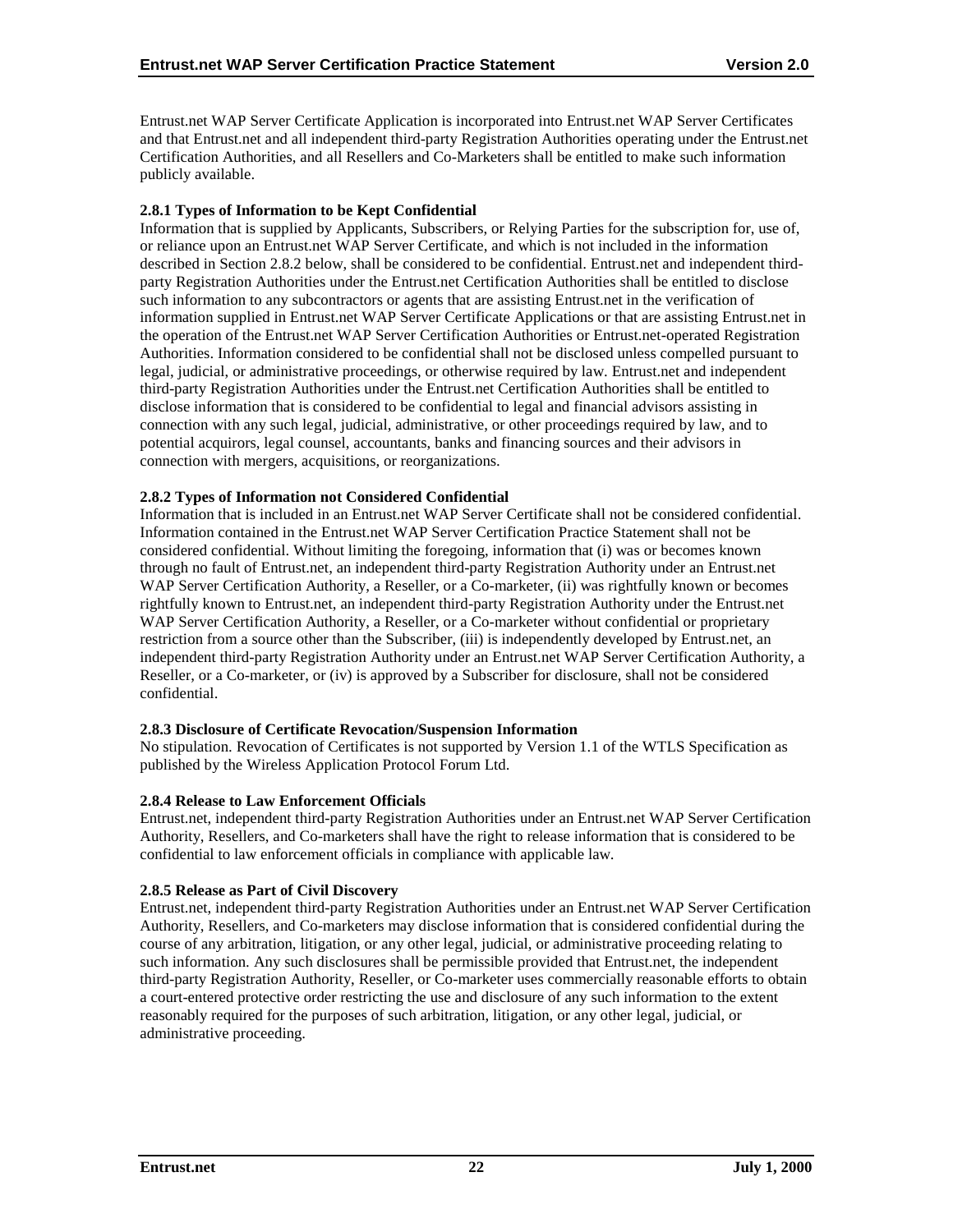#### <span id="page-27-0"></span>**2.8.6 Disclosure Upon Owner's Request**

Entrust.net, independent third-party Registration Authorities under an Entrust.net WAP Server Certification Authority, Resellers, and Co-marketers may disclose information provided to Entrust.net, such Registration Authority, Reseller or Co-marketer, by an Applicant, a Subscriber, or a Relying Party upon request of such Applicant, Subscriber, or Relying Party.

#### **2.8.7 Other Information Release Circumstances**

No stipulation.

## **2.9 Intellectual Property Rights**

Entrust.net retains all right, title, and interest (including all intellectual property rights), in, to and under all Entrust.net WAP Server Certificates, except for any information that is supplied by an Applicant or a Subscriber and that is included in an Entrust.net WAP Server Certificate, which information shall remain the property of the Applicant or Subscriber. All Applicants and Subscribers grant to Entrust.net and any Registration Authorities operating under the Entrust.net Certification Authorities a non-exclusive, worldwide, paid-up, royalty-free license to use, copy, modify, publicly display, and distribute such information, by any and all means and through any and all media whether now known or hereafter devised for the purposes contemplated under the Entrust.net WAP Server Certification Practice Statement, the Subscriber's Subscription Agreement, and any Relying Party Agreements. Entrust.net and any Registration Authorities operating under the Entrust.net Certification Authorities shall be entitled to transfer, convey, or assign this license in conjunction with any transfer, conveyance, or assignment as contemplated in Section 2.4.2.7. Entrust.net grants to Subscribers and Relying Parties a non-exclusive, non-transferable license to use, copy, and distribute Entrust.net WAP Server Certificates, subject to such Entrust.net WAP Server Certificates being used as contemplated under the Entrust.net WAP Server Certification Practice Statement, the Subscriber's Subscription Agreement, and any Relying Party Agreements, and further provided that such Entrust.net WAP Server Certificates are reproduced fully and accurately and are not published in any publicly available database, repository, or directory without the express written permission of Entrust.net.

Entrust.net grants permission to reproduce the Entrust.net WAP Server Certification Practice Statement provided that (i) the copyright notice on the first page of this Entrust.net WAP Server Certification Practice Statement is retained on any copies of the Entrust.net WAP Server Certification Practice Statement, and (ii) the Entrust.net WAP Server Certification Practice Statement is reproduced fully and accurately. Entrust.net retains all right, title, and interest (including all intellectual property rights), in, to and under the Entrust.net WAP Server Certification Practice Statement.

In no event shall Entrust.net or any independent third-party Registration Authority operating under an Entrust.net WAP Server Certification Authority, or any Resellers or Co-marketers, or any subcontractors, distributors, agents, suppliers, employees, or directors of any of the foregoing be liable to any Applicants, Subscribers, or Relying Parties or any other third parties for any losses, costs, liabilities, expenses, damages, claims, or settlement amounts arising from or relating to claims of infringement, misappropriation, dilution, unfair competition, or any other violation of any patent, trademark, copyright, trade secret, or any other intellectual property or any other right of person, entity, or organization in any jurisdiction arising from or relating to any Entrust.net WAP Server Certificate or arising from or relating to any services provided in relation to any Entrust.net WAP Server Certificate.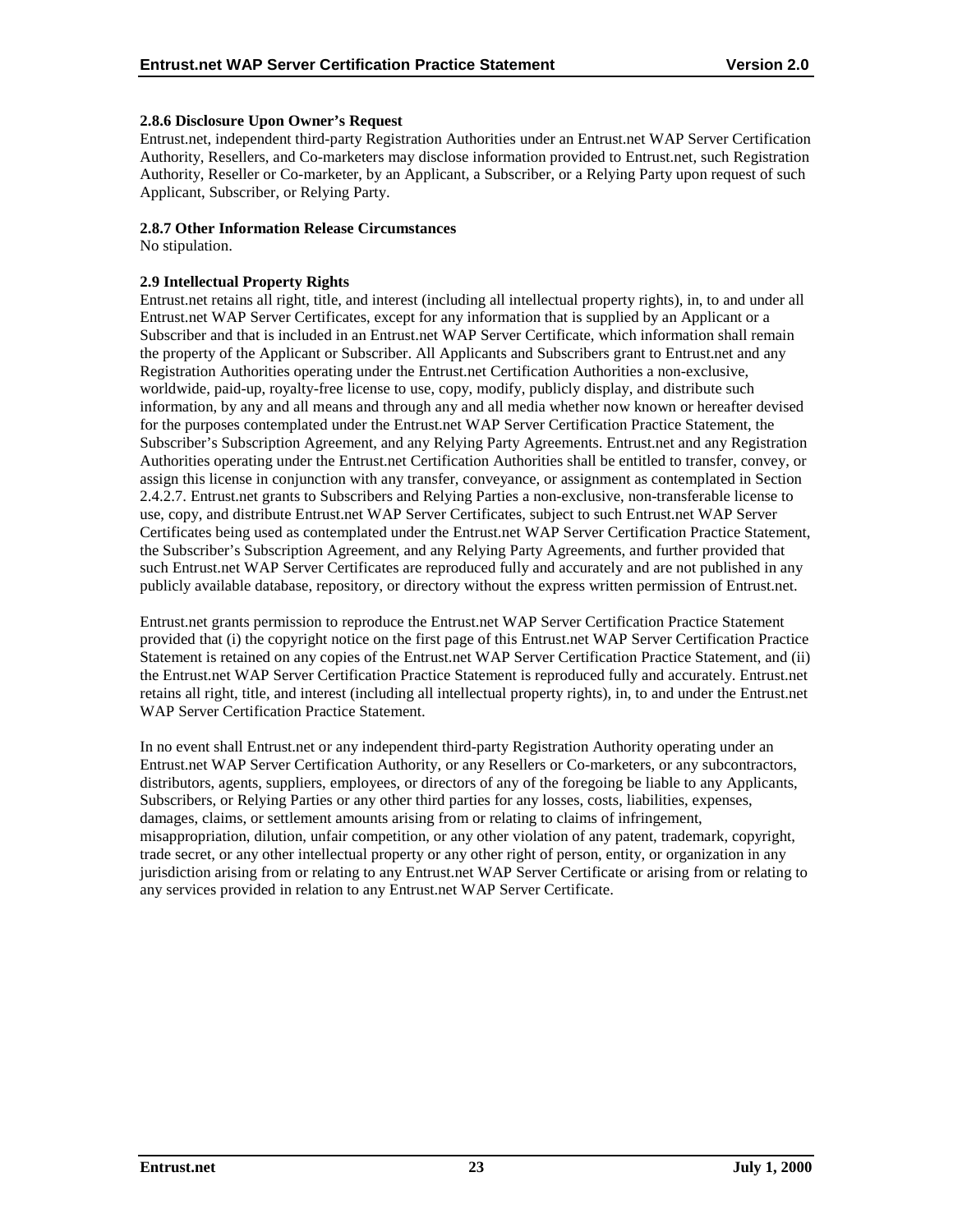## <span id="page-28-0"></span>**3. Identification and Authentication**

#### **3.1 Initial Registration**

To obtain an Entrust.net WAP Server Certificate, an Applicant must: (i) generate a secure and cryptographically sound Key Pair, (ii) agree to all of the terms and conditions of the Entrust.net WAP Server Certification Practice Statement and the Subscription Agreement, (iii) complete and submit an Entrust.net WAP Server Certificate Application, providing all information requested by an Entrust.netoperated Registration Authority or by an independent third-party Registration Authority under an Entrust.net WAP Server Certification Authority (a "Registration Authority") without any errors, misrepresentation, or omissions. Upon an Applicant's completion of the Entrust.net WAP Server Certificate Application and acceptance of the terms and conditions of this Entrust.net WAP Server Certification Practice Statement and the Subscription Agreement, a Registration Authority or a third-party authorized by a Registration Authority shall perform limited verification of some of the information contained in the Entrust.net WAP Server Certificate Application. If the limited verification performed by a Registration Authority is successful, the Registration Authority may, in its sole discretion, request the issuance to the Applicant of an Entrust.net WAP Server Certificate from an Entrust.net WAP Server Certification Authority. If a Registration Authority refuses to request the issuance of an Entrust.net WAP Server Certificate, the Registration Authority shall (i) use commercially reasonable efforts to notify the Applicant by email of any reasons for refusal, and (ii) promptly refund any amounts that have been paid in connection with the Entrust.net WAP Server Certificate Application. In the event of successful verification of an Entrust.net WAP Server Certificate Application, the Registration Authority shall submit a request to an Entrust.net WAP Server Certification Authority for the issuance of an Entrust.net WAP Server Certificate and shall notify the Applicant by email once an Entrust.net WAP Server Certificate has been issued by the Entrust.net WAP Server Certification Authority. The Applicant will be provided with a URL that can be used to retrieve the Entrust.net WAP Server Certificate. Upon issuance of an Entrust.net WAP Server Certificate, neither Entrust.net nor any independent third-party Registration Authority operating under an Entrust.net WAP Server Certification Authority, nor any Resellers or Co-marketers, or any subcontractors, distributors, agents, suppliers, employees, or directors of any of the foregoing shall have any obligation to perform any ongoing monitoring, investigation, or verification of the information provided in an Entrust.net WAP Server Certificate Application.

#### **3.1.1 Types of Names**

The Subject names in an Entrust.net WAP Server Certificate comply with Version 1.1 of the WTLS Specification as published by the Wireless Application Protocol Forum Ltd. The Entrust.net WAP Server Certification Authorities shall use a single naming convention as set forth below. Each Entrust.net WAP Server Certificate shall contain the following information:

- (i) the "Country Name" which is an optional field (C) that is the two-letter ISO 3166 code for the country in which the Applicant is located and plans to host the Wireless Application Protocol server on which the Applicant is intending to install the Entrust.net WAP Server Certificate;
- (ii) the "Organization Name" which is an optional field is the name of the organization in the case of a corporation, partnership, or other entity. In the case of a sole proprietorship, the organization name can be the name of the owner;
- (iii) the "Service Name" which is an optional field which is used to distinguish different organizational groups within an organization (for example, to distinguish between human resources, marketing, and development); and
- (iv) the "Common Name" which is the fully qualified hostname or path used to identify the Wireless Application Protocol server on which the Applicant is intending to install the Entrust.net WAP Server Certificate.

#### **3.1.2 Need for Names to Be Meaningful**

The value of the Common Name to be used in an Entrust.net WAP Server Certificate shall be the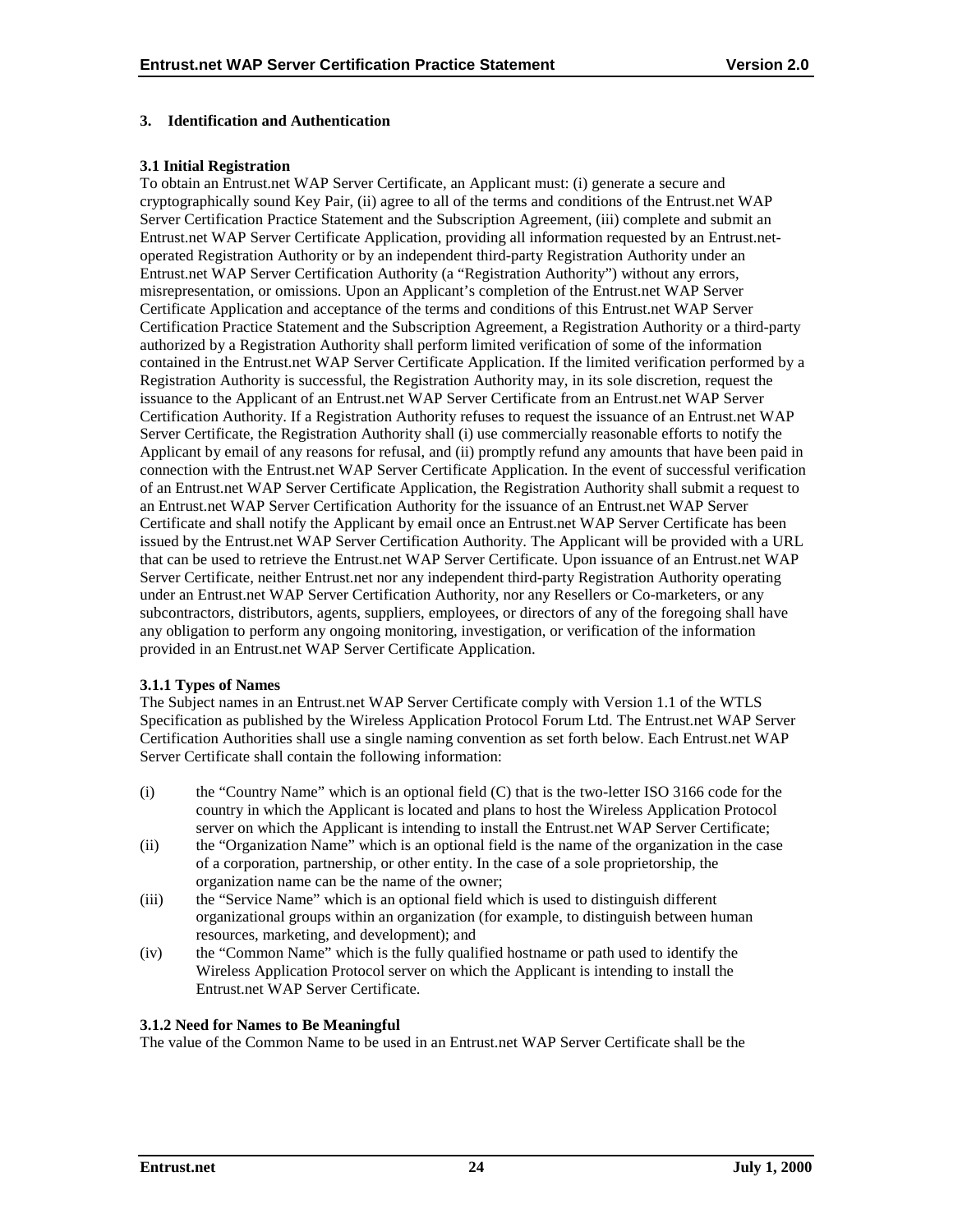<span id="page-29-0"></span>Applicant's fully qualified hostname or path that is used to identify the Wireless Application Protocol server on which the Applicant is intending to install the Entrust.net WAP Server Certificate.

#### **3.1.3 Rules for Interpreting Various Name Forms**

Subject names for Entrust.net WAP Server Certificates shall be interpreted as set forth in Sections 3.1.1 and 3.1.2.

#### **3.1.4 Uniqueness of Names**

Names shall be defined unambiguously for each Subject in an Entrust.net Repository. The Distinguished Name attribute should be unique to the Wireless Application Protocol server to which it is issued, and is used to prevent two Entrust.net WAP Server Certificates from being assigned the same Subject name. Each Entrust.net WAP Server Certificate shall be issued a unique serial number.

#### **3.1.5 Name Claim Dispute Resolution Procedure**

The Subject names in Entrust.net WAP Server Certificates are issued on a "first come, first served" basis. By accepting a Subject name for incorporation into an Entrust.net WAP Server Certificate, a Registration Authority operating under an Entrust.net WAP Server Certification Authority does not determine whether the use of such information infringes upon, misappropriates, dilutes, unfairly competes with, or otherwise violates any intellectual property right or any other rights of any person, entity, or organization in any jurisdiction. The Entrust.net WAP Server Certification Authorities and any Registration Authorities operating under the Entrust.net WAP Server Certification Authorities neither act as an arbitrator nor provide any dispute resolution between Subscribers or between Subscribers and third-party complainants in respect to the use of any information in an Entrust.net WAP Server Certificate. The Entrust.net WAP Server Certification Practice Statement does not bestow any procedural or substantive rights on any Subscriber or third-party complainant in respect to any information in an Entrust.net WAP Server Certificate. Neither the Entrust.net Certification Authorities nor any Registration Authorities operating under the Entrust.net WAP Server Certification Authorities shall in any way be precluded from seeking legal or equitable relief (including injunctive relief) in respect to any dispute between Subscribers or between Subscribers and third-party complainants or in respect to any dispute between Subscribers and an Entrust.net WAP Server Certification Authority or a Registration Authority operating under an Entrust.net WAP Server Certification Authority or between a third-party complainant and an Entrust.net WAP Server Certification Authority or a Registration Authority operating under an Entrust.net WAP Server Certification Authority arising out of any information in an Entrust.net WAP Server Certificate. Entrust.net WAP Server Certification Authorities and Registration Authorities operating under Entrust.net WAP Server Certification Authorities shall have the right to refuse to issue or to refuse to request the issuance of Entrust.net WAP Server Certificates upon receipt of a properly authenticated order from an arbitrator or court of competent jurisdiction in respect to information included in or which may be requested to be included in an Entrust.net WAP Server Certificate.

#### **3.1.6 Recognition, Authentication and Role of Trademarks**

The revocation of Certificates is not supported in Version 1.1 of the Wireless Application Protocol and accordingly in the event of a dispute in which a third party alleges that the information contained in an Entrust.net WAP Server Certificate violates the trademark or other rights of such third party, Entrust.net WAP Server Certification Authorities and Registration Authorities operating under Entrust.net WAP Server Certification Authorities will not be able to take any action, such as possible revocation, in respect to an already issued Entrust.net WAP Server Certificate. In such a case, the disputing party shall be required to take action directly against the Subscriber to whom such Entrust.net WAP Server Certificate was issued. An Entrust.net WAP Server Certification Authority or a Registration Authority operating under an Entrust.net WAP Server Certification Authority may, in certain circumstances, refuse to issue or refuse to request the issuance of an Entrust.net WAP Server Certificate that may violate the trademark rights of a third-party complainant. In the event that a third-party complainant provides an Entrust.net WAP Server Certification Authority or a Registration Authority operating under an Entrust.net WAP Server Certification Authority with (i) a certified copy that is not more than three (3) months old of a trademark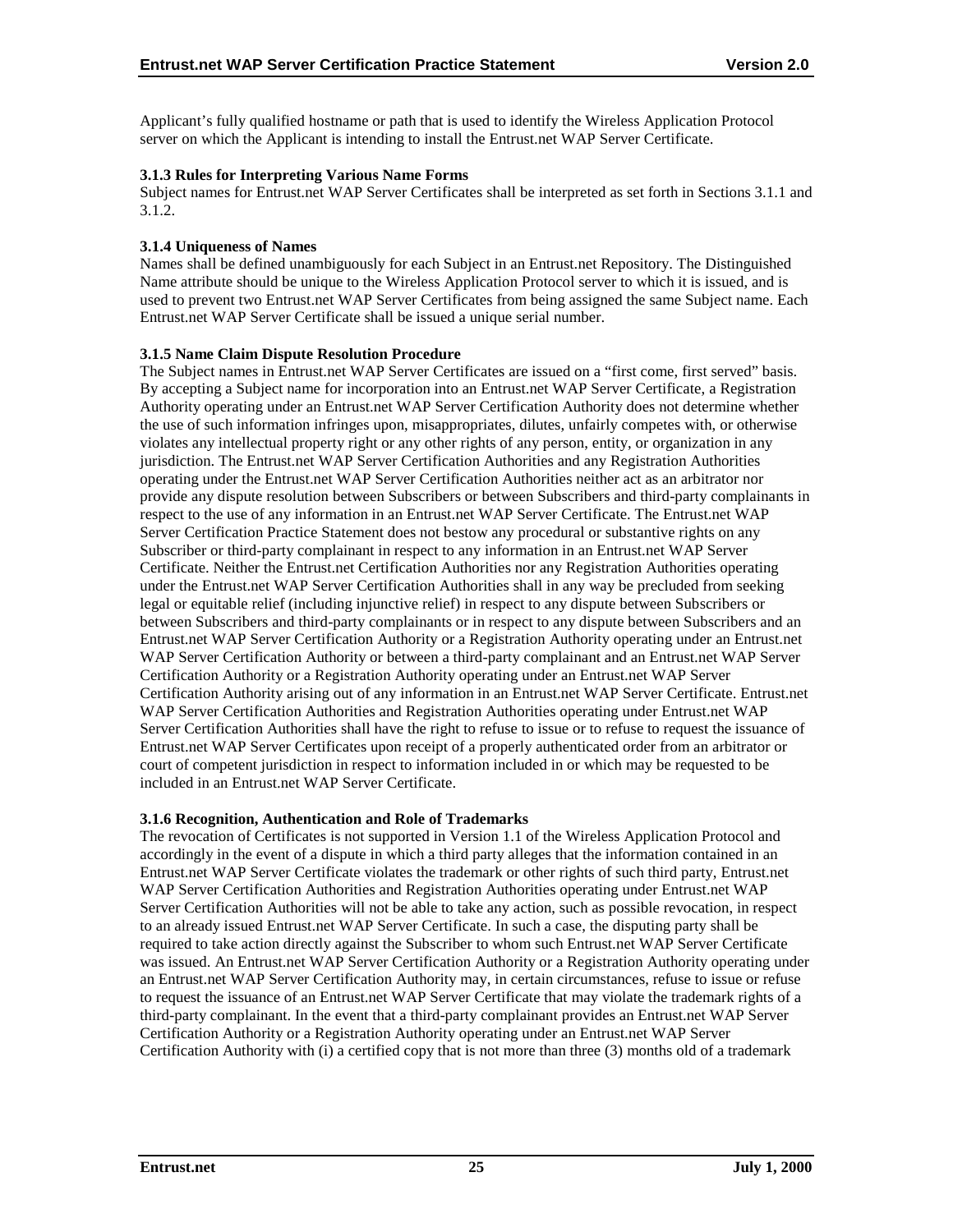registration from the principal trademark office in any one of the United States, Canada, Japan, Australia or any of the member countries of the European Union, and further provided that such registration is still in full force and effect, and (ii) a copy of a prior written notice to the Subscriber of the Entrust.net WAP Server Certificate in dispute, stating that the complainant believes that information in the Subscriber's Entrust.net WAP Server Certificate violates the trademark rights of the complainant, and (iii) a representation by the complainant indicating the means of notice and basis for believing that such notice was received by the Subscriber of the Entrust.net WAP Server Certificate in dispute, an Entrust.net WAP Server Certification Authority or a Registration Authority operating under an Entrust.net WAP Server Certification Authority may initiate the following actions. The Entrust.net WAP Server Certification Authority or a Registration Authority operating under the Entrust.net WAP Server Certification Authority will determine whether the issue date of the Subscriber's Entrust.net WAP Server Certificate predates the registration date on the trademark registration provided by the complainant. In the event that the date of issuance of the Subscriber's Entrust.net WAP Server Certificate predates the trademark registration date, the Entrust.net WAP Server Certification Authority or a Registration Authority operating under the Entrust.net WAP Server Certification Authority will take no further action unless presented with an authenticated order from an arbitrator or court of competent jurisdiction. If the date of issuance of the Entrust.net WAP Server Certificate is after the registration date on the trademark registration provided by the complainant, the Entrust.net WAP Server Certification Authority or a Registration Authority operating under the Entrust.net WAP Server Certification Authority shall request that the Subscriber provide a proof of ownership for the Subscriber's own corresponding trademark from the principal trademark office in any one of the United States, Canada, Japan, Australia or any of the member countries of the European Union. If the Subscriber can provide a certified copy, as set forth above, that predates or was issued on the same date as the complainant's trademark, the Entrust.net WAP Server Certification Authority and the Registration Authorities operating under an Entrust.net WAP Server Certification Authority will take no further action unless presented with an authenticated order from an arbitrator or court of competent jurisdiction. If the Subscriber does not respond within ten (10) Business Days, or if the date on the certified copy of the trademark registration provided by the Subscriber postdates the certified copy of the trademark registration provided by the complainant, then the Entrust.net WAP Server Certification Authority and the Registration Authorities operating under that Entrust.net WAP Server Certification Authority will not issue or will not request the issuance to the Subscriber of any additional Entrust.net WAP Server Certificates containing such disputed information.

If a Subscriber files litigation against a complainant, or if a complainant files litigation against a Subscriber, and such litigation is related to information in an issued Entrust.net WAP Server Certificate, and if the party instigating the litigation provides an Entrust.net WAP Server Certification Authority or a Registration Authority operating under an Entrust.net WAP Server Certification Authority with a copy of the filestamped compliant or statement of claim, the Entrust.net WAP Server Certification Authority or the Registration Authority operating under an Entrust.net WAP Server Certification Authority that was presented with the complaint or statement of claim will not issue or request the issuance of any additional Entrust.net WAP Server Certificates containing such information during the period of the litigation. In the event of litigation as contemplated above, Entrust.net WAP Server Certification Authorities and Registration Authorities operating under the Entrust.net WAP Server Certification Authorities will comply with any directions by a court in respect to an Entrust.net WAP Server Certificate in dispute without the necessity of being named as a party to the litigation. If named as a party in any litigation in respect to an Entrust.net WAP Server Certificate, Entrust.net or any third party operating a Registration Authority under an Entrust.net WAP Server Certification Authority shall be entitled to take any action that it deems appropriate in responding to or defending such litigation. Any Subscriber or Relying Party that becomes involved in any litigation shall remain subject to all of the terms and conditions of the Entrust.net WAP Server Certification Practice Statement, the Subscriber's Subscription Agreement, and the Relying Party's Relying Party Agreement.

Registration Authorities operating under an Entrust.net WAP Server Certification Authority shall notify the Entrust.net WAP Server Certification Authority of any disputes of which such Registration Authority is aware and which relate to any information contained in an Entrust.net WAP Server Certificate whose issuance was requested by such Registration Authority.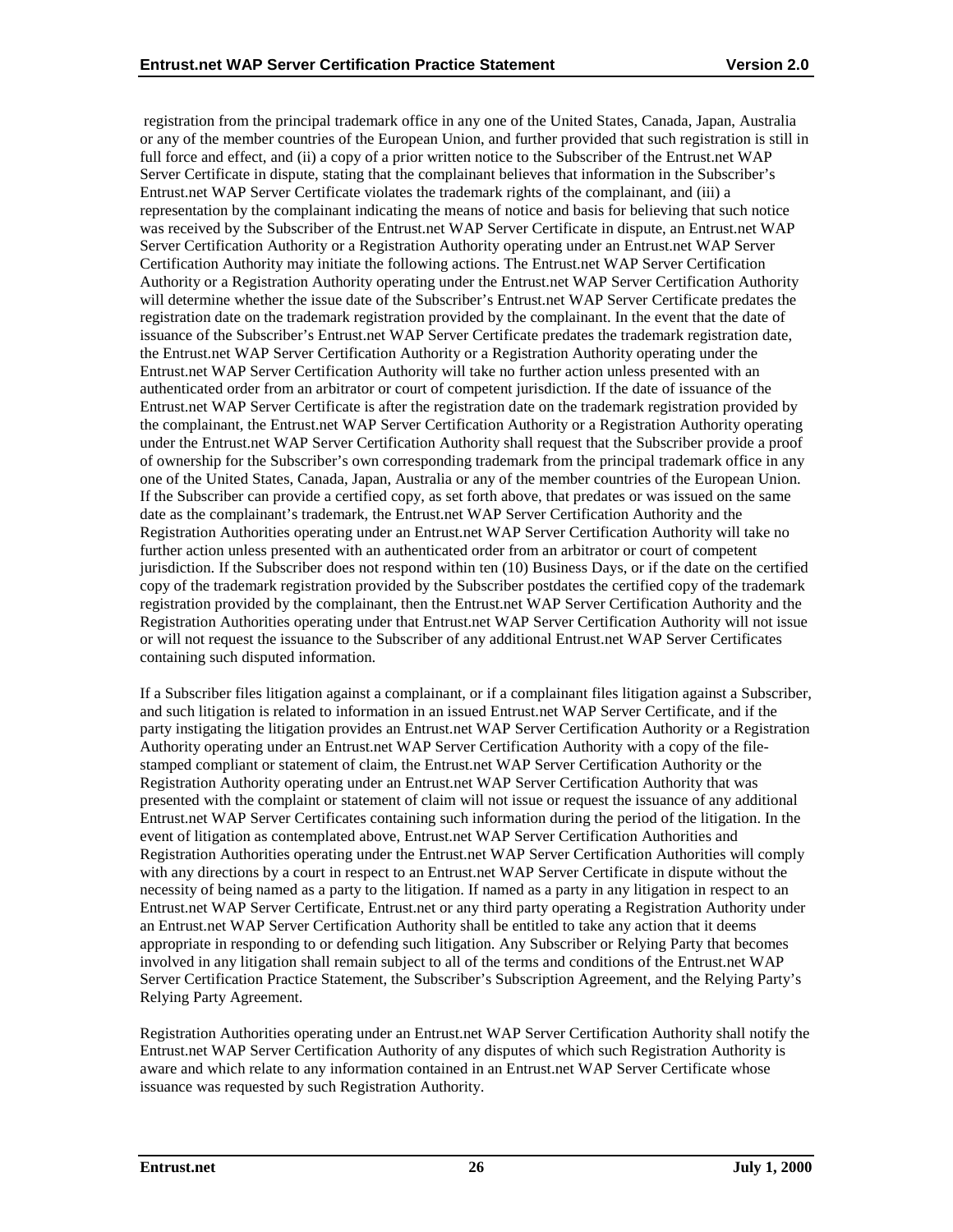## <span id="page-31-0"></span>**3.1.7 Method to Prove Possession of Private Key**

If the software generating a CSR supports proof possession tests for CSRs created using reversible asymmetric algorithms (such as RSA). Registration Authorities operating under the Entrust.net WAP Server Certification Authorities will perform such proof of possession tests by validating the signature on the CSR submitted by the Applicant with the Entrust.net WAP Server Certificate Application. In the event that the software generating a CSR does not support such proof of possession tests, Registration Authorities operating under the Entrust.net WAP Server Certification Authorities will reject such CSRs.

#### **3.1.8 Authentication of Organizational Identity**

Registration Authorities operating under the Entrust.net WAP Server Certification Authorities shall perform a limited verification of any organizational identities that are submitted by an Applicant or Subscriber. Registration Authorities operating under the Entrust.net WAP Server Certification Authorities shall determine whether the organizational identity, address, and domain name provided with an Entrust.net WAP Server Certificate Application are consistent with information contained in third-party databases and/or governmental sources. The information and sources used for the limited verification of Entrust.net WAP Server Certificate Applications may vary depending on the jurisdiction of the Applicant or Subscriber. In the case of organizational identities that are not registered with any governmental sources, Registration Authorities operating under the Entrust.net WAP Server Certification Authorities shall use commercially reasonable efforts to confirm the existence of the organization. Such commercially reasonable efforts may include inquiries with banks or other trustworthy persons or institutions. Registration Authorities operating under the Entrust.net WAP Server Certification Authorities shall comply with all verification practices mandated by the Entrust.net Policy Authority.

The Entrust.net Policy Authority may, in its discretion, update verification practices to improve the organization identity verification process. Any changes to verification practices shall be published pursuant to the standard procedures for updating the Entrust.net WAP Server Certification Practice Statement.

#### **3.1.9 Authentication of Individual Identity**

Registration Authorities operating under the Entrust.net WAP Server Certification Authorities shall perform a limited verification of any individual identities that are submitted by an Applicant or Subscriber. In order to establish the accuracy of an individual identity, the individual shall be required to appear before a representative of a Registration Authority operating under an Entrust.net WAP Server Certification Authority or a notary public in the jurisdiction of the Applicant. The individual shall be required to produce three (3) pieces of picture identification. The type of identification that is appropriate for proper identification shall be dependent on the jurisdiction of the Applicant.

The Entrust.net Policy Authority may, in its discretion, update verification practices to improve the individual identity verification process. Any changes to verification practices shall be published pursuant to the standard procedures for updating the Entrust.net WAP Server Certification Practice Statement.

#### **3.2 Routine Rekey**

Each Entrust.net WAP Server Certificate shall contain a Certificate expiration date. The reason for having an expiration date for a Certificate is to minimize the exposure of the Key Pair associated with the Certificate. For this reason, when issuing an Entrust.net WAP Server Certificate, Entrust.net requires that a new Key Pair be generated and that the new Public Key of this Key Pair be submitted with the Applicant's Entrust.net WAP Server Certificate Application. Entrust.net does not renew Entrust.net WAP Server Certificates, accordingly, if a Subscriber wishes to continue to use an Entrust.net WAP Server Certificate beyond the expiry date for the current Entrust.net WAP Server Certificate, the Subscriber must apply for a new Entrust.net WAP Server Certificate and replace the Entrust.net WAP Server Certificate that is about to expire. In order to obtain another Entrust.net WAP Server Certificate, the Subscriber will be required to complete the initial application process, as described in Section 3.1, including generation of a new Key Pair and submission of all information required for an initial application for an Entrust.net WAP Server Certificate. The Registration Authority that processed the Subscriber's Entrust.net WAP Server Certificate Application shall make a commercially reasonable effort to notify Subscribers of the pending expiration of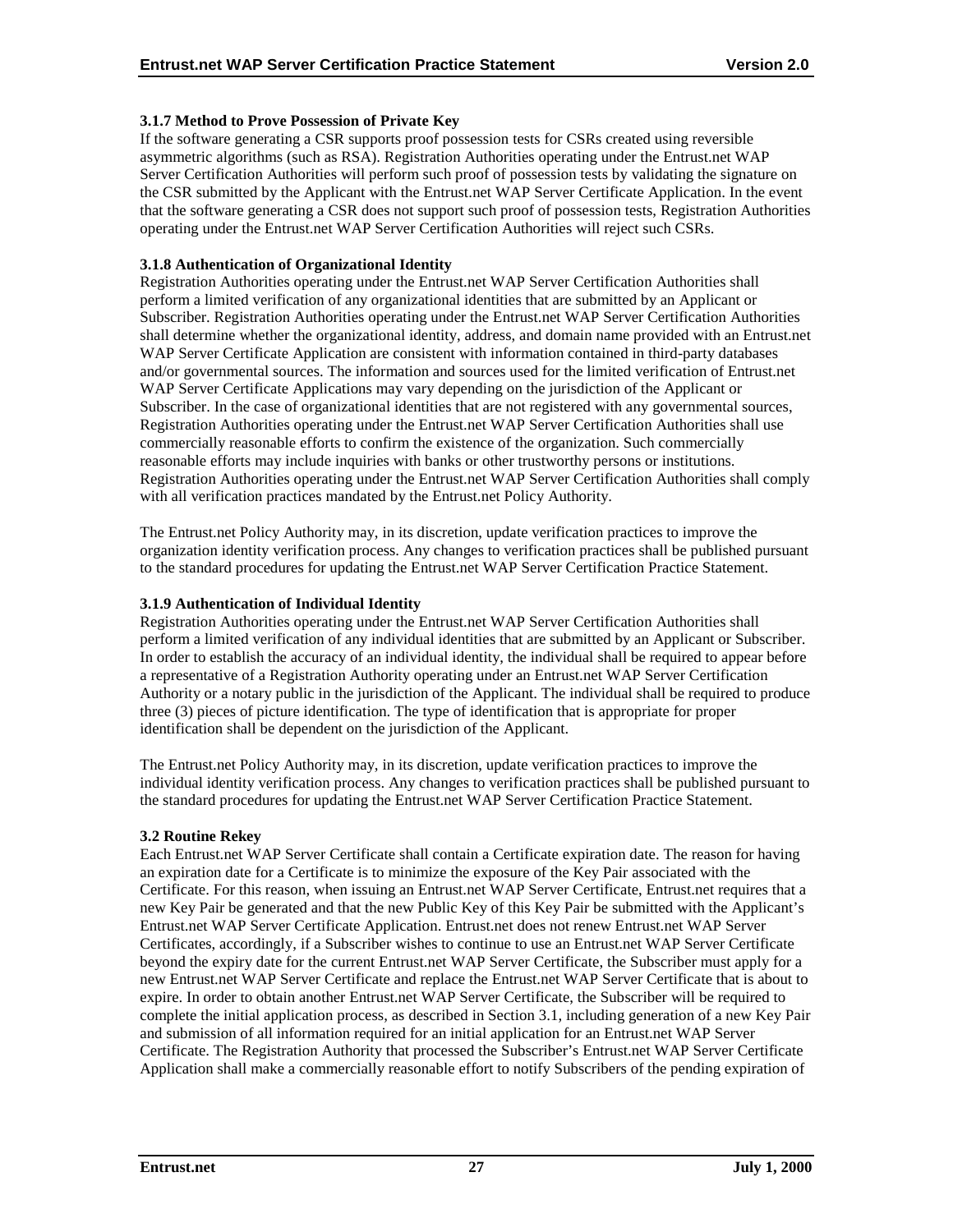<span id="page-32-0"></span>their Entrust.net WAP Server Certificate by sending an email to the technical contact listed in the corresponding Entrust.net WAP Server Certificate Application. Upon expiration of an Entrust.net WAP Server Certificate, the Subscriber shall immediately cease using such Entrust.net WAP Server Certificate and shall remove such Entrust.net WAP Server Certificate from any devices and/or software in which it has been installed.

#### **3.3 Rekey After Revocation**

No stipulation. Revocation of Certificates is not supported by Version 1.1 of the WTLS Specification as published by the Wireless Application Protocol Forum Ltd.

#### **3.4 Revocation Request**

No stipulation. Revocation of Certificates is not supported by Version 1.1 of the WTLS Specification as published by the Wireless Application Protocol Forum Ltd.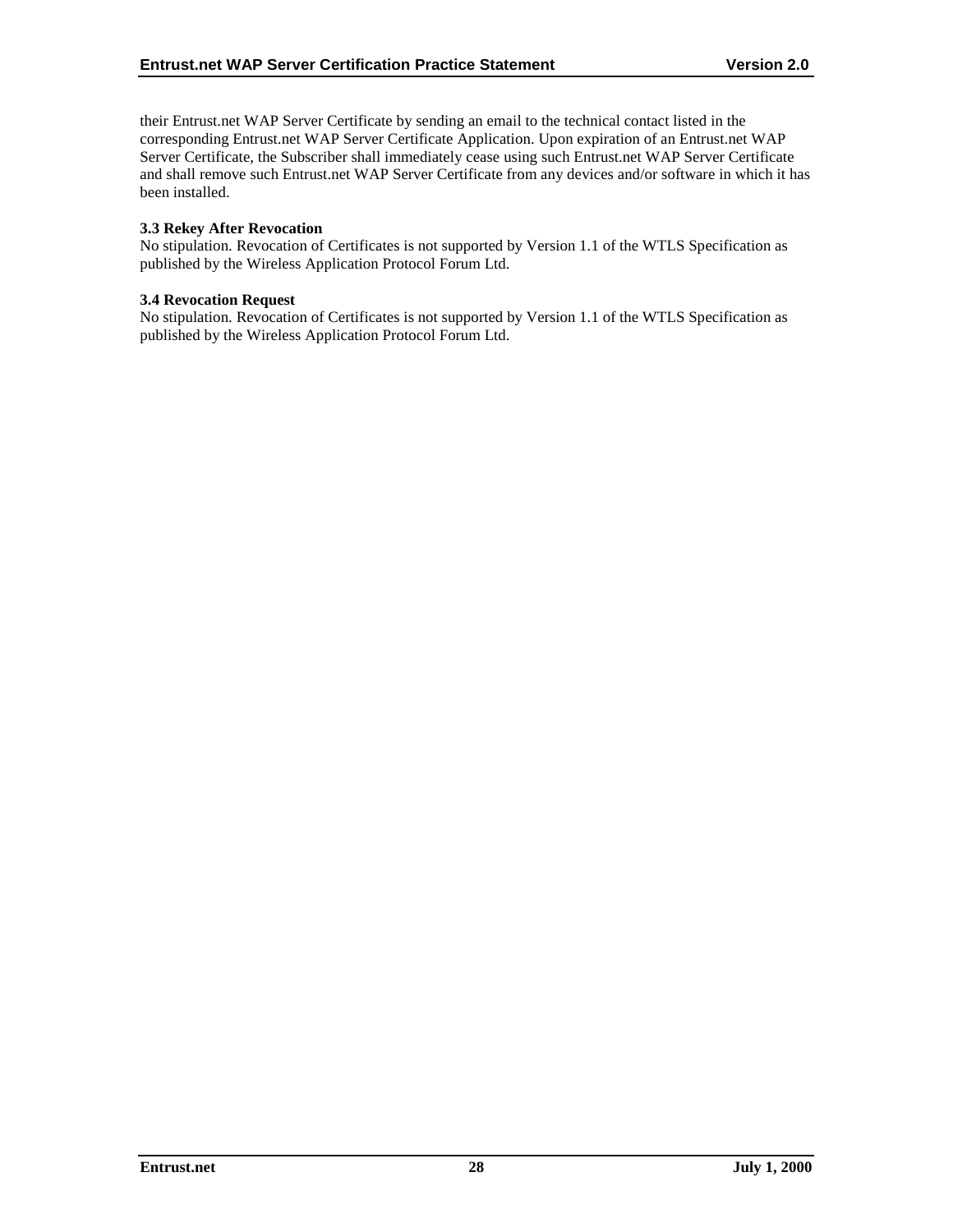## <span id="page-33-0"></span>**4. Operational Requirements**

## **4.1 Certificate Application**

To obtain an Entrust.net WAP Server Certificate, an Applicant must follow the procedures described in section 3.1 of the Entrust.net WAP Server Certification Practice Statement. An Entrust.net-operated Registration Authority or an independent third-party Registration Authority operating under an Entrust.net WAP Server Certification Authority shall follow the procedures described in Sections 3.1.8 and 3.1.9 to perform limited verification of the identity of the Applicant.

## **4.2 Certificate Issuance**

After performing limited verification of the information provided by an Applicant with an Entrust.net WAP Server Certificate Application, a Registration Authority operating under an Entrust.net WAP Server Certification Authority may request that an Entrust.net WAP Server Certification Authority issue an Entrust.net WAP Server Certificate. Upon receipt of a request from a Registration Authority operating under an Entrust.net WAP Server Certification Authority, that Entrust.net WAP Server Certification Authority may generate and digitally sign an Entrust.net WAP Server Certificate in accordance with the Certificate profile described in Section 7 of this Entrust.net WAP Server Certification Practice Statement.

## **4.3 Certificate Acceptance**

Entrust.net WAP Server Certificates generated by an Entrust.net WAP Server Certification Authority will be placed in an Entrust.net Repository. Once an Entrust.net WAP Server Certificate has been generated and placed in an Entrust.net Repository, the Registration Authority that requested the issuance of the Entrust.net WAP Server Certificate shall use commercially reasonable efforts to notify the Applicant by email that the Entrust.net WAP Server Certificate requested by the Applicant is available. The email will contain a URL for use by the Applicant to retrieve the Entrust.net WAP Server Certificate.

#### **4.4 Certificate Suspension and Revocation**

No stipulation. Revocation of Certificates is not supported by Version 1.1 of the WTLS Specification as published by the Wireless Application Protocol Forum Ltd.

## **4.4.1 Circumstances for Revocation**

No stipulation. Revocation of Certificates is not supported by Version 1.1 of the WTLS Specification as published by the Wireless Application Protocol Forum Ltd.

## **4.4.2 Who Can Request Revocation**

No stipulation. Revocation of Certificates is not supported by Version 1.1 of the WTLS Specification as published by the Wireless Application Protocol Forum Ltd.

## **4.4.3 Procedure for Revocation Request**

No stipulation. Revocation of Certificates is not supported by Version 1.1 of the WTLS Specification as published by the Wireless Application Protocol Forum Ltd.

## **4.4.4 Revocation Request Grace Period**

No stipulation. Revocation of Certificates is not supported by Version 1.1 of the WTLS Specification as published by the Wireless Application Protocol Forum Ltd.

## **4.4.5 Circumstances for Suspension**

Entrust.net WAP Server Certification Authorities do not suspend Entrust.net WAP Server Certificates.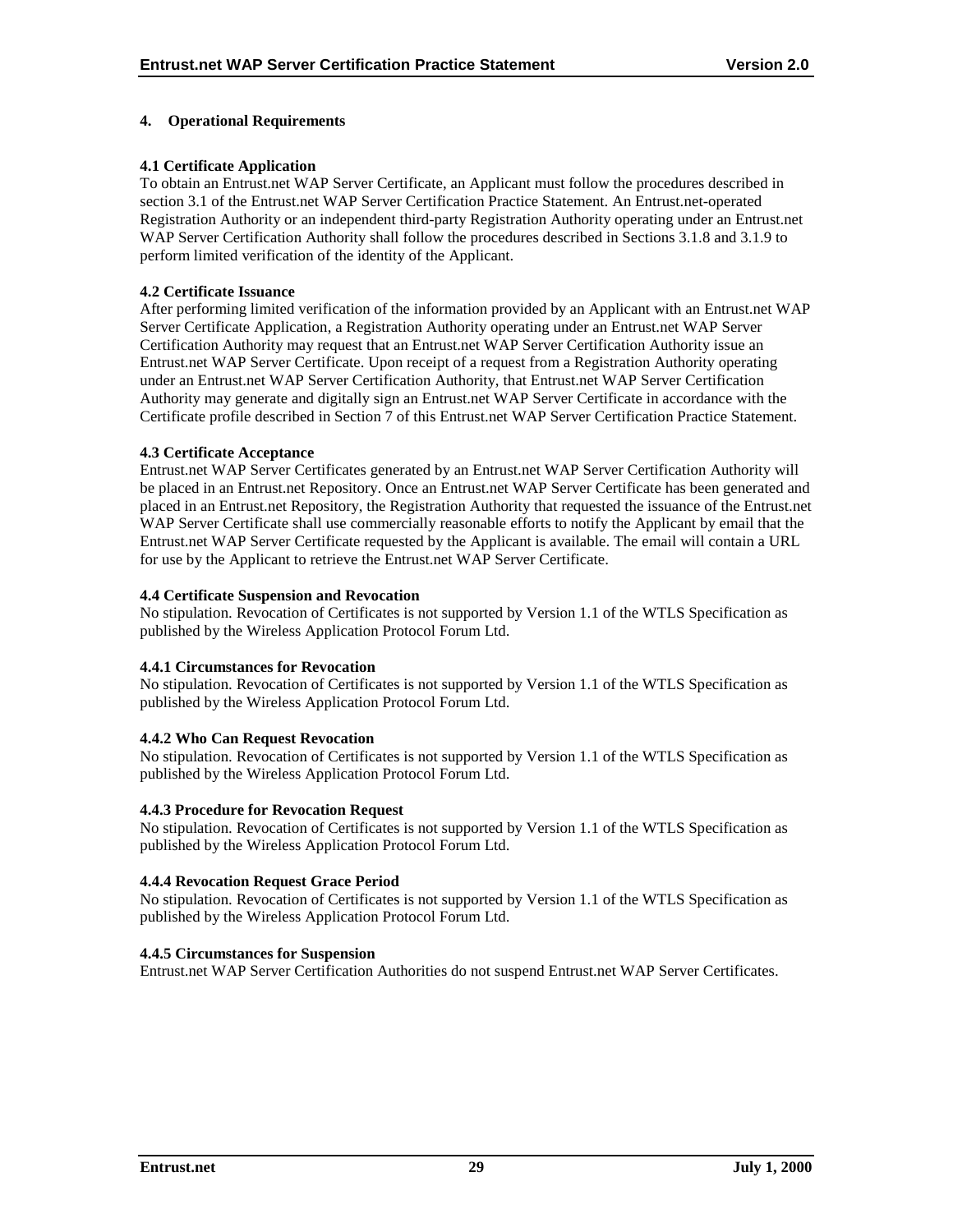#### <span id="page-34-0"></span>**4.4.6 Who Can Request Suspension**

Entrust.net WAP Server Certification Authorities do not suspend Entrust.net WAP Server Certificates.

#### **4.4.7 Procedure for Suspension Request**

Entrust.net WAP Server Certification Authorities do not suspend Entrust.net WAP Server Certificates.

#### **4.4.8 Limits on Suspension Period**

Entrust.net WAP Server Certification Authorities do not suspend Entrust.net WAP Server Certificates.

#### **4.4.9 CRL Issuance Frequency**

No stipulation. Revocation of Certificates is not supported by Version 1.1 of the WTLS Specification as published by the Wireless Application Protocol Forum Ltd.

#### **4.4.10 CRL Checking Requirements**

No stipulation. Revocation of Certificates is not supported by Version 1.1 of the WTLS Specification as published by the Wireless Application Protocol Forum Ltd.

#### **4.4.11 On-line Revocation/Status Checking Availability**

No stipulation. Revocation of Certificates is not supported by Version 1.1 of the WTLS Specification as published by the Wireless Application Protocol Forum Ltd.

#### **4.4.12 On-line Revocation Checking Requirements**

No stipulation. Revocation of Certificates is not supported by Version 1.1 of the WTLS Specification as published by the Wireless Application Protocol Forum Ltd.

#### **4.4.13 Other Forms of Revocation Advertisements Available**

No other mechanisms are provided.

## **4.4.14 Checking Requirements For Other Forms of Revocation Advertisements**

No stipulation.

## **4.4.15 Special Requirements Re Key Compromise**

If a Subscriber suspects or knows that the Private Key corresponding to the Public Key contained in the Subscriber's Entrust.net WAP Server Certificate has been Compromised, the Subscriber shall immediately notify the Registration Authority that processed the Subscriber's Entrust.net WAP Server Certificate Application of such suspected or actual Compromise. The Subscriber shall immediately stop using such Entrust.net WAP Server Certificate and shall remove such Entrust.net WAP Server Certificate from any devices and/or software in which such Entrust.net WAP Server Certificate has been installed. The Subscriber shall be responsible for investigating the circumstances of such Compromise or suspected Compromise and for notifying any Relying Parties that may have been affected by such Compromise or suspected Compromise.

#### **4.5 Security Audit Procedures**

Significant security events in the Entrust.net WAP Server Certification Authorities are automatically timestamped and recorded as audit logs in audit trail files. The audit trail files are processed (reviewed for policy violations or other significant events) on a regular basis. Authentication codes are used in conjunction with the audit trail files to protect against modification of audit logs. Audit trail files are archived periodically. All files including the latest audit trail file are moved to back-up media and stored in a secure archive facility.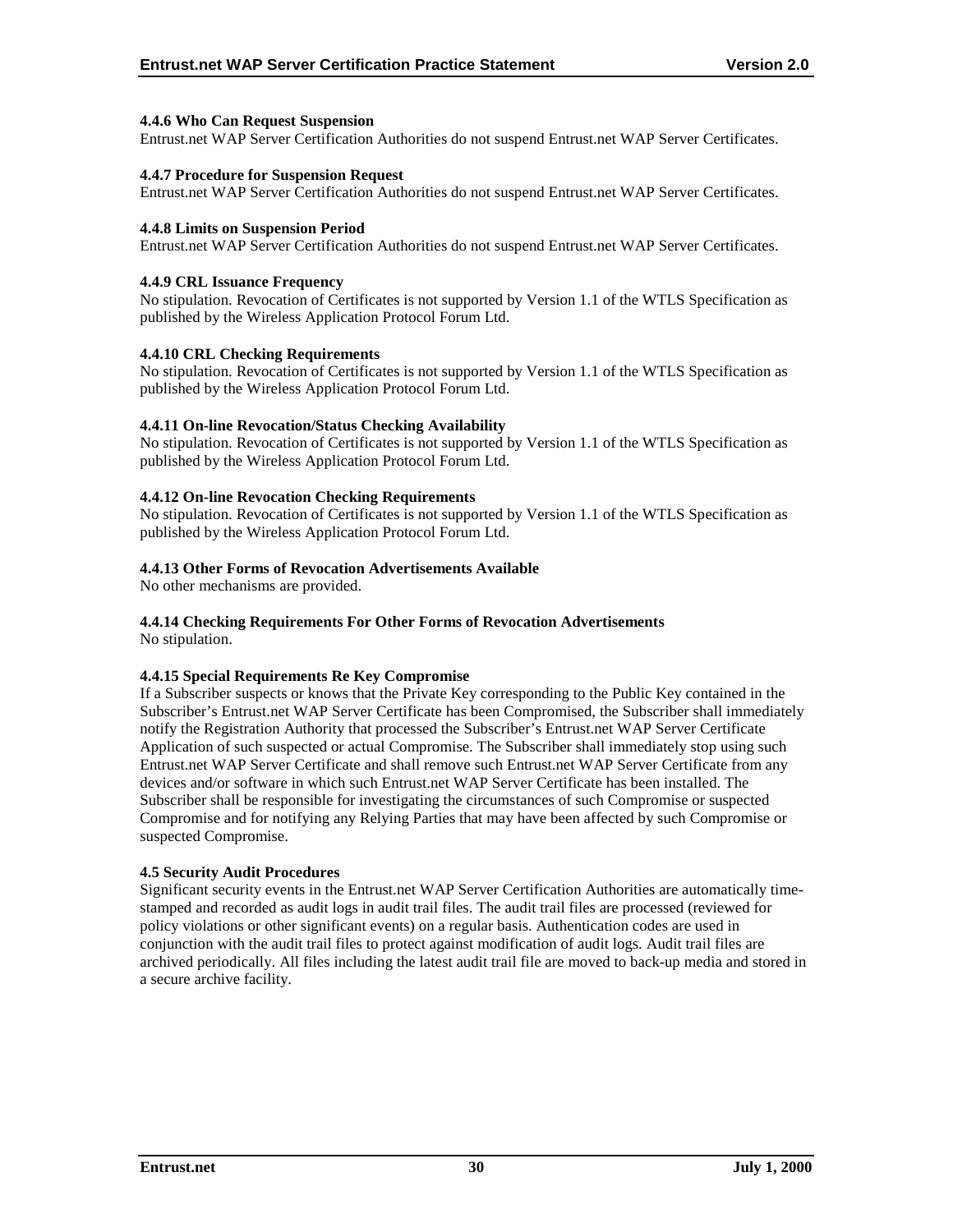#### <span id="page-35-0"></span>**4.6 Records Archival**

The audit trail files and databases for Entrust.net WAP Server Certification Authorities are both archived. The archive of an Entrust.net WAP Server Certification Authorities' database is retained for at least three (3) years. Archives of audit trail files are retained for at least one (1) year. The databases for Entrust.net WAP Server Certification Authorities are encrypted and protected by Entrust software master keys. The archive media is protected through storage in a restricted-access facility to which only Entrust.netauthorized personnel have access. Archive files are backed up as they are created. Originals are stored onsite and housed with an Entrust.net WAP Server Certification Authority system. Backup files are stored at a secure and separate geographic location.

#### **4.7 Key Changeover**

Subscribers are issued Entrust.net WAP Server Certificates that expire after a defined period of time to minimize the exposure of the associated Key Pair. For this reason, a new Key Pair must be created and that new Public Key must be submitted upon application for an Entrust.net WAP Server Certificate to replace an expiring Entrust.net WAP Server Certificate. The process for renewing an Entrust.net WAP Server Certificate is described in Section 3.2.

#### **4.8 Compromise and Disaster Recovery**

Entrust.net WAP Server Certification Authorities have a disaster recovery plan to provide for timely recovery of services in the event of a system outage.

Entrust.net requires rigorous security controls to maintain the integrity of Entrust.net WAP Server Certification Authorities. The Compromise of the Private Key used by an the Entrust.net WAP Server Certification Authority is viewed by Entrust.net as being very unlikely, however, Entrust.net has policies and procedures that will be employed in the event of such a Compromise. At a minimum, all Subscribers shall be informed as soon as practicable of such a Compromise and information shall be posted in the Entrust.net Repository.

#### **4.9 CA Termination**

In the event that an Entrust.net WAP Server Certification Authority ceases operation, all Entrust.net WAP Server Certificates issued by such Entrust.net WAP Server Certification Authority shall expire at the end of their validity periods.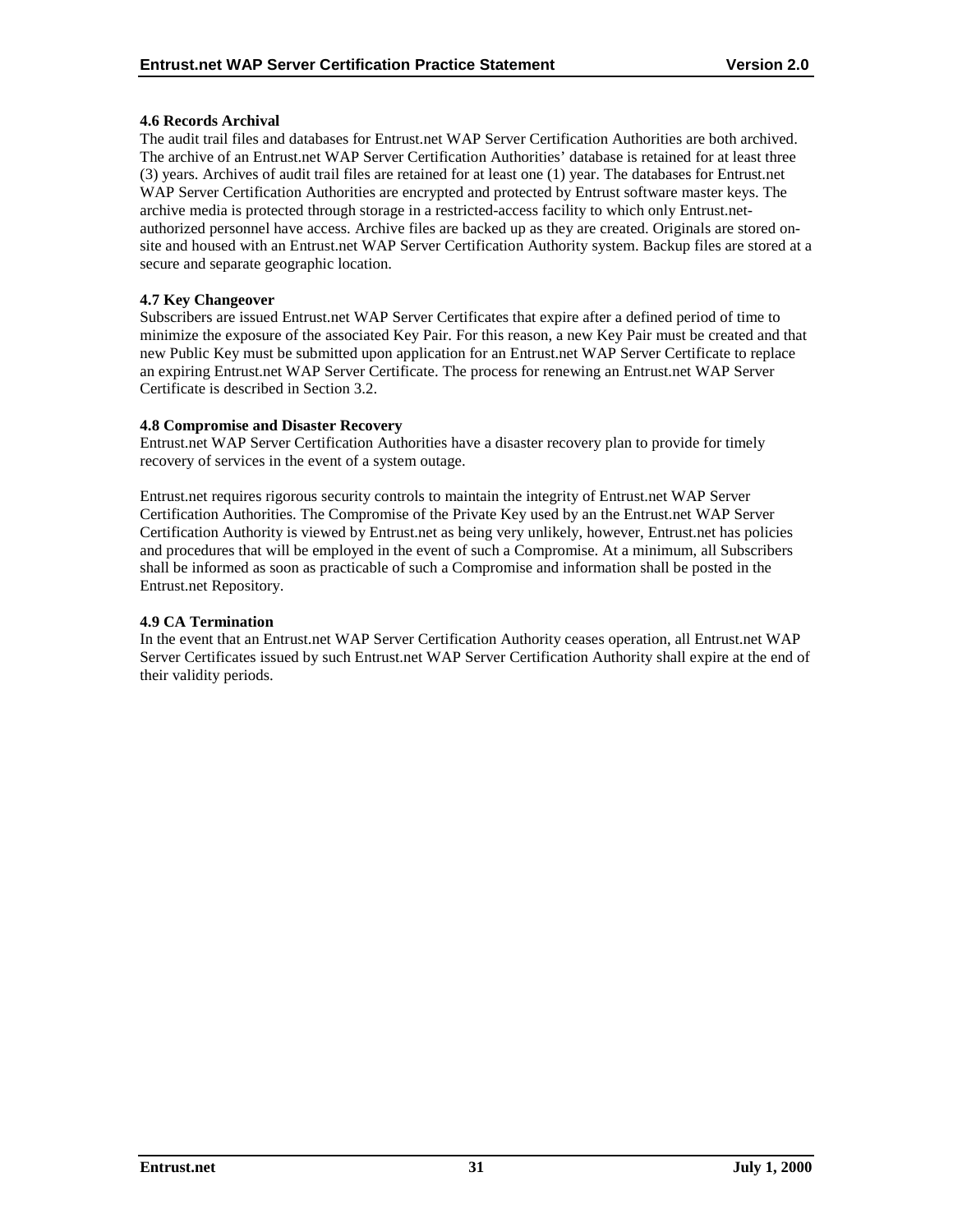## <span id="page-36-0"></span>**5. Physical, Procedural, and Personnel Security Controls**

## **5.1 Physical Controls**

Entrust/Authoritψ software is used as the software component of the Entrust.net WAP Server Certification Authorities. The hardware and software for an Entrust.net WAP Server Certification Authority is located in a secure facility with physical security and access control procedures that meet or exceed industry standards. The room containing the Entrust/Authority software is designated a two (2) person zone, and controls are used to prevent a person from being in the room alone. Alarm systems are used to notify security personnel of any violation of the rules for access to an Entrust.net WAP Server Certification Authority.

#### **5.2 Procedural Controls**

An Entrust.net WAP Server Certification Authority has a number of trusted roles for sensitive operations of the Entrust.net WAP Server Certification Authority software. To gain access to the Entrust/Authority software used in an Entrust.net WAP Server Certification Authority, operational personnel must undergo background investigations. Certification Authority operations related to adding administrative personnel or changing Entrust.net WAP Server Certification Authority policy settings require more than one (1) person to perform the operation.

#### **5.3 Personnel Controls**

Operational personnel for an Entrust.net WAP Server Certification Authority will not be assigned other responsibilities that conflict with their operational responsibilities for the Entrust.net WAP Server Certification Authority. The privileges assigned to operational personnel for an Entrust.net WAP Server Certification Authority will be limited to the minimum required to carry out their assigned duties.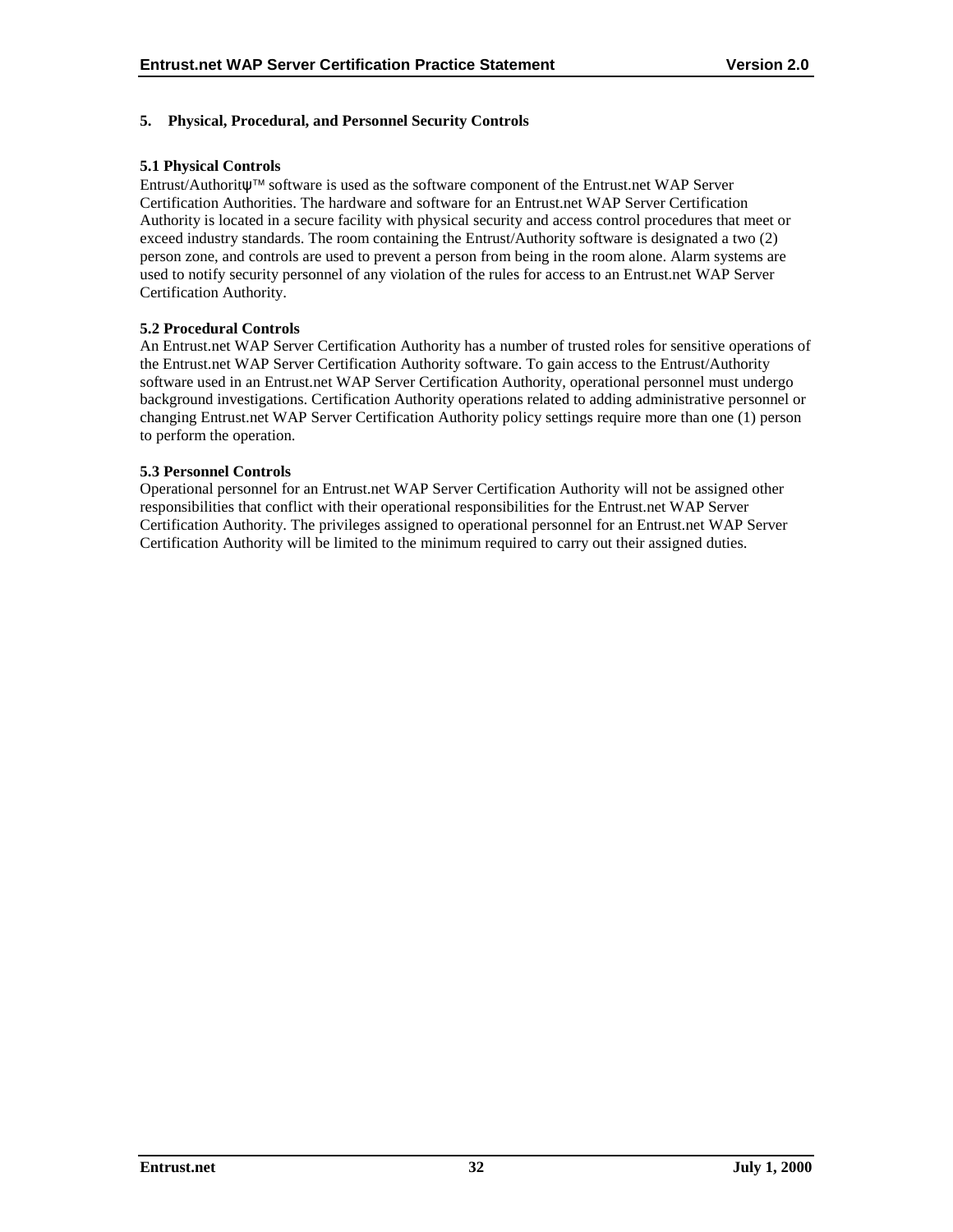## <span id="page-37-0"></span>**6. Technical Security Controls**

#### **6.1 Key Pair Generation and Installation**

#### **6.1.1 Key Pair Generation**

The signing Key Pair for an Entrust.net WAP Server Certification Authority is created during the initial start up of the Entrust/Master Control application and is protected by the master key for such Entrust.net WAP Server Certification Authority. Hardware key generation is used which is compliant to at least FIPS 140-1 level 3.

## **6.1.2 Private Key Delivery to Entity**

Not applicable.

#### **6.1.3 Public Key Delivery to Certificate Issuer**

The Public Key to be included in an Entrust.net WAP Server Certificate is delivered to Entrust.net WAP Server Certification Authorities in a Certificate Signing Request (CSR) as part of the Entrust.net WAP Server Certificate Application process.

#### **6.1.4 CA Public Key Delivery to Users**

The Public-Key Certificate for Entrust.net WAP Server Certification Authorities is self-signed.

#### **6.1.5 Key Sizes**

The WAP server key sizes are determined by the Subscriber's software.

#### **6.1.6 Public-Key Parameters Generation**

The Subscriber Wireless Application Protocol server software controls which Public-Key parameters are used.

#### **6.1.7 Parameter Quality Checking**

The quality of the Public-Key parameters is governed by the Subscriber Wireless Application Protocol server software that generates the parameters. Neither Entrust.net nor any independent third-party Registration Authority operating under an Entrust.net WAP Server Certification Authority, nor any Resellers or Co-marketers, or any subcontractors, distributors, agents, suppliers, employees, or directors of any of the foregoing make any representations or provide any representations, warranties or conditions whatsoever about the quality of the Public Key contained in an Entrust.net WAP Server Certificate.

#### **6.1.8 Hardware/Software Key Generation**

The method for generating the Subscriber's Key Pair associated with an Entrust.net WAP Server Certificate is solely under the control of the Subscriber, and neither Entrust.net nor any independent third-party Registration Authority operating under an Entrust.net WAP Server Certification Authority, nor any Resellers or Co-marketers, or any subcontractors, distributors, agents, suppliers, employees, or directors of any of the foregoing shall have any responsibility or liability whatsoever for the generation of the Subscriber's Key Pair.

#### **6.1.9 Key Usage Purposes**

Version 1.1 of the WTLS Specification as published by the Wireless Application Protocol Forum Ltd. does not provide for key usage. Subscribers shall only use Entrust.net WAP Server Certificates for Wireless Application Protocol servers. Subscribers shall not use Entrust.net WAP Server Certificates to sign other **Certificates**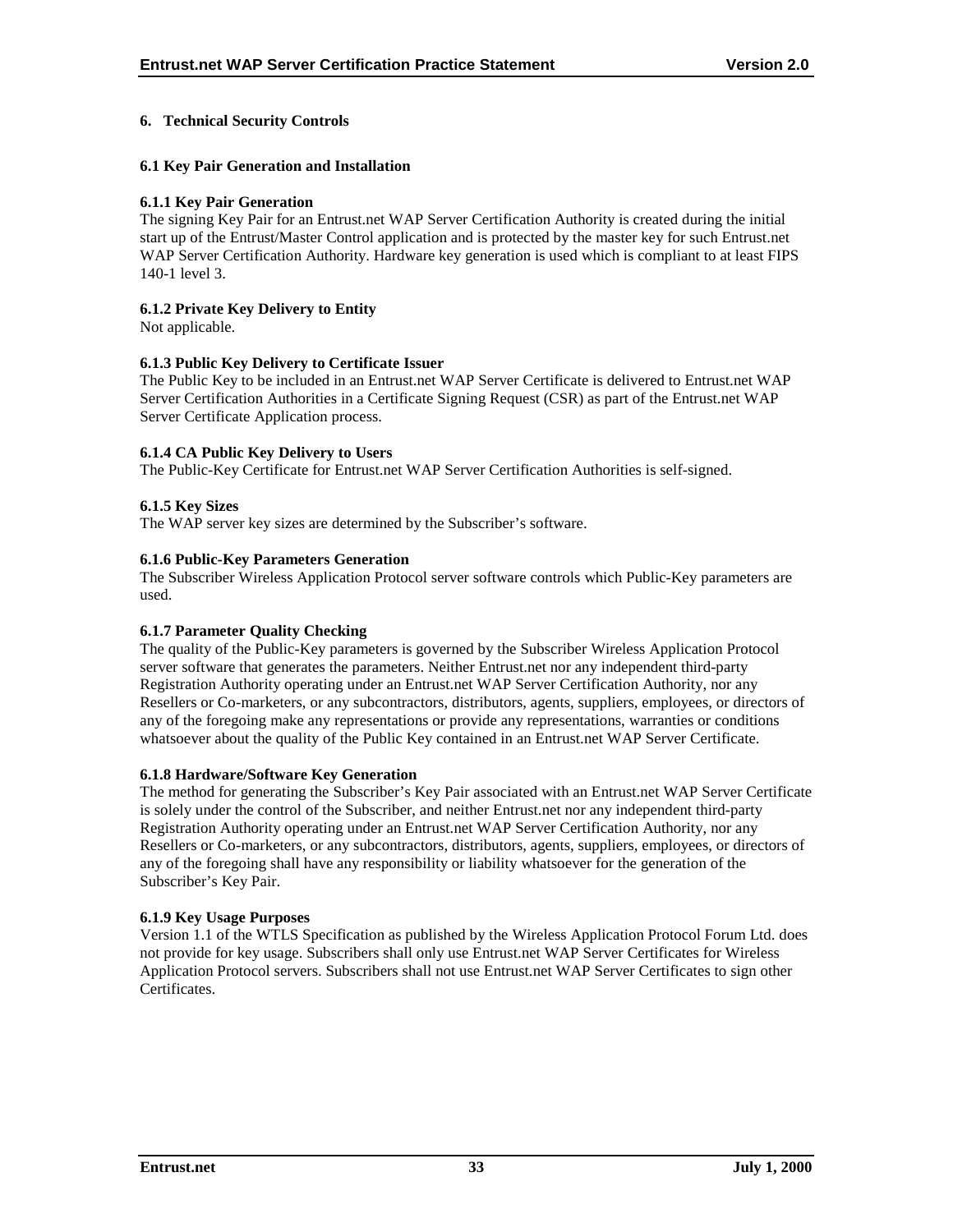#### <span id="page-38-0"></span>**6.2 Private Key Protection**

The Entrust.net WAP Server Certification Authorities use Entrust/Authority software in conjunction with hardware certified to FIPS 140-1 level 3 to protect the Entrust.net WAP Server Certification Authorities' Private Keys. Subscribers are responsible for protecting the Private Key associated with the Public Key in the Subscriber's Entrust.net WAP Server Certificate. Entrust.net does not escrow the Entrust.net WAP Server Certification Authorities' Private Keys.

#### **6.3 Other Aspects of Key Pair Management**

No stipulation.

#### **6.4 Activation Data**

No stipulation.

#### **6.5 Computer Security Controls**

The workstations on which the Entrust.net WAP Server Certification Authorities operate are physically secured as described in Section 5.1 of this Entrust.net WAP Server Certification Practice Statement. The operating systems on the workstations on which the Entrust.net WAP Server Certification Authorities operate enforce identification and authentication of users. Access to Entrust/Authority software databases and audit trails is restricted as described in this Entrust.net WAP Server Certification Practice Statement. All operational personnel that are authorized to have access to the Entrust.net WAP Server Certification Authorities are required to use hardware tokens in conjunction with a PIN to gain access to the physical room that contains the Entrust/Authority software being used for the Entrust.net WAP Server Certification Authorities.

#### **6.6 Life Cycle Technical Controls**

The efficacy and appropriateness of the security settings described in this Entrust.net WAP Server Certification Practice Statement are reviewed on a yearly basis. A risk and threat assessment will be performed to determine if key lengths need to be increased or operational procedures modified from time to time to maintain system security.

#### **6.7 Network Security Controls**

Remote access to Entrust/Authority software via the Entrust/Admin software interface is secured using the security features of the Secure Exchange Protocol and Entrust/Session software.

#### **6.8 Cryptographic Module Engineering Controls**

The Entrust/Authority software cryptographic module is designed to conform to FIPS 140-1 level 1 requirements. Optional hardware tokens may be used to generate Key Pairs that may conform with higher levels of FIPS validation, but which must at least conform to level 1.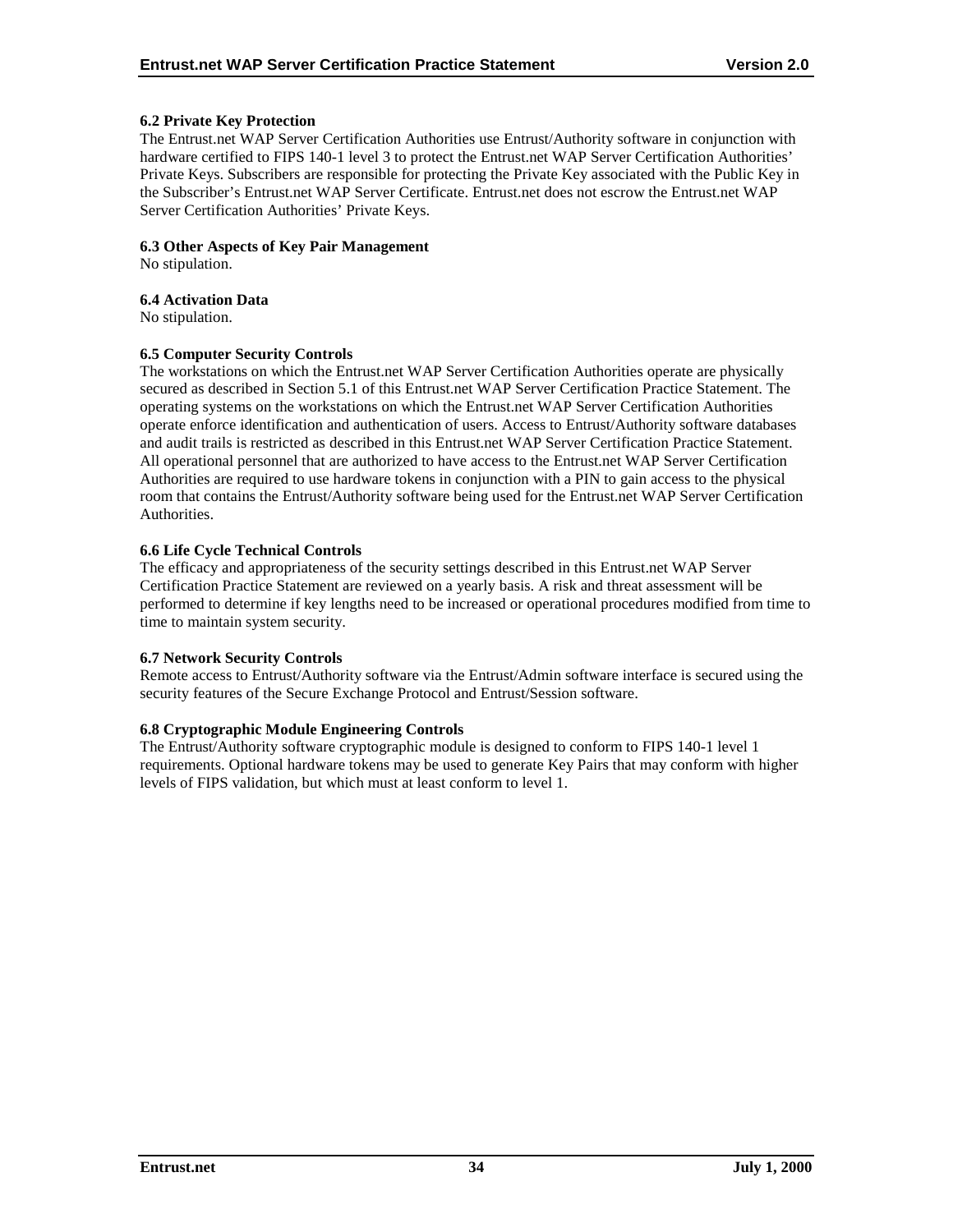## <span id="page-39-0"></span>**7. Certificate and CRL Profiles**

## **7.1 Certificate Profile**

The profile for the Entrust.net WAP Server Certificates issued by an Entrust.net WAP Server Certification Authority conform to the specifications for the Wireless Transport Layer Security protocol.

#### **7.2 CRL Profile**

No stipulation. Revocation of Certificates is not supported by Version 1.1 of the WTLS Specification as published by the Wireless Application Protocol Forum Ltd.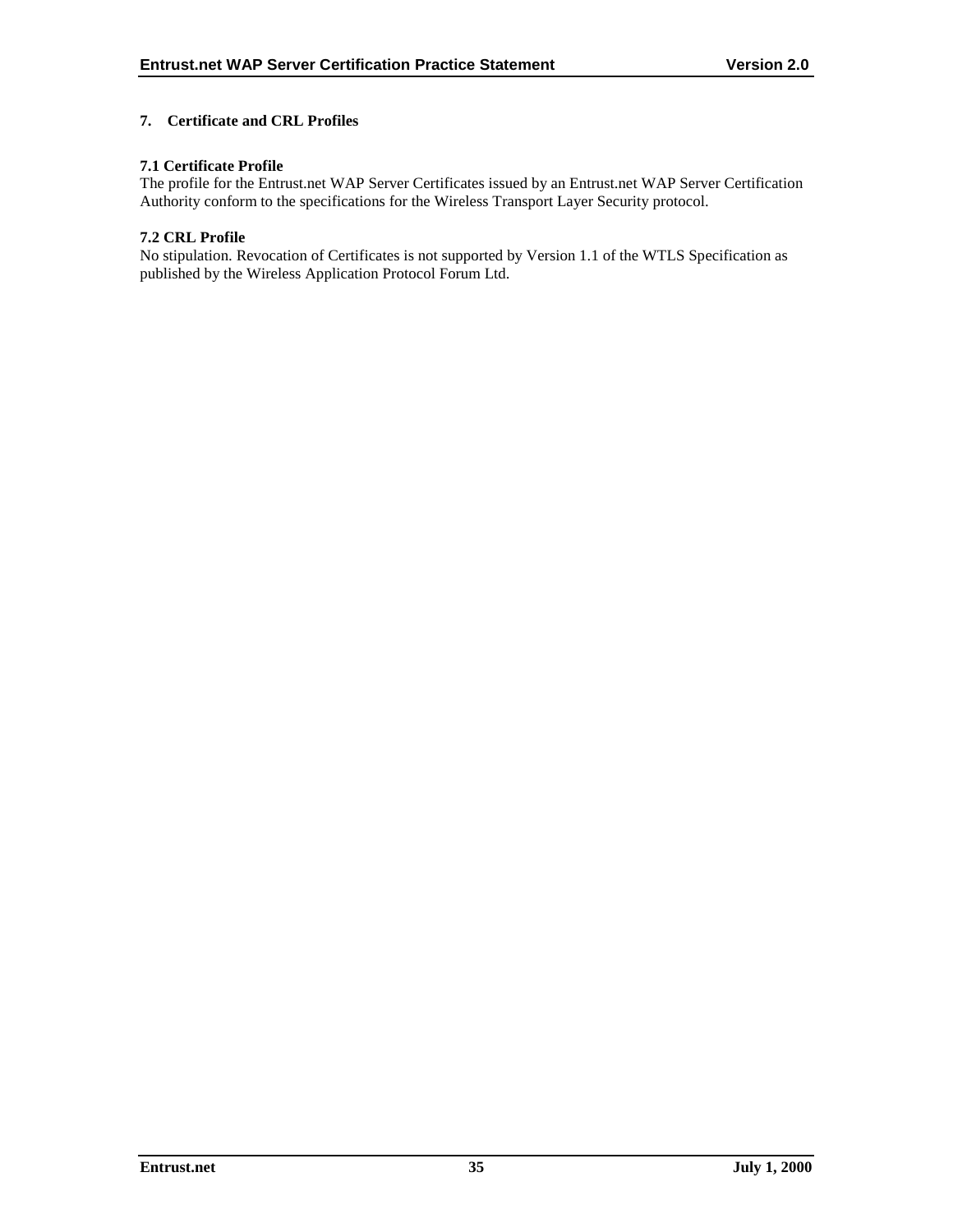## <span id="page-40-0"></span>**8. Specification Administration**

#### **8.1 Contact Information**

Director Operations, Entrust.net Limited Entrust.net Limited 750 Heron Road, Suite E08 Ottawa, Ontario K1V 1A7

Tel: (613) 270-3157 Email: [entrust.OA@entrust.net](mailto:entrust.OA@entrust.net)

#### **8.2 Specification Change Procedures**

Entrust.net may, in its discretion, modify the Entrust.net WAP Server Certification Practice Statement and the terms and conditions contained herein from time to time. Modifications to the Entrust.net WAP Server Certification Practice Statement that, in the judgment of Entrust.net, will have little or no impact on Applicants, Subscribers, and Relying Parties, may be made with no change to the Entrust.net WAP Server Certification Practice Statement version number and no notification to Applicants, Subscribers, and Relying Parties. Such changes shall become effective immediately upon publication in the Entrust.net Repository.

Modifications to the Entrust.net WAP Server Certification Practice Statement that, in the judgment of Entrust.net may have a significant impact on Applicants, Subscribers, and Relying Parties, shall be published in the Entrust.net Repository and shall become effective fifteen (15) days after publication in the Entrust.net Repository unless Entrust.net withdraws such modified Entrust.net WAP Server Certification Practice Statement prior to such effective date. In the event that Entrust.net makes a significant modification to Entrust.net WAP Server Certification Practice Statement, the version number of the Entrust.net WAP Server Certification Practice Statement shall be updated accordingly. Unless a Subscriber ceases to use and removes such Subscriber's Entrust.net WAP Server Certificate(s) prior to the date on which an updated version of the Entrust.net WAP Server Certification Practice Statement becomes effective, such Subscriber shall be deemed to have consented to the terms and conditions of such updated version of the Entrust.net WAP Server Certification Practice Statement and shall be bound by the terms and conditions of such updated version of the Entrust.net WAP Server Certification Practice Statement.

## **8.3 Publication and Notification Policies**

Prior to major changes to this Entrust.net WAP Server Certification Practice Statement, notification of the upcoming changes will be posted in the Entrust.net Repository.

#### **8.4 CPS Approval Procedures**

This Entrust.net WAP Server Certification Practice Statement and any subsequent changes shall be approved by the Entrust.net Policy Authority.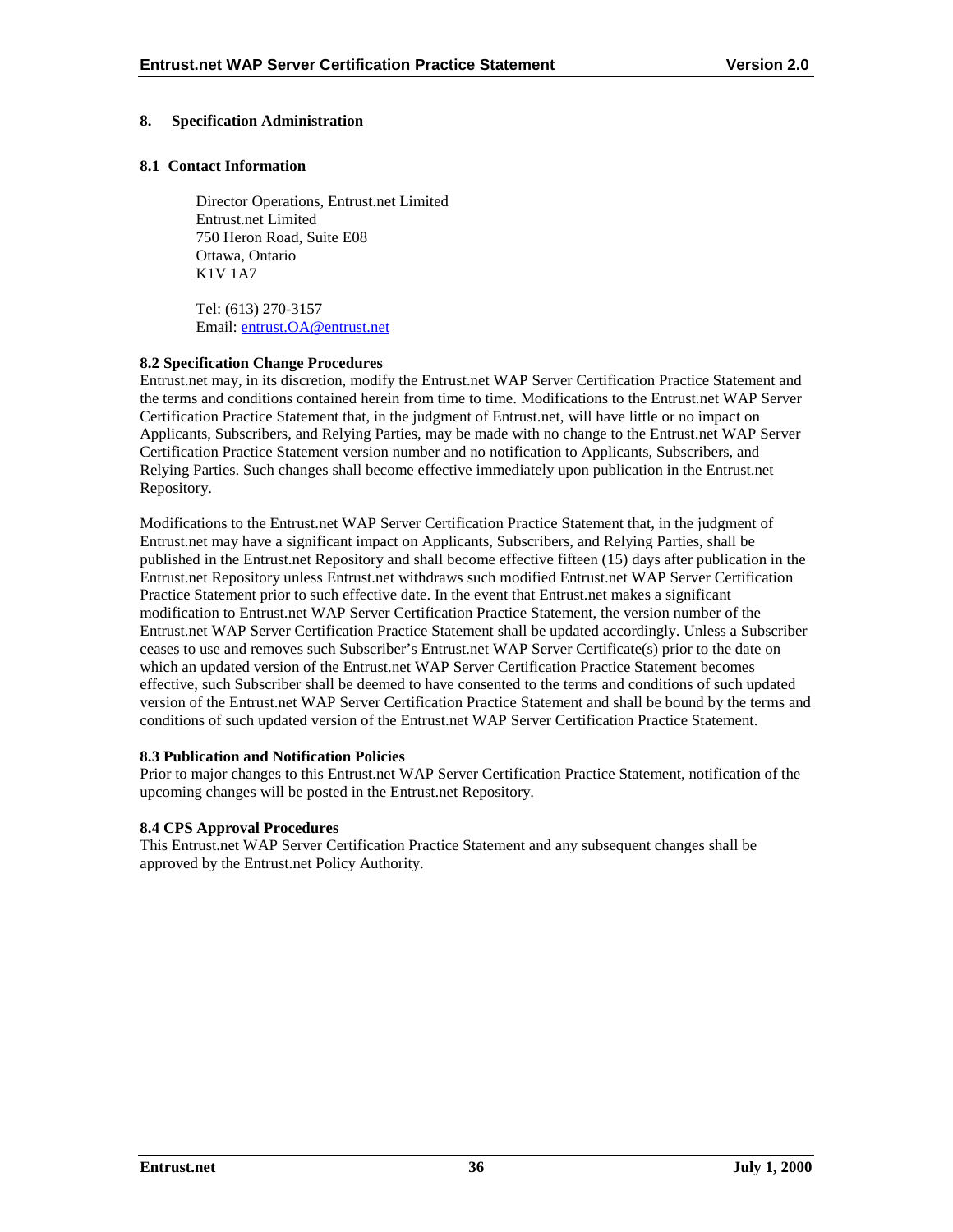## <span id="page-41-0"></span>**9. Acronyms**

- CA Certification Authority
- CPS Certification Practice Statement
- CRL Certificate Revocation List
- CSR Certificate Signing Request
- DN Distinguished Name
- DNS Domain Name Server
- DSA Digital Signature Algorithm
- HTTP Hypertext Transfer Protocol
- IETF Internet Engineering Task Force
- ITU-T International Telecommunication Union Telecommunication Standardization Sector
- MAC Message Authentication Code
- OA Operational Authority
- OID Object Identifier
- PA Policy Authority
- PIN Personal Identification Number
- PKI Public-Key Infrastructure
- RA Registration Authority
- RDN Relative Distinguished Name
- RFC Request for Comment
- SEP Secure Exchange Protocol
- SSL Secure Sockets Layer
- TLS Transport Layer Security
- URL Universal Resource Locator
- WAP Wireless Application Protocol
- WTLS Wireless Transport Layer Security
- WWW World-Wide Web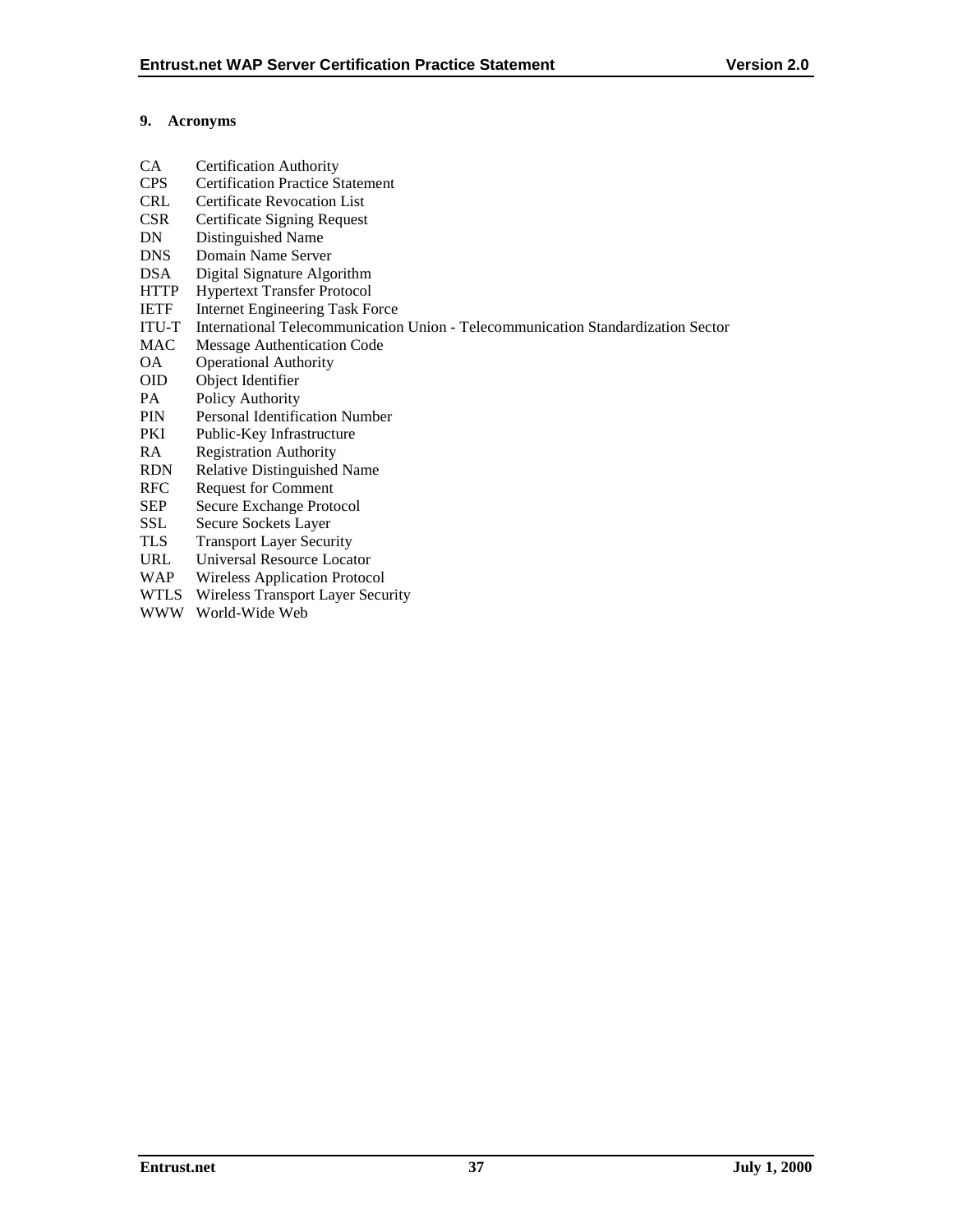## <span id="page-42-0"></span>**10. Definitions**

**Affiliate:** means Entrust Technologies Inc., and any corporation or other entity that Entrust Technologies Inc. directly or indirectly controls. In this context, a party "controls" a corporation or another entity if it directly or indirectly owns or controls fifty percent (50%) or more of the voting rights for the board of directors or other mechanism of control.

**Applicant:** means a person, entity, or organization applying for an Entrust.net WAP Server Certificate, but which has not yet been issued an Entrust.net WAP Server Certificate, or a person, entity, or organization that currently has an Entrust.net WAP Server Certificate or Entrust.net WAP Server Certificates and that is applying for renewal of such Entrust.net WAP Server Certificate or Entrust.net WAP Server Certificates or for an additional Entrust.net WAP Server Certificate or Entrust.net WAP Server Certificates.

**Business Day:** means any day, other than a Saturday, Sunday, statutory or civic holiday in the City of Ottawa, Ontario.

**Certificat**e: means a digital document that at a minimum: (a) identifies the Certification Authority issuing it, (b) names or otherwise identifies a Subject, (c) contains a Public Key of a Key Pair, (d) identifies its operational period, and (e) contains a serial number and is digitally signed by a Certification Authority.

**Certificate Revocation List:** means a time-stamped list of the serial numbers of revoked Certificates that has been digitally signed by a Certification Authority.

**Certification Authority:** means an entity or organization that (i) creates and digitally signs Certificates that contain among other things a Subject's Public Key and other information that is intended to identify the Subject, (ii) makes Certificates available to facilitate communication with the Subject identified in the Certificate, and (iii) if supported, creates and digitally signs Certificate Revocation Lists containing information about Certificates that have been revoked and which should no longer be used or relied upon.

**Certification Practice Statement:** means a statement of the practices that a Certification Authority uses in issuing, managing, revoking, renewing, and providing access to Certificates, and the terms and conditions under which the Certification Authority makes such services available.

**Co-marketers:** means any person, entity, or organization that has been granted by Entrust.net or a Registration Authority operating under an Entrust.net WAP Server Certification Authority the right to promote Entrust.net WAP Server Certificates.

**Compromise:** means a suspected or actual loss, disclosure, or loss of control over sensitive information or data.

**CPS:** see Certification Practice Statement.

**CRL:** see Certificate Revocation List.

**Entrust.net:** means Entrust.net Limited.

**Entrust.net Operational Authority:** means those personnel who work for or on behalf of Entrust.net and who are responsible for the operation of the Entrust.net WAP Server Certification Authorities.

**Entrust.net Policy Authority:** means those personnel who work for or on behalf of Entrust.net and who are responsible for determining the policies and procedures that govern the operation of the Entrust.net WAP Server Certification Authorities.

**Entrust.net Repository:** means a collection of databases and web sites that contain information about Entrust.net WAP Server Certificates and services provided by Entrust.net in respect to Entrust.net WAP Server Certificates, including among other things, the types of Entrust.net WAP Server Certificates issued by the Entrust.net WAP Server Certification Authorities, the services provided by Entrust.net in respect to Entrust.net WAP Server Certificates, the fees charged by Entrust.net for Entrust.net WAP Server Certificates and for the services provided by Entrust.net in respect to Entrust.net WAP Server Certificates, the Entrust.net WAP Server Certification Practice Statement, and other information and agreements that are intended to govern the use of Entrust.net WAP Server Certificates.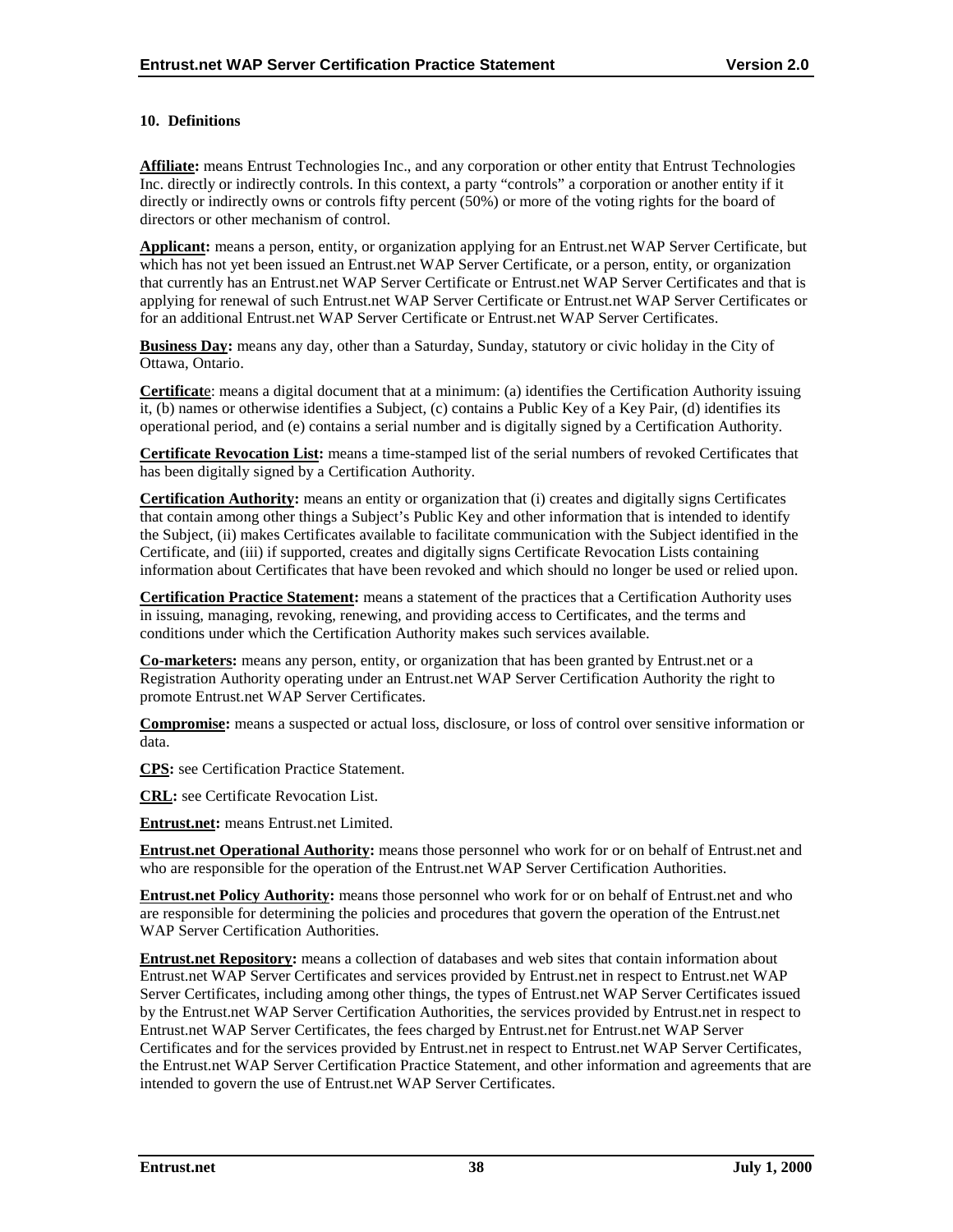**Entrust.net WAP CA:** see Entrust.net WAP Server Certification Authority.

**Entrust.net WAP Server Certificate:** means a WTLS Certificate issued by an Entrust.net WAP Server Certification Authority for use on Wireless Application Protocol servers.

**Entrust.net WAP Server Certificate Application:** means the form and application information requested by a Registration Authority operating under an Entrust.net WAP Server Certification Authority and submitted by an Applicant when applying for the issuance of an Entrust.net WAP Server Certificate.

**Entrust.net WAP Server Certification Authority:** means a Certification Authority operated by or on behalf of Entrust.net for the purpose of issuing and renewing Entrust.net WAP Server Certificates.

**Entrust.net WAP Server Certification Practice Statement:** means this document.

**Entrust.net WAP CPS:** See Entrust.net WAP Server Certification Practice Statement.

**FIPS:** means the Federal Information Processing Standards. These are U.S. Federal standards that prescribe specific performance requirements, practices, formats, communication protocols, and other requirements for hardware, software, data, and telecommunications operation.

**IETF:** means the Internet Engineering Task Force. The Internet Engineering Task Force is an international community of network designers, operators, vendors, and researchers concerned with the evolution of the Internet architecture and the efficient operation of the Internet.

**Key Pair:** means two mathematically related cryptographic keys, having the properties that (i) one key can be used to encrypt a message that can only be decrypted using the other key, and (ii) even knowing one key, it is believed to be computationally infeasible to discover the other key.

**Object Identifier:** means a specially-formatted sequence of numbers that is registered in accordance with internationally-recognized procedures for object identifier registration.

**OID:** see Object Identifier.

**Operational Period:** means, with respect to a Certificate, the period of its validity. The Operational Period would typically begin on the date the Certificate is issued (or such later date as specified in the Certificate), and ends on the date and time it expires as noted in the Certificate.

**PKIX:** means an IETF Working Group developing technical specifications for PKI components based on X.509 Version 3 Certificates.

**Private Key:** means the key of a Key Pair used to decrypt an encrypted message. This key must be kept secret.

**Public Key:** means the key of a Key Pair used to encrypt a message. The Public Key can be made freely available to anyone who may want to send encrypted messages to the holder of the Private Key of the Key Pair. The Public Key is usually made publicly available in a Certificate issued by a Certification Authority and is often obtained by accessing a repository or database. A Public Key is used to encrypt a message that can only be decrypted by the holder of the corresponding Private Key.

**RA:** see Registration Authority.

**Registration Authority:** means an entity that performs two functions: (1) the receipt of information from a Subject to be named in a Certificate, and (2) the performance of limited verification of information provided by the Subject against information available in certain third-party databases. In the event that the information provided by a Subject corresponds to the information in such third-party databases a Registration Authority may send a request to a Certification Authority requesting that the Certification Authority generate, digitally sign, and issue a Certificate containing the information verified by the Registration Authority.

**Relying Party:** means a person, entity, or organization that relies on or uses an Entrust.net WAP Server Certificate and/or any other information provided in a Repository under an Entrust.net WAP Server Certification Authority to obtain and confirm the Public Key and identity of a Subscriber.